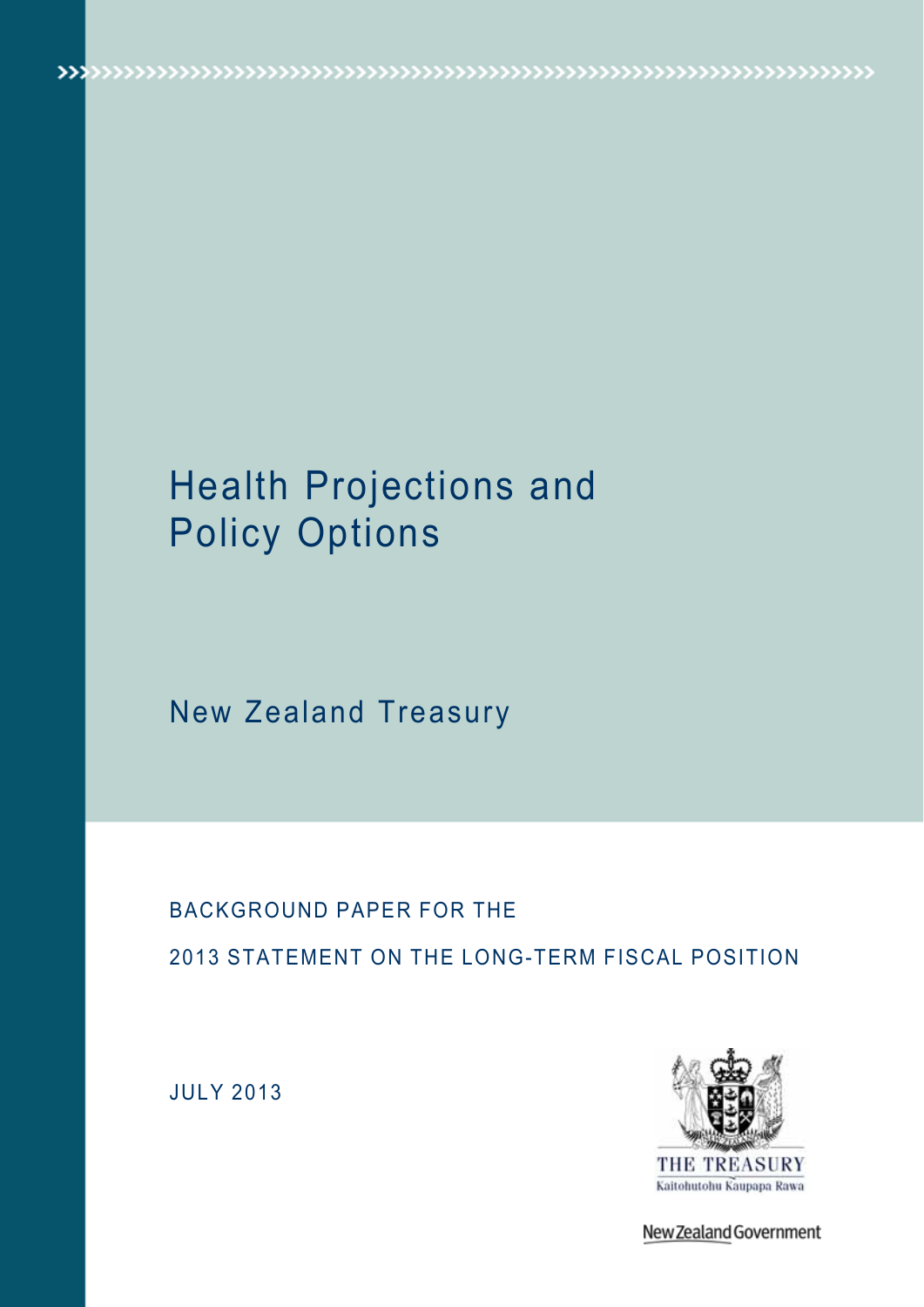| <b>BACKGROUND PAPER</b><br><b>FOR THE 2013</b><br><b>STATEMENT ON THE</b><br><b>LONG-TERM FISCAL</b><br><b>POSITION</b> |                                                                              | Health Projections and Policy Options                                                          |
|-------------------------------------------------------------------------------------------------------------------------|------------------------------------------------------------------------------|------------------------------------------------------------------------------------------------|
| MONTH/YEAR                                                                                                              | <b>July 2013</b>                                                             |                                                                                                |
| URL:                                                                                                                    |                                                                              | Treasury website at July 2013:<br>www.treasury.govt.nz/government/longterm/fiscalposition/2013 |
| <b>NZ TREASURY</b>                                                                                                      | New Zealand Treasury<br>PO Box 3724<br>Wellington 6140<br><b>NEW ZEALAND</b> |                                                                                                |
|                                                                                                                         | Email                                                                        | information@treasury.govt.nz                                                                   |
|                                                                                                                         | Telephone                                                                    | 64-4-472 2733                                                                                  |
|                                                                                                                         | Website                                                                      | www.treasury.govt.nz                                                                           |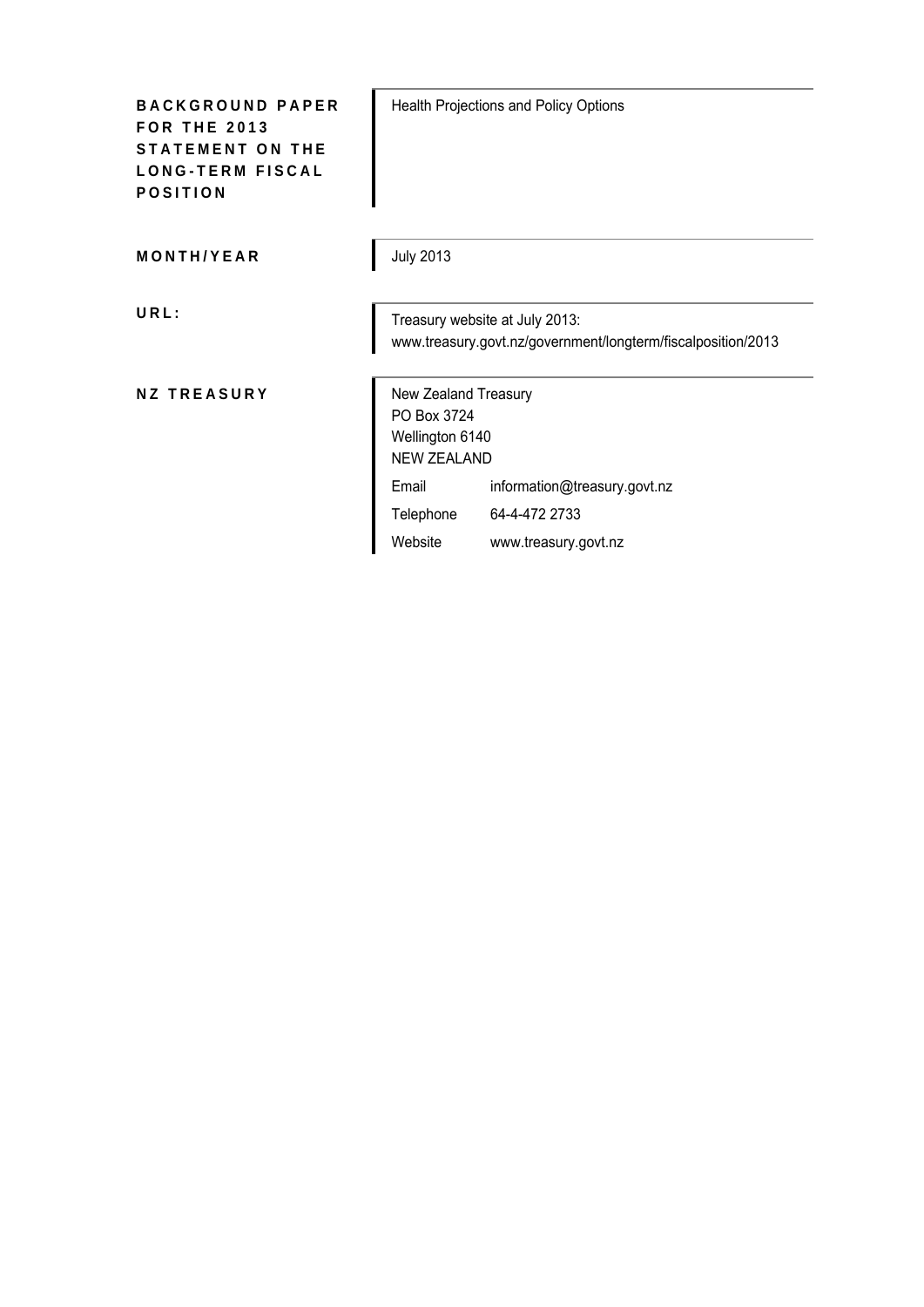## Table of Contents

| $\mathbf 1$ |                                              |  |
|-------------|----------------------------------------------|--|
|             | 1.1<br>1.2 <sub>1</sub>                      |  |
| $2^{\circ}$ |                                              |  |
|             | 2.1<br>2.2<br>2.3                            |  |
| 3           |                                              |  |
|             | 3.1<br>3.2<br>3.3 <sup>°</sup><br>3.4<br>3.5 |  |
|             |                                              |  |

## List of Tables

## List of Figures

| Figure 2: Core Crown health expenditure per capita and GDP per capita, indexed real growth,      | 6 |
|--------------------------------------------------------------------------------------------------|---|
| Figure 3: Growth in total per capita health expenditure in OECD countries, 1993-2008 6           |   |
| Figure 4: Total health expenditure as a proportion of GDP and GDP per capita in OECD             |   |
|                                                                                                  |   |
|                                                                                                  |   |
|                                                                                                  |   |
|                                                                                                  |   |
| Figure 8: Amenable mortality in 31 OECD countries, 2007 or last year available  10               |   |
| Figure 9: Annual change in amenable mortality, 1997 to 2007 (or last year available) 10          |   |
| Figure 10: Reduction in in-hospital case-fatality rates within 30 days after admission for heart |   |
|                                                                                                  |   |
| Figure 11: Ambulatory-sensitive hospitalisations in New Zealand by ethnicity 12                  |   |
| Figure 12: Horizontal inequity indices for probability of a doctor visit (with 95% confidence    |   |
|                                                                                                  |   |
|                                                                                                  |   |
| Figure 14: Average length of stay (days) Figure 15: Day-case surgical procedures  15             |   |
| Figure 16: Doctor and nurse productivity in DHB provider arms (medical and surgical) 15          |   |
| Figure 17: Doctor and nurse efficiency and costs in DHB provider arms (medical and surgical) 16  |   |
| Figure 18: Amenable mortality, 0-74 years (2009), age-standardised rate per 1000  17             |   |
| Figure 19: Ambulatory sensitive hospitalisations, 0-74 years (2010), age-standardised rate       |   |
| 17                                                                                               |   |
| Figure 20: Core Crown Health expenditure 'bottom up' projections (% GDP) 18                      |   |
|                                                                                                  |   |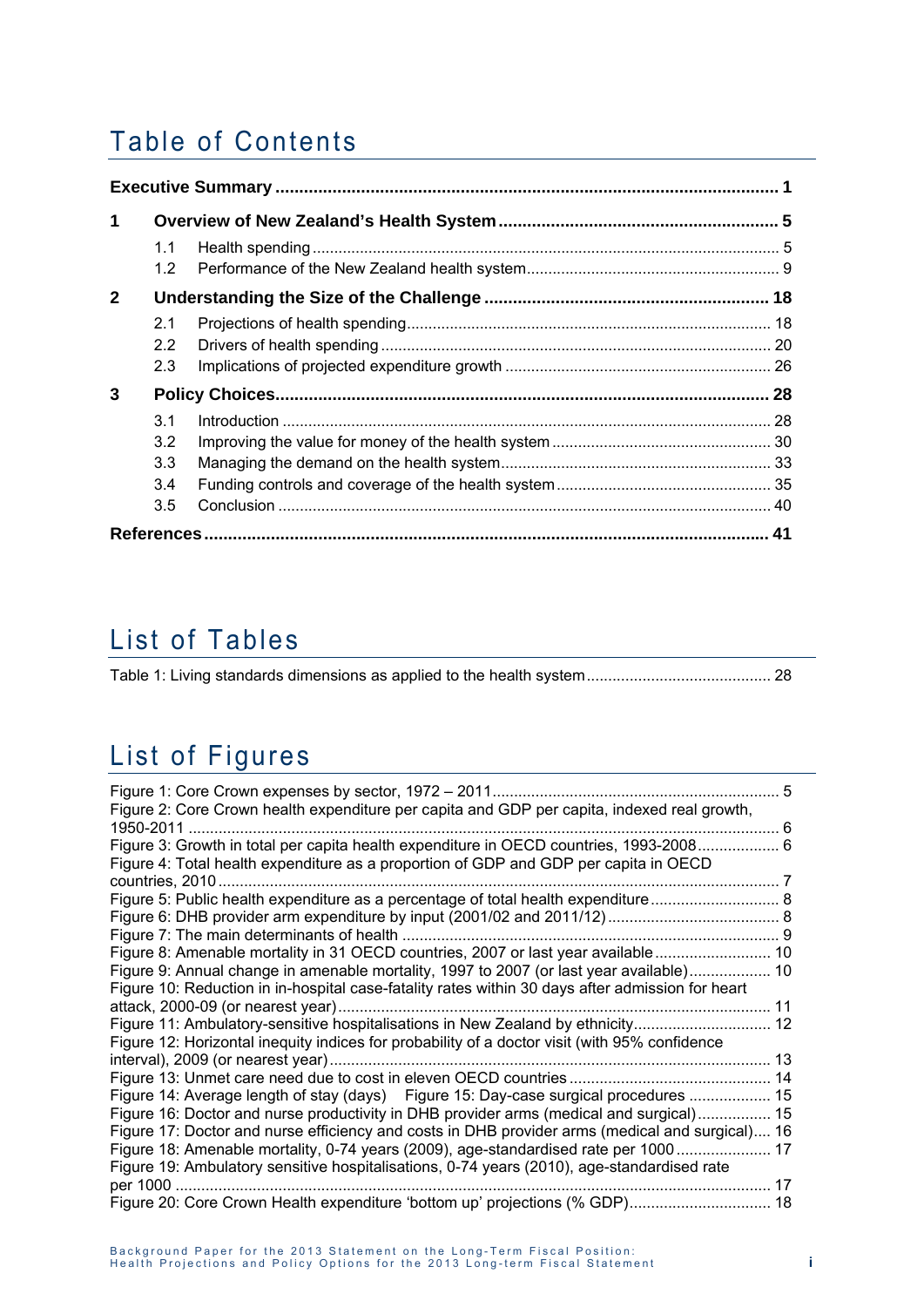| Figure 21: Core Crown Health expenditure bottom-up projections by cost category (% of GDP) 19 |    |
|-----------------------------------------------------------------------------------------------|----|
| Figure 22: 2006 OECD projections for New Zealand health spending (% of GDP)  20               |    |
|                                                                                               |    |
| Figure 24: Impact of 'healthy ageing' assumptions on projected expenditure (% GDP)  22        |    |
|                                                                                               | 23 |
|                                                                                               |    |
| Figure 27: Impact on projects of assumption about non-demographic volume growth  26           |    |
| Figure 28: Projected change in composition of government expenditure (excluding debt          |    |
|                                                                                               | 26 |
| Figure 29: Average cost of health services received by households in each decile 35           |    |
| Figure 30: Impact of PHARMAC on community pharmaceutical expenditure  38                      |    |
|                                                                                               |    |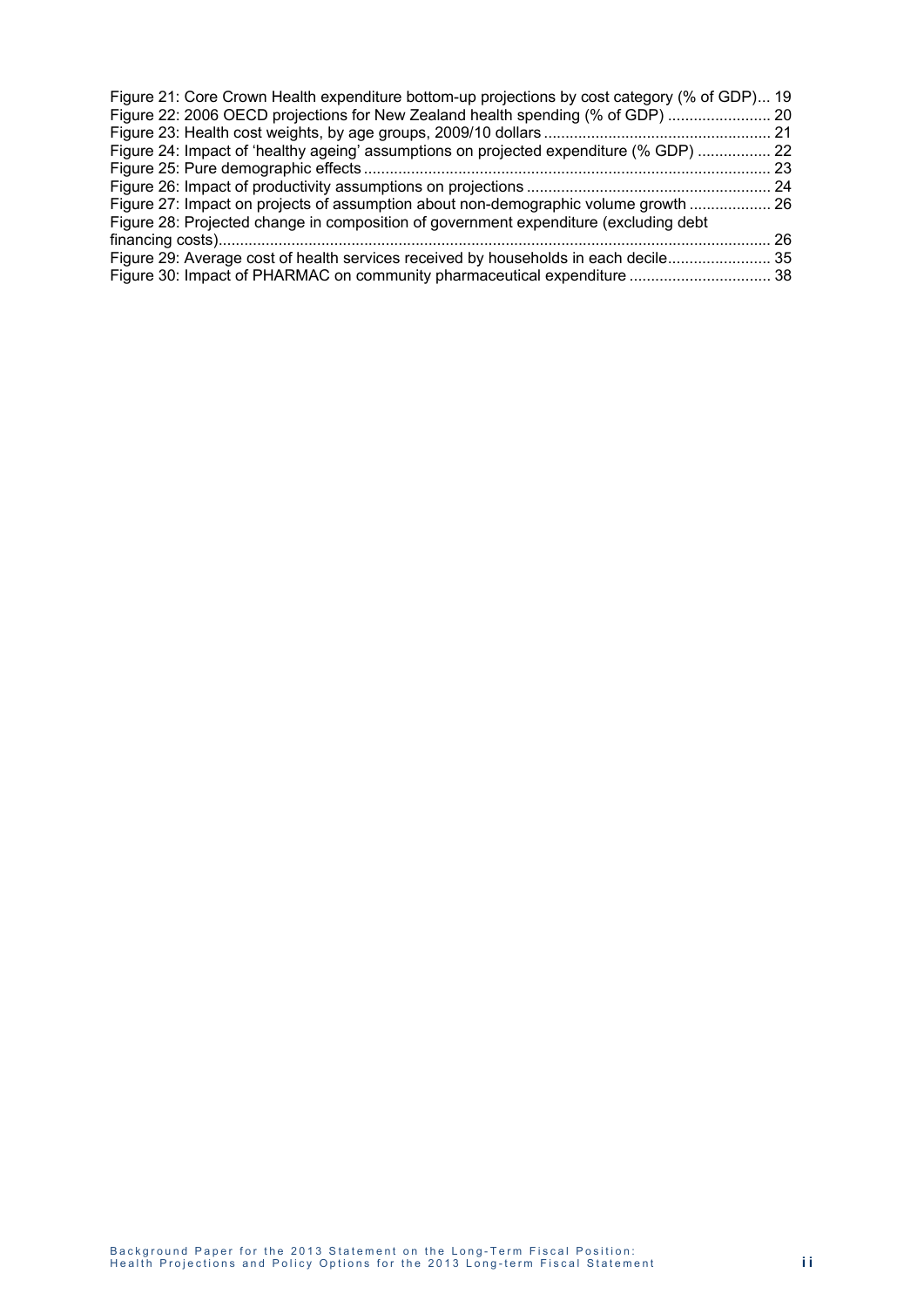# Health Projections and Policy Options for the 2013 Long-term Fiscal Statement

## Executive Summary

New Zealand's health system plays a critical role in society by providing access to a range of services that improve the health of New Zealanders. We value health care because of its capacity to improve the length and quality of our lives and provide dignity for the sick. The health system also supports our economy by enabling greater rates of participation in the workforce and higher productivity.

Government spending on health care is an important part of our long-term fiscal challenge because it is both large and growing. Vote Health currently makes up 20% of core Crown expenditure, and health spending has been increasing faster than our national income for most of the last fifty years. Countries right across the OECD are facing similar challenges in managing their health expenditure growth.

While health spending is partly driven by demographic change and is projected to increase due to population ageing, non-demographic factors also play a significant role. Productivity gains tend to be lower in labour-intensive industries, and since labour is the largest input into health services, this pushes up health costs relative to the rest of the economy. Income growth and technological change tend to increase demand for health care as people's expectations about quality, access to services and the range of potential treatment options increase. Moreover, unlike many other areas of government spending, such as superannuation and social welfare, health spending pressures are mostly not directly controllable by government policy. Whereas governments can, for example, readily reduce superannuation spending by lifting the age of eligibility to match a budget constraint, reducing entitlements in one area of health spending can be offset by a rise in demand for other (sometimes more expensive) health services, such as acute hospital care, which are then more difficult to ration or control.

Our long-term fiscal projections show publicly-financed health spending continuing to increase as a proportion of national income, from 6.8% of GDP in 2012 to 10.8% of GDP by 2060. This projection is sensitive to three important assumptions. Firstly, it assumes that there will be a degree of 'healthy ageing', which means that the projected increase in people's life-spans will be accompanied by an increase in the number of years lived in good health. In our projections, this healthy ageing assumption offsets some of the cost increases brought on by population ageing. Secondly, the projections assume that health sector productivity will grow at 0.3% per annum in line with our assumptions for the rest of the public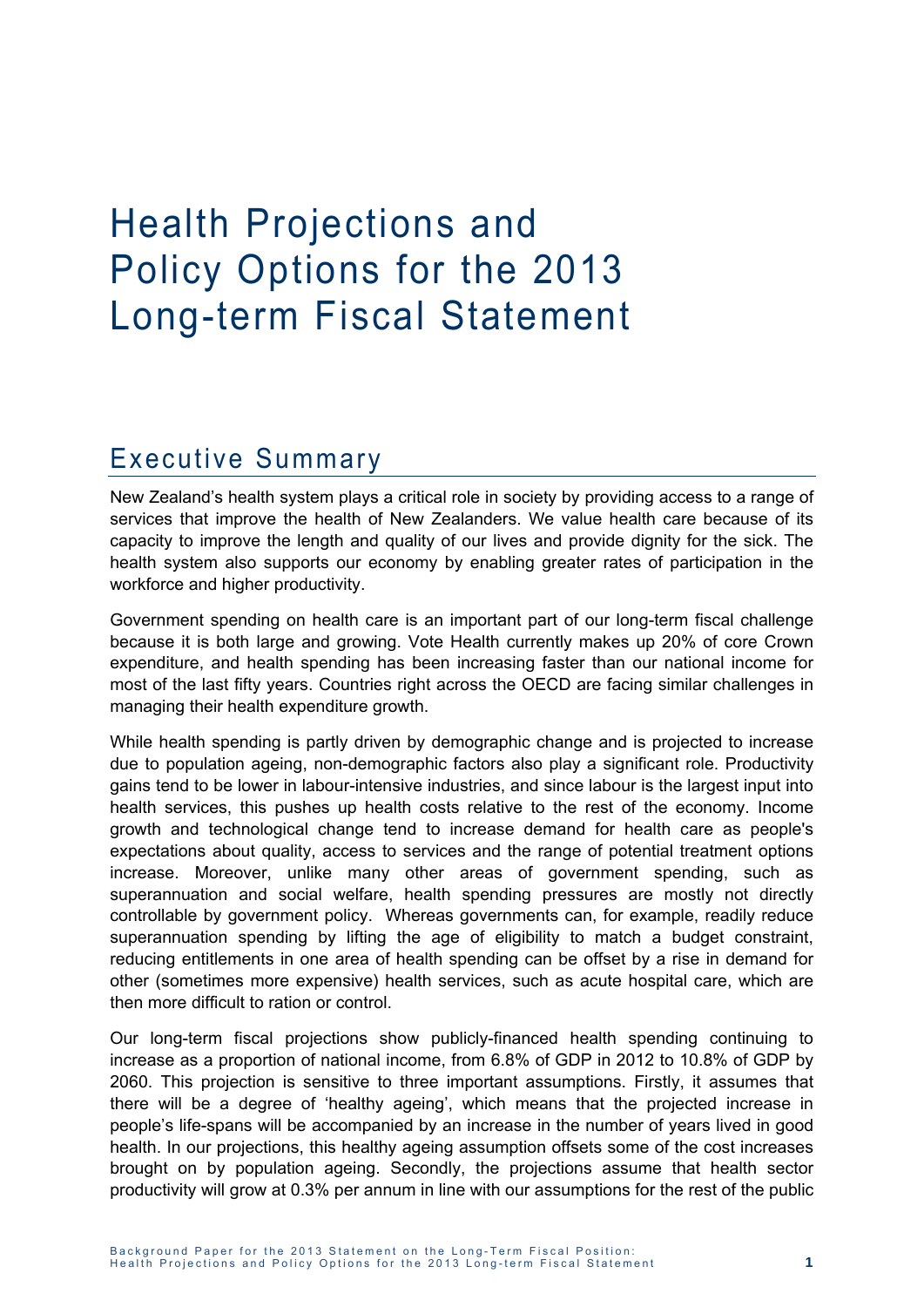sector. Achieving this rate of productivity growth may be challenging. Lastly, the projections assume that non-demographic demand for health care will grow in line with economy-wide real incomes at 1.5% per annum. This assumption reflects our expectation that higher incomes and technological improvements will continue to increase people's expectations about what the health system can and should deliver. Small changes in these assumptions have substantial impacts on projected health spending by 2060.

Consistent with historical trends, as our national income grows it is likely that we will want to spend a higher share of our income on health care in order to further improve health outcomes. However, growth of the magnitude indicated in our projections may not be desirable when we consider the implications this would have for taxes and spending on other important areas like education and superannuation. Furthermore, the relationship between health spending and health outcomes is not straightforward. International comparisons show that levels of health spending and rates of growth vary between countries, and for developed economies are only weakly related to health outcomes, which suggests that some countries do better at translating health spending into health outcomes. There is also some evidence of diminishing marginal returns to further health spending beyond a certain point. Although health systems make a significant contribution, population health is influenced by a wide range of lifestyle, environmental and economic factors. This means it may be better to allocate limited government funds to achieve other objectives, such as improving the quality of housing.

Since people face considerable uncertainty about the timing and size of the health costs they may face, some form of health insurance (either public or private) is desirable in order to spread risk across the population. However, private markets for health insurance do not cater well for the elderly, those with chronic conditions, or those on low incomes. This has led to significant government involvement in health systems in all OECD countries.

The New Zealand health system is a predominantly tax-financed, single-payer system. Public financing of health care currently sits at 83% of total health expenditure, with the remainder financed through private means. We do not currently see a case for a major shift in this financing model towards a predominantly privately funded system, as systems like ours typically perform better in terms of containing overall spending, and there is no one type of health system that presents a clearly more efficient or effective alternative. Therefore, this paper focuses on options to reduce the growth in public health expenditure within the existing tax-funded approach. Our view is that there may be scope for further targeting of public spending or greater cost-sharing within this broad approach, but the solution will not be found simply by expecting people to pay for their own healthcare in the future. There are no simple solutions, and achieving sustainable change over the next forty years is likely to require action across multiple fronts:

- ensuring that we get maximum health gains from every dollar spent through the way the health system is organised and run, and the way that services are prioritised;
- reducing demand for health services as much as possible by keeping people healthy and minimising over-consumption; and
- maintaining a firm and reasonable budget constraint on public health spending, and making adjustments to the coverage of the public health system.

First, we will want to ensure that our health system is operating in a way that maximises the benefits to patients and to society from health spending. Ensuring that we get the most efficient allocation of resources in the health system is especially challenging given that clinicians tend to make decisions about who receives services and there is no shortage of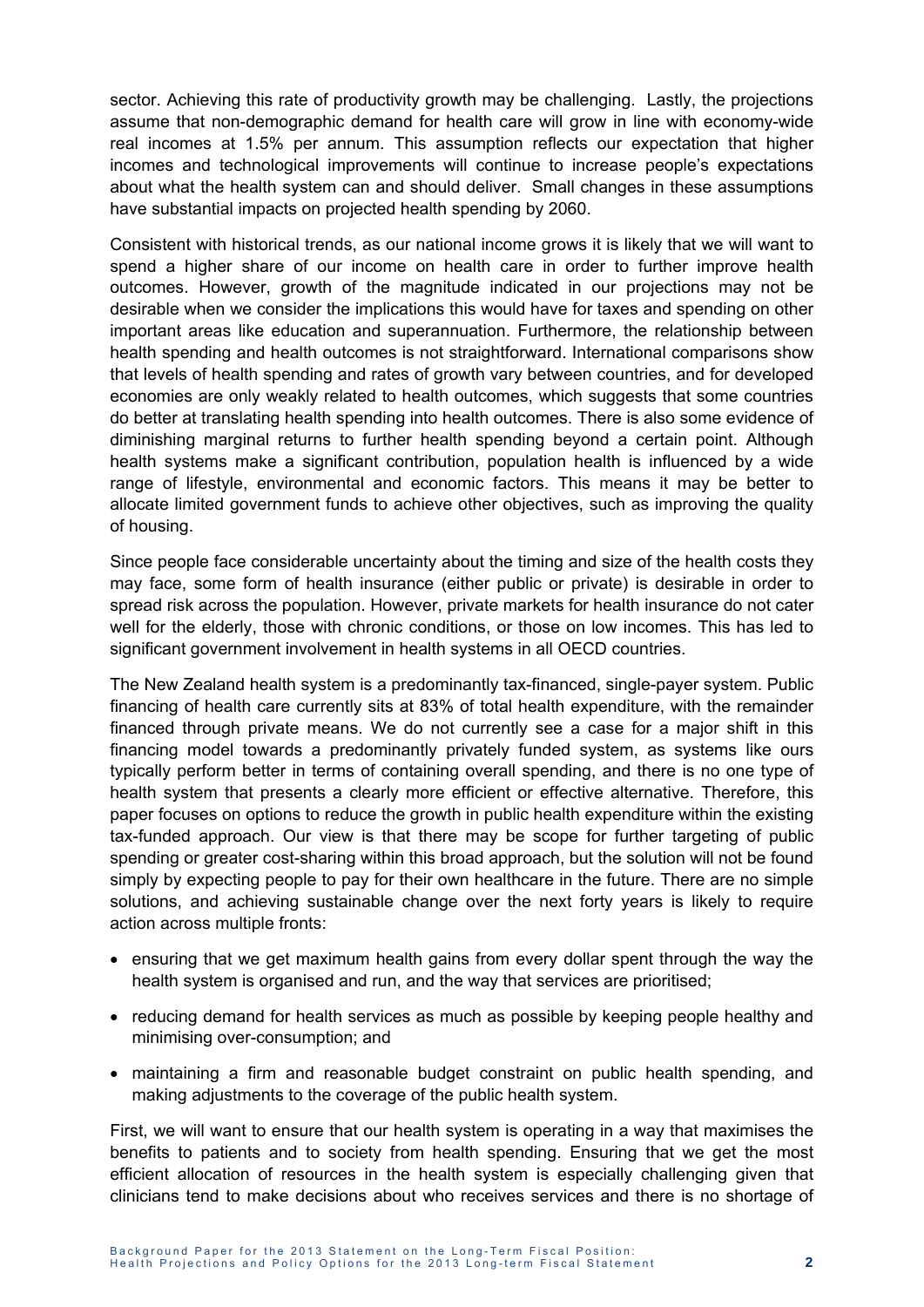people with the ability to get some benefit from additional health treatments. However, there are opportunities to improve the way that health services are organised and funded. For example, it is likely to be more efficient and sustainable – both in terms of government finances and the quality of health care – to concentrate specialised services in fewer hospitals in the future. The system will need to ensure that health care delivery is provided in the most cost-effective locations (such as community settings rather than hospitals). Decisions on what hospitals to build for the future are one way that governments can influence the direction of travel in terms of the shape and size of the sector. Another way that costs can be reduced will be by changing the skill mix of the health workforce, for example, by allowing professionals such as nurses and pharmacists to take on some of the tasks previously performed by doctors.

We should also look for a step change in the way that health services are purchased – so that we don't just fund the services we've always funded, but drive improvements in the mix of services available and in who provides those services. This could involve more national prioritisation of services and health technology, concentrating scarce planning and procurement expertise and reducing administration costs by reducing the number of purchasers in the health system, or splitting purchase and provision for a wider range of services where there is potential for contestability between providers to drive better performance.

These are not new ideas, and a number of changes are already underway to improve the performance and efficiency of the health system, including making some of the shifts outlined above. It is not clear whether the speed and scale of change currently underway will be sufficient. We will need to continue looking for gains in order to keep improving the outcomes we get from our health system within a fiscally sustainable path. There are actions that governments can take to change the funding and regulation of the health system to support further improvements. Changes of this nature tend to have long lead-in times, so decisions are needed well in advance of the point at which government finances become unsustainable.

A second priority will be management of demand on the health system. Primarily this is about keeping people well and reducing the need for expensive hospital treatments, as well as reducing unnecessary use of health services. Investment in preventive initiatives can be an effective approach, but it is not a straightforward solution as only a limited number of preventive initiatives have cost-saving potential. Poorly targeted initiatives will create fewer health benefits and be an ineffective use of health resources, so investment in prevention must be guided by good evidence. While increasing cost-sharing through patient copayments can also be used to mitigate over-consumption of health services, changes would need to be carefully designed to prevent adverse effects (such as people going without costeffective care and then becoming sicker). This is where the wider determinants of health status also play an important role: it may be that the most effective interventions to keep the population healthy and out of hospital are found outside of interventions in the health system itself.

Finally, governments can and do influence the rate of public spending growth directly, and can also make explicit decisions about the coverage of the public health system that will influence spending growth. Using fixed budget constraints (as we currently do) is one effective lever. However, there is a balance to be struck in setting budget limits, in order to avoid boom and bust cycles which tend to reduce value for money and because of the risk of unintended consequences such as deficits or service failures. Tight constraints can lead to longer waiting times and reductions in quality, although it may be possible to mitigate these impacts through performance improvements. Governments could also attempt to more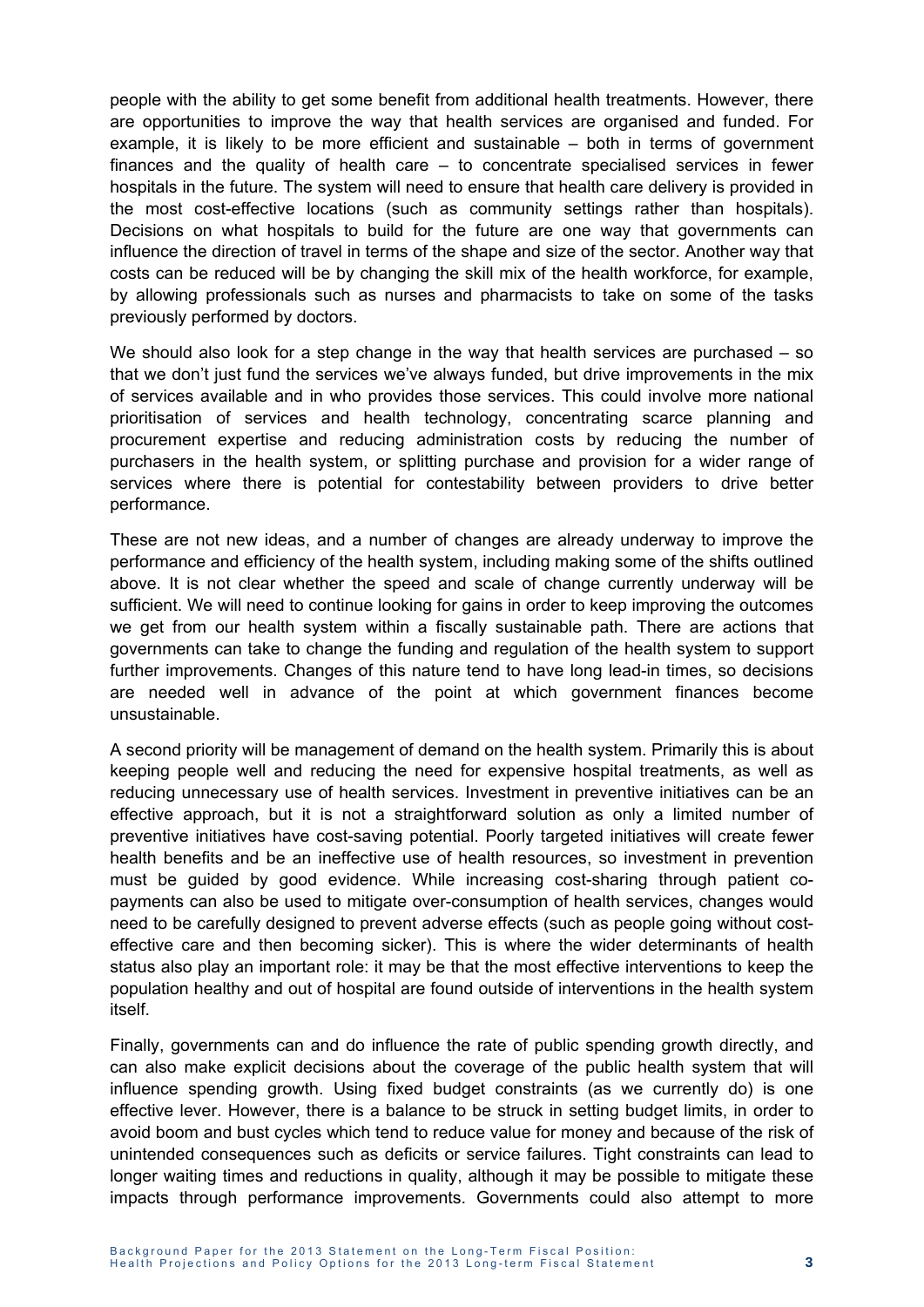clearly define the services provided for free by the public system. This could mean excluding new treatments that are not supported by good evidence of cost-effectiveness. While technological change will expand the range of treatments available over the next forty years, not all technological advancements are equal, and we will want to ensure that the health system is configured to provide access to treatments that deliver the greatest gains.

Although we do not see expanding private financing as a key solution to the long-term fiscal challenge in health spending, the gap between what is medically possible and what it is affordable for the public system to provide may lead those who can to purchase additional health care or faster access through private means. This already happens in our system, and to some extent this provides a useful 'safety valve' on the constraints of the public system which helps to reduce fiscal pressures. It is likely that a combination of technological advances and fiscal pressure may cause the proportion of private financing of the system to increase over time.

A shift towards private finance would likely create a greater role for private health insurance (PHI). However, the extent to which an increase in private insurance would reduce pressure on the public purse should not be overstated. For example, complementary PHI (which covers gaps in public coverage) has been found to increase public expenditure in some countries as it undermines the demand-management effects of co-payments. An increase in PHI may also increase inequality in terms of access to health services, as PHI is predominantly purchased by those on higher incomes. Given that the market for PHI is likely to expand in response to reductions in coverage, however, it is likely that further consideration will be needed regarding regulatory measures to avoid adverse impacts on the public health system.

While fixing the 'long-term fiscal problem' associated with rising health spending is not an easy task, and there is no simple solution, excessive rises in health spending in the future are not inevitable, even with an ageing population. That said, action will be needed on a range of fronts to ensure that New Zealanders have the best possible access to health services, get the greatest health gains from every dollar spent, and that health spending growth is sustainable for future generations.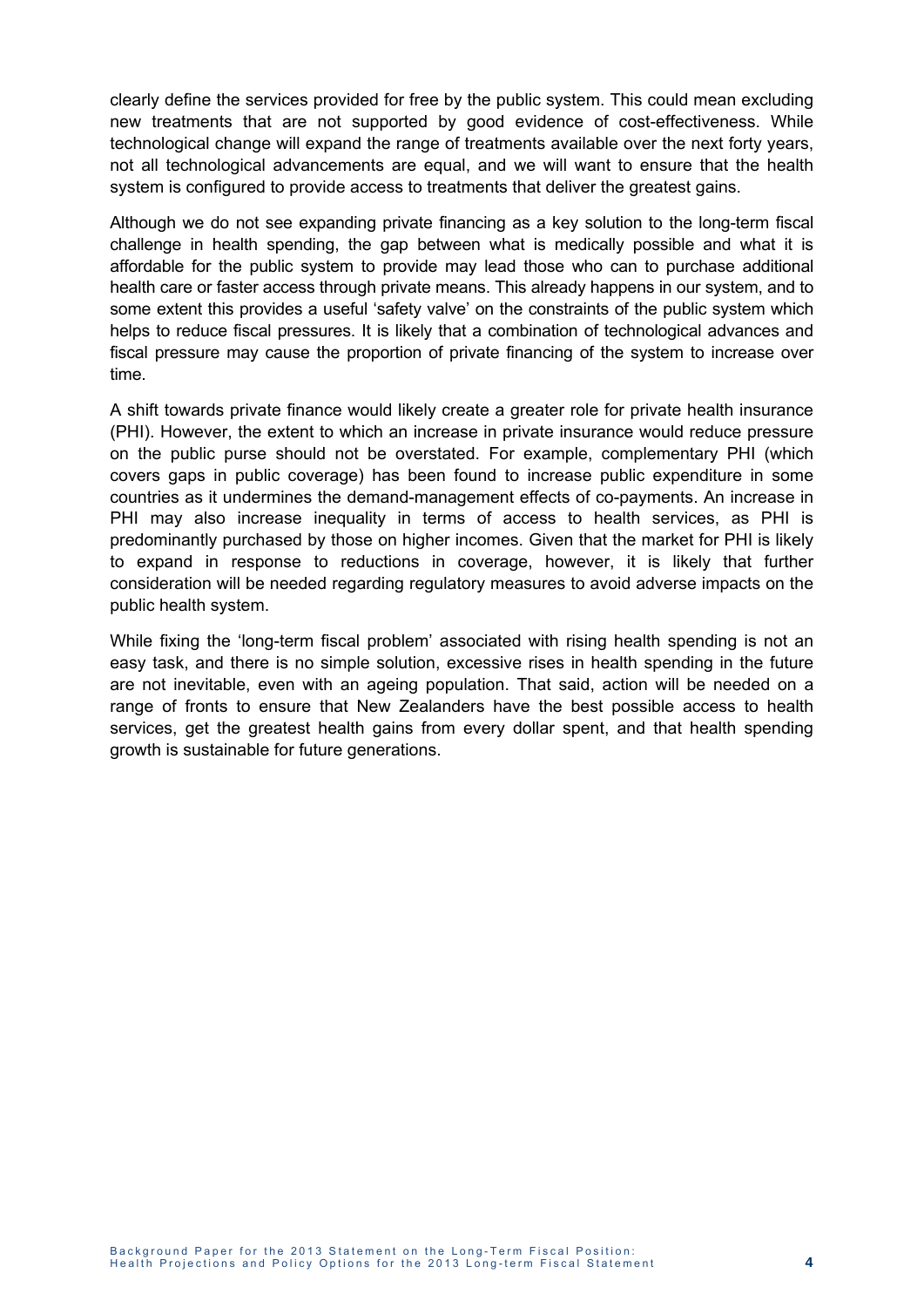## 1 Overview of New Zealand's Health System

New Zealand's health system plays a critical role in society by providing access to a wide range of services that improve the health of New Zealanders. We value health care because of its capacity to improve the length and quality of our lives. People also value the role of the health system in improving the comfort and functionality of individuals' lives, even when this does not improve health outcomes. In such cases, 'care is not directly concerned with improving health; rather it seeks to provide dignity for sick people' (Dolan & Olsen, 2002). Such spending is not justified in terms of health outcomes, but by other societal values such as respect, empathy and personal autonomy. The health system also supports our economy by enabling higher rates of participation in the workforce and higher productivity.

The first section of this paper provides an overview of the New Zealand health system. It looks at what we spend on health care and how this has changed over time, before looking at how well New Zealand is doing at translating health spending into health outcomes.

### 1.1 Health spending

In this paper we refer to health spending in two main ways. 'Publicly-financed health spending' refers to health spending that is financed from taxation. 'Total health spending' refers to all health spending, financed from both public and private sources.

#### **1.1.1 Changes in health spending and international comparisons**

Health spending is an important part of the long-term fiscal challenge facing New Zealand as it makes up a large proportion of government expenditure. Vote Health represents 20% of core Crown expenses, at around \$14 billion. In addition, the Accident Compensation Corporation (ACC) spends a significant amount of public funding on health services (Vote ACC currently sits at \$1.1 billion). Relatively small amounts of health services are funded by other central government agencies. Health spending has increased as a proportion of total core Crown expenses since the early 1990s (Figure 1).



*Figure 1: Core Crown expenses by sector, 1972 – 2011* 

Note: Data for these years marked (†) is inclusive of GST. GAAP data for years marked (\*) has not been backdated on IFRS basis.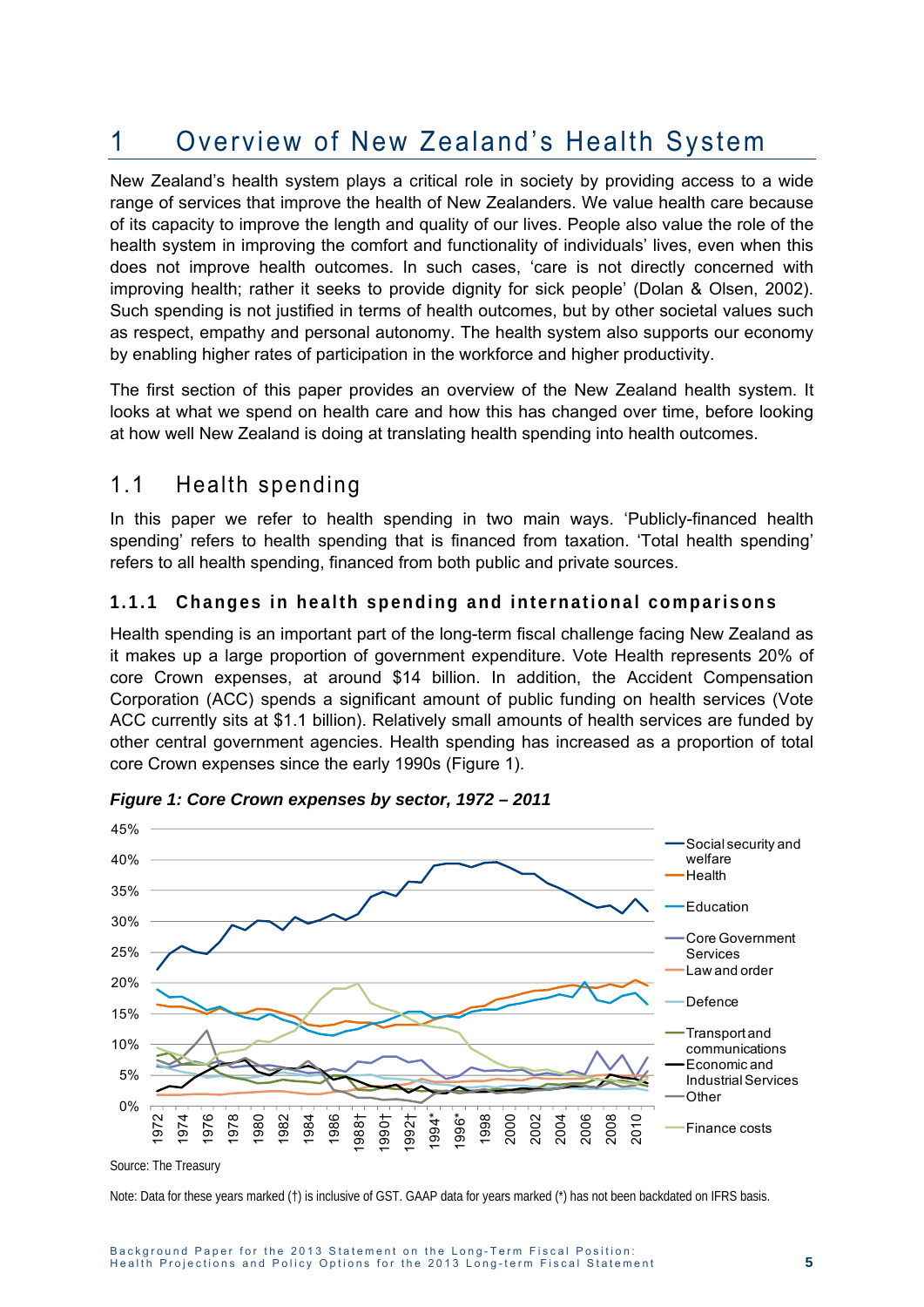Health spending is not only large, it is also growing. Publicly-funded health spending has been increasing faster than national income for most of the last sixty years. As shown in Figure 2, the real per capita increase in core Crown health spending since 1950 was 412%, while GDP has increased by 144%. In real dollars per person, the amount spent on health care by government has risen from the equivalent of \$583 per person in 1950 to \$2,987 per person in 2011 (2011 dollars). As a share of GDP, that equates to an increase from 3.1% in 1950 to 6.8% in 2012. This reflects an increase in the volume, quality and type of services provided, as well as an increase in medical costs.

New Zealand is not alone in choosing to grow its health expenditure. Figure 3 shows real per capita growth rates for total health expenditure across the OECD from 1993 to 2008. Health expenditure grew at an average rate of 3.9% across the period, with New Zealand sitting just above the average at 4.1%. More recently, growth rates have slowed in response to fiscal pressures brought on by the global financial crisis, with zero average growth in total health spending across the OECD in 2010 (OECD, 2011). New Zealand's relatively strong macroeconomic position going into the crisis has meant that we have not been forced to reduce growth to the same extent as most other OECD countries.

*Figure 2: Core Crown health expenditure per capita and GDP per capita, indexed real growth, 1950-2011* 



Source: The Treasury



*Figure 3: Growth in total per capita health expenditure in OECD countries, 1993-2008* 

Source: OECD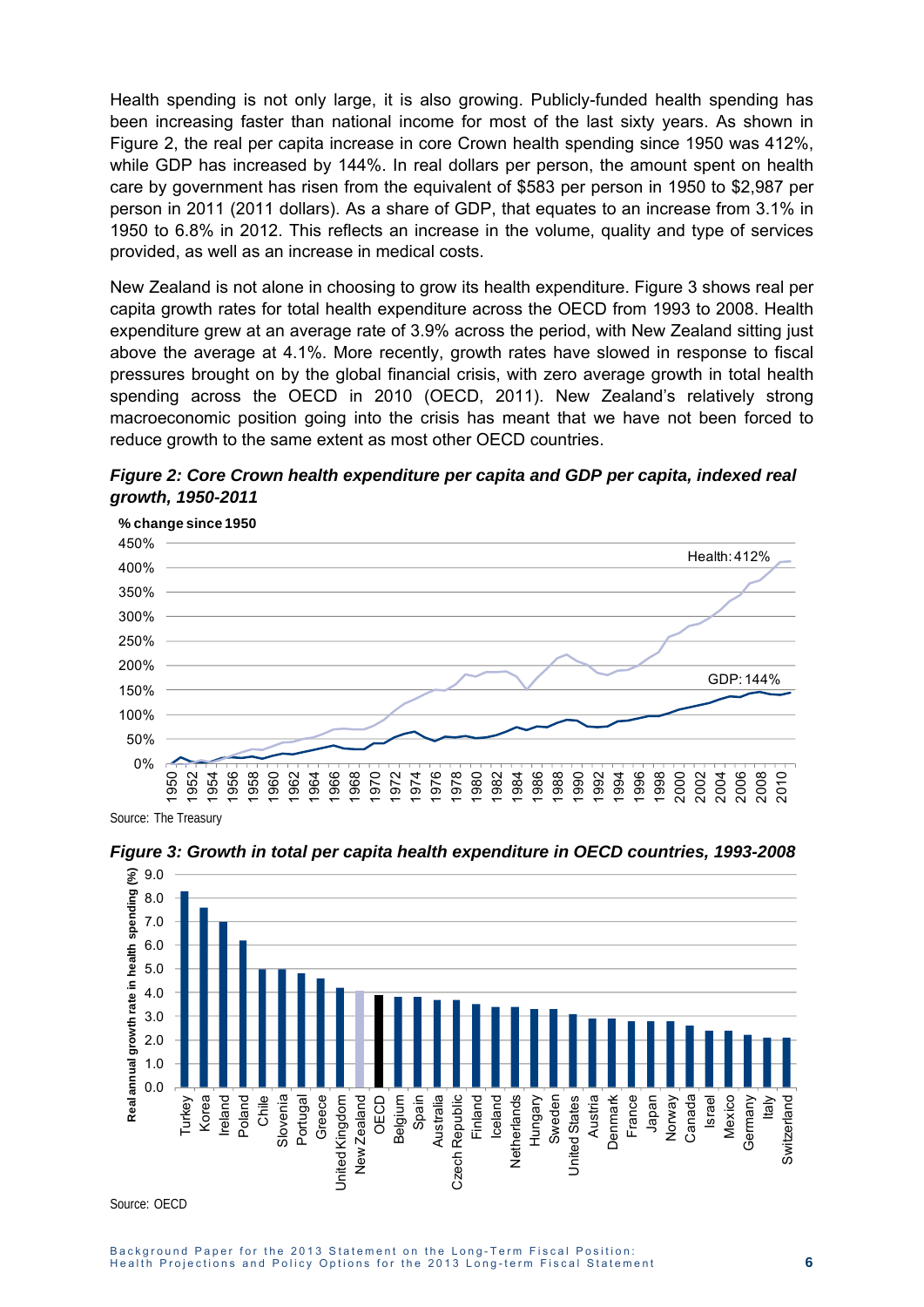As a proportion of GDP, New Zealand's health expenditure is above average for OECD countries. In 2010, total health expenditure in New Zealand was 10.1% of GDP compared to the OECD average of 9.5% of GDP. Only two countries – Portugal and Greece – spent a higher proportion of GDP on health *and* had a lower GDP per capita.

In dollar terms, New Zealand spends slightly less on health per person than the OECD average, and less than many of the countries we compare ourselves with, such as the United Kingdom and Australia (which is understandable given our lower national income).





Source: OECD Health Statistics 2012

International comparisons of health spending only give a broad idea of how particular countries compare with others and should not be used to indicate an ideal level of health spending. The high level of spending in the United States, for example, is generally attributed to the high costs that are generated by its health system, as opposed to notably superior health outcomes (Squires, 2012). Therefore, it is important to consider such data alongside analysis of health outcomes and productivity (see section 1.2).

#### **1.1.2 Composition of health spending**

Most OECD countries rely on public finance as their main source of health funding. In New Zealand, public expenditure on health care currently sits at 83% of total health expenditure. Public expenditure has exceeded 74% of total health expenditure since 1945, peaking at 88% in the early 1980s (Ministry of Health, 2012b). Private spending can be split into private insurance, payments out of people's own pockets, and spending by voluntary and not-for-profit organisations. New Zealand's share of public expenditure as a proportion of total expenditure is above the OECD average (Figure 5).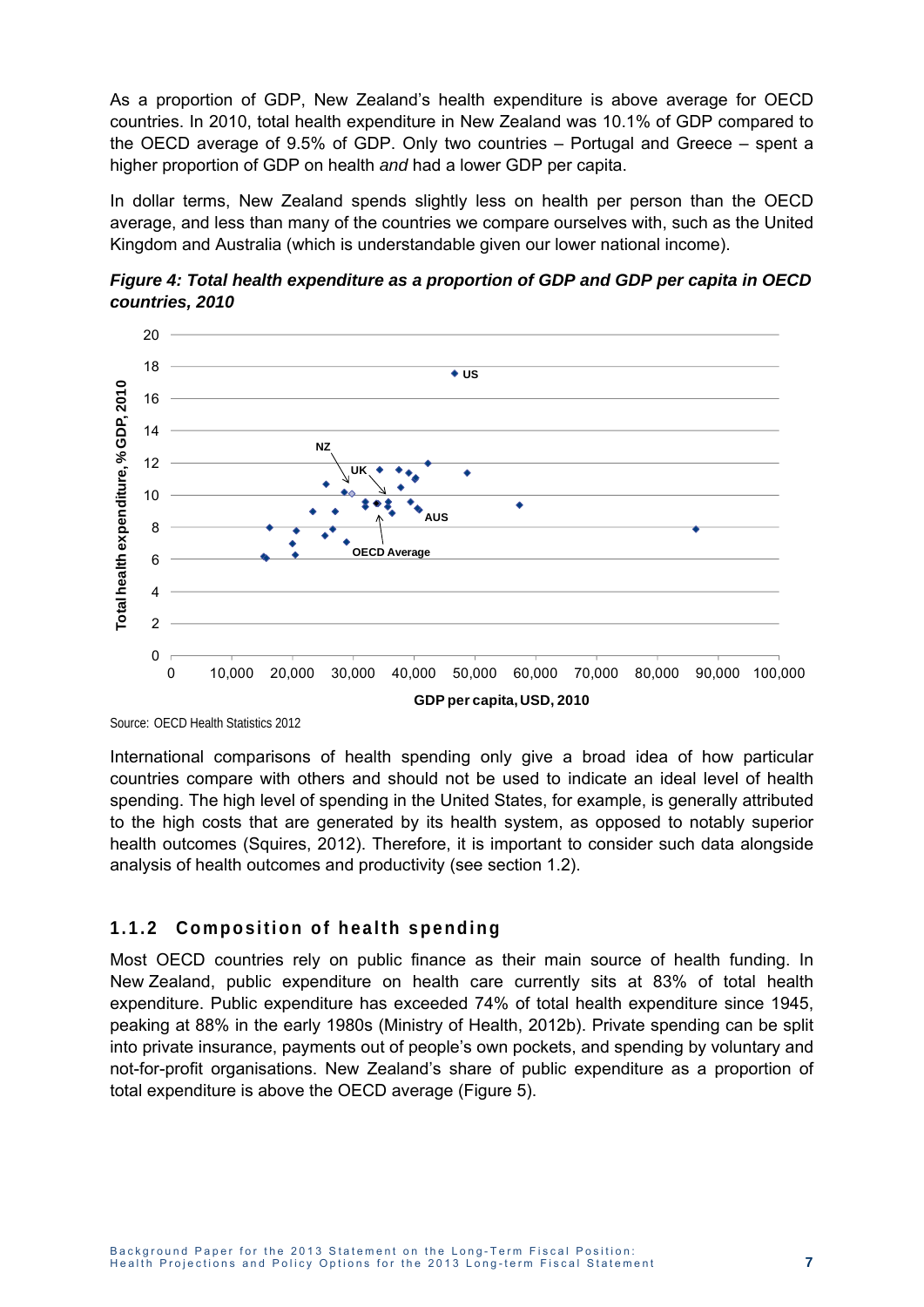

*Figure 5: Public health expenditure as a percentage of total health expenditure* 

Source: OECD

Most publicly-financed health spending in New Zealand is managed by District Health Boards (DHBs). Publicly-financed spending is allocated to a range of services including public hospitals, primary care, pharmaceutical prescriptions, disability support, mental health, preventive health services, and long-term care. The majority (65%) is spent on health care services for individuals, with the remainder allocated between medical goods such as pharmaceuticals (7.6%), prevention and public health services (6.7%), and health administration (3.6%).

Labour costs are the single biggest input component of publicly-finance health spending. Within public hospitals, for example, labour costs comprise 63% of total costs, with the rest made up of infrastructure costs, clinical supplies, and outsourced costs (Figure 6).



*Figure 6: DHB provider arm expenditure by input (2001/02 and 2011/12)* 

Source: DHB Annual Plan data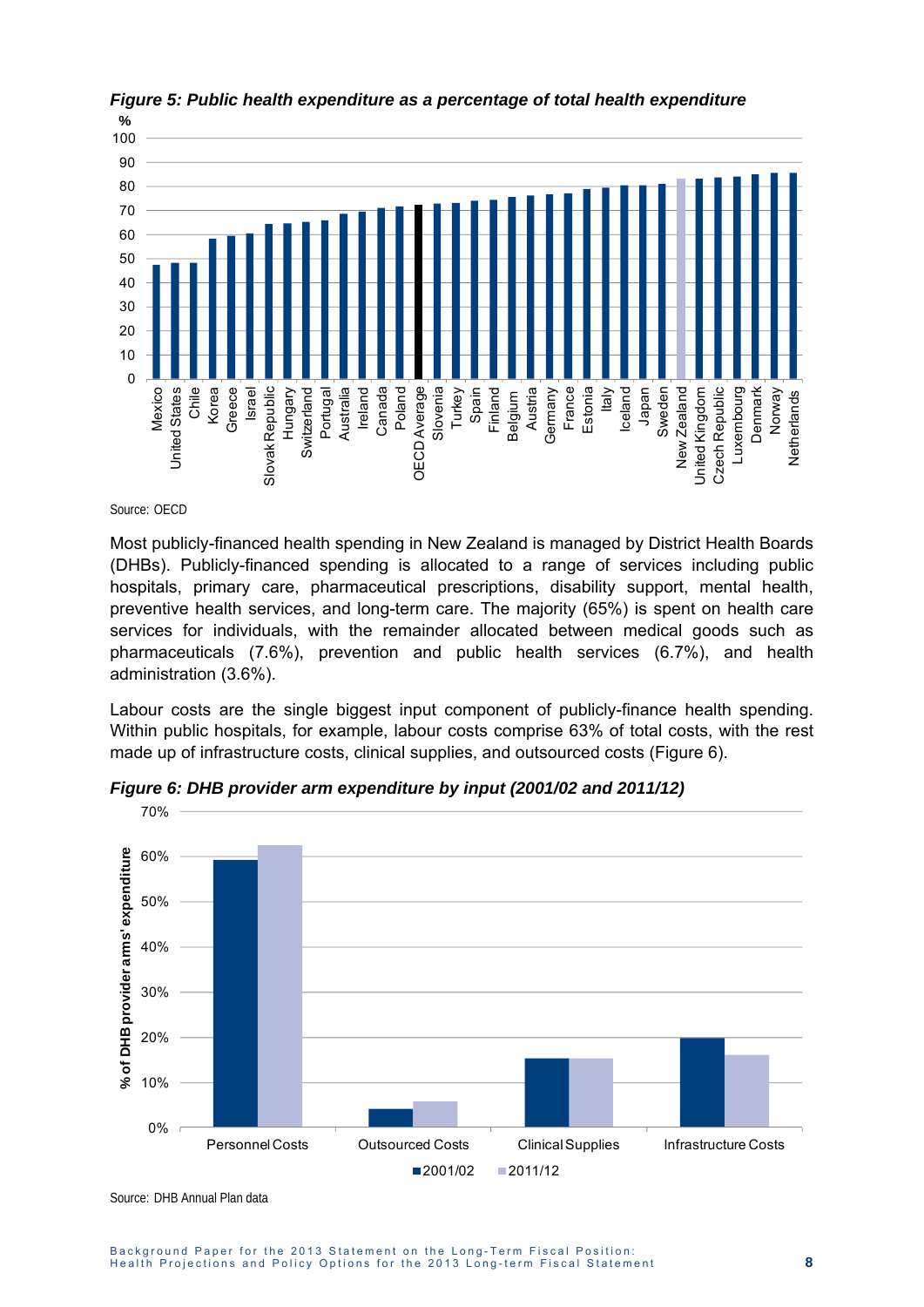## 1.2 Performance of the New Zealand health system

Health care is just one of a number of factors that influence health status. Other factors, as shown in the diagram below, include individual characteristics through to wider socioeconomic, cultural and environmental conditions (Figure 7).





Source: (Dahlgren & Whitehead, 1991)

Health systems can make a significant contribution to improvements in health outcomes. Empirical studies suggest that the contribution of health care to population health gains in developed countries may be between one-fifth and one-half (Bunker, 2001; Joumard, Andre, & Nicq, 2010; Machenbach, 1999; Tobias & Yeh, 2009). The impact of health care differs across countries, with some health systems being more effective at turning resources into outcomes than others.

New Zealand performs well on many commonly-used indicators of overall population health status. For example, life expectancy has improved from 71.1 years in 1961 to 81.0 years in 2010, and since the 1990s has improved at a faster rate than the OECD average. However, given the many non-health system determinants of health status, it is difficult to get an accurate picture of the performance of the health system from these high-level indicators. Below we provide information on a selection of indicators which are considered to be more closely related to health system performance.

#### **1.2.1 Amenable mortality**

The concept of 'amenable mortality' refers to deaths that 'should not have occurred given available health care services' (Tobias & Yeh, 2009).

In 2007, age-standardised amenable mortality rates ranged from 60 to 200 deaths per 100,000 people in OECD countries (Figure 8). New Zealand had 85 deaths per 100,000, which was slightly better than the OECD average of 95 deaths per 100,000. The main causes of amenable mortality were diseases of the circulatory system, cancer and diseases of the respiratory system. New Zealand performed poorly relative to the OECD in terms of diseases of the respiratory system (Gay, Paris, Devaux, & de Looper, 2011).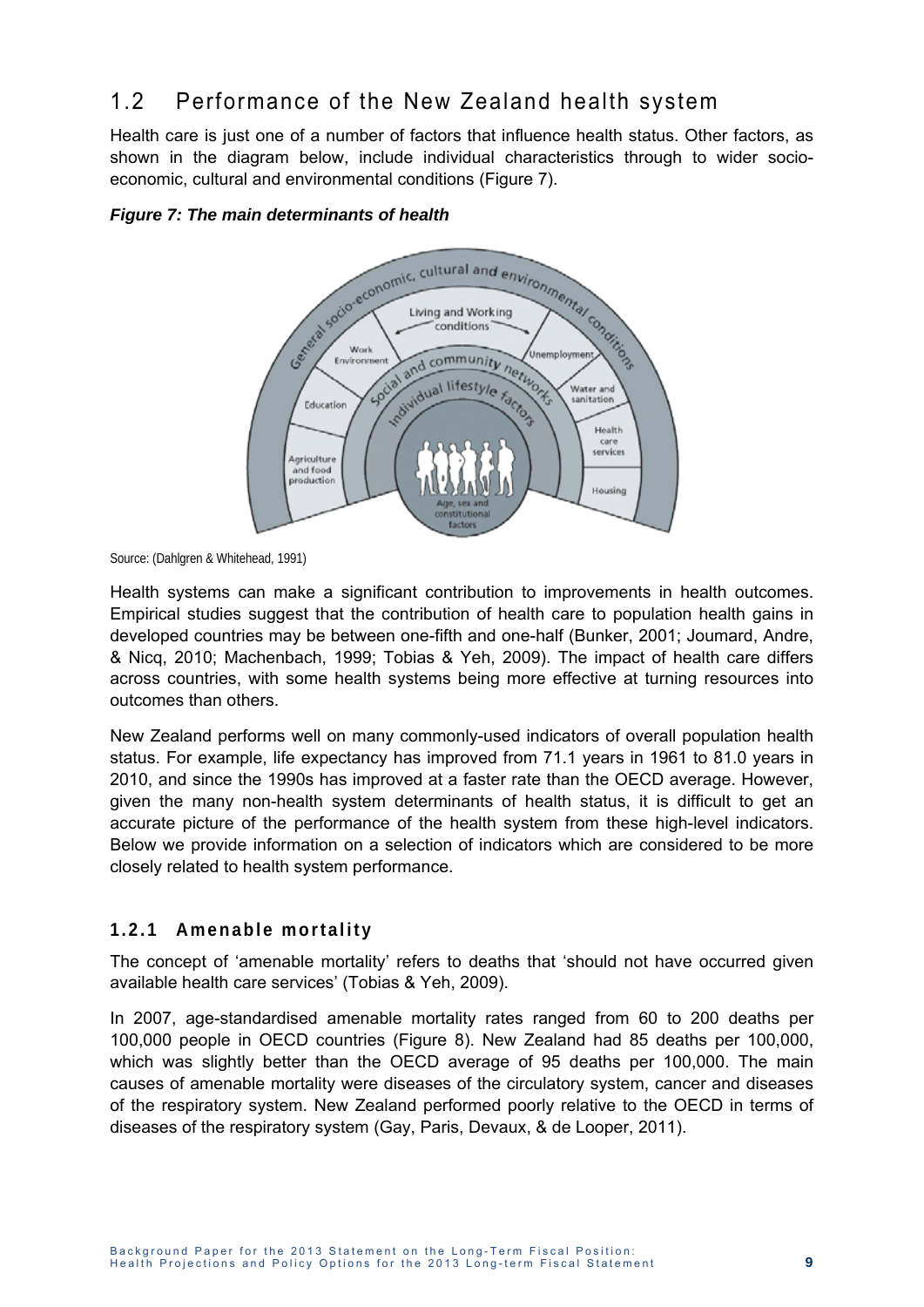

*Figure 8: Amenable mortality in 31 OECD countries, 2007 or last year available* 

Source: Nolte and McKee (2008) cited in Gay et al (2011)

The results also showed a decline in rates across all countries studied, but with considerable cross-country variation in the rate of amenable mortality and the scale of change. New Zealand experienced a decline in amenable mortality of 4.6% which was higher than the OECD average of 3.7% (Figure 9).

*Figure 9: Annual change in amenable mortality, 1997 to 2007 (or last year available)* 



Source: Nolte and McKee (2008) cited in Gay et al (2011)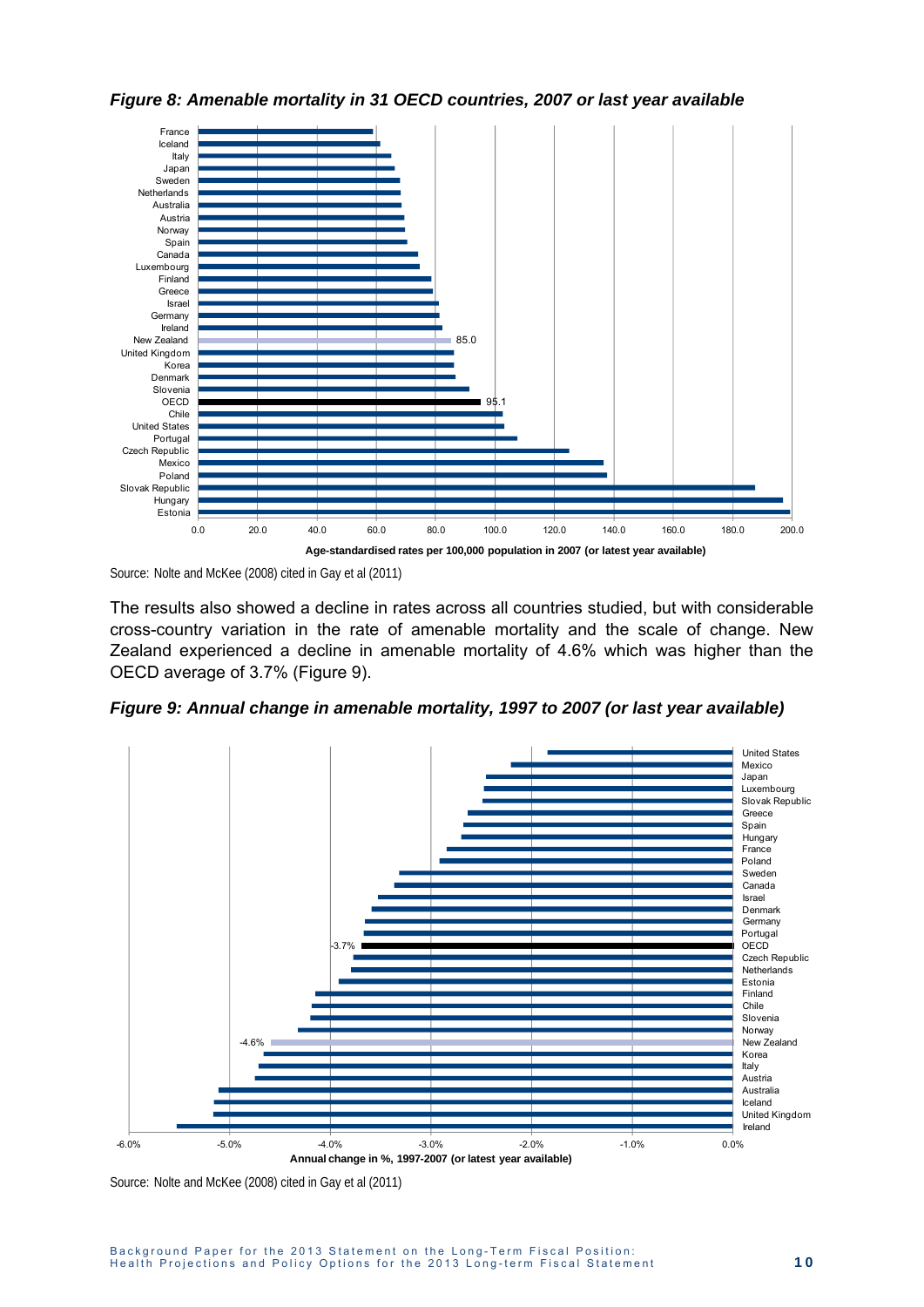These reductions in amenable mortality rates are not strongly correlated with growth in overall health expenditure per capita, which points to the quality of spending, the mix of interventions, and efficiency of service delivery as being at least as relevant to health outcomes.

#### 1.2.2 In-hospital care

Heart attack fatality is a good measure of the quality of acute care 'as it reflects the processes of care ... such as effective medical interventions including thrombolysis, early treatment with aspirin and beta-blockers, and co-ordinated and timely transport of patients' (OECD, 2011). Although cardiovascular disease remains the leading cause of death in New Zealand (and in most developed countries), mortality rates have declined since the 1970s. Much of the reduction can be attributed to lower mortality from heart attacks, due to better hospital treatment.

New Zealand's performance on in-hospital care for heart attacks is relatively good compared with the OECD (with an age-sex standardised fatality rate of 3.2 per 100 patients compared with a rate of 4.3 per 100 patients for the OECD, as shown in Figure 10). This has continued to improve over the last decade.





Source: OECD Health Data 2011

-

Note: Rates age-sex standardised to 2005 OECD population (45+)

#### **1.2.3 Avoidable hospital admissions**

Rates of avoidable hospital admissions are often used to provide an indication of how well the primary health care system is working. Avoidable hospitalisations include those that could have been prevented in theory through primary care interventions (known as

<sup>1</sup> High hospital admission rates may also point to poor care co-ordination or care continuity, or other barriers to accessing primary care such as unaffordable co-payments.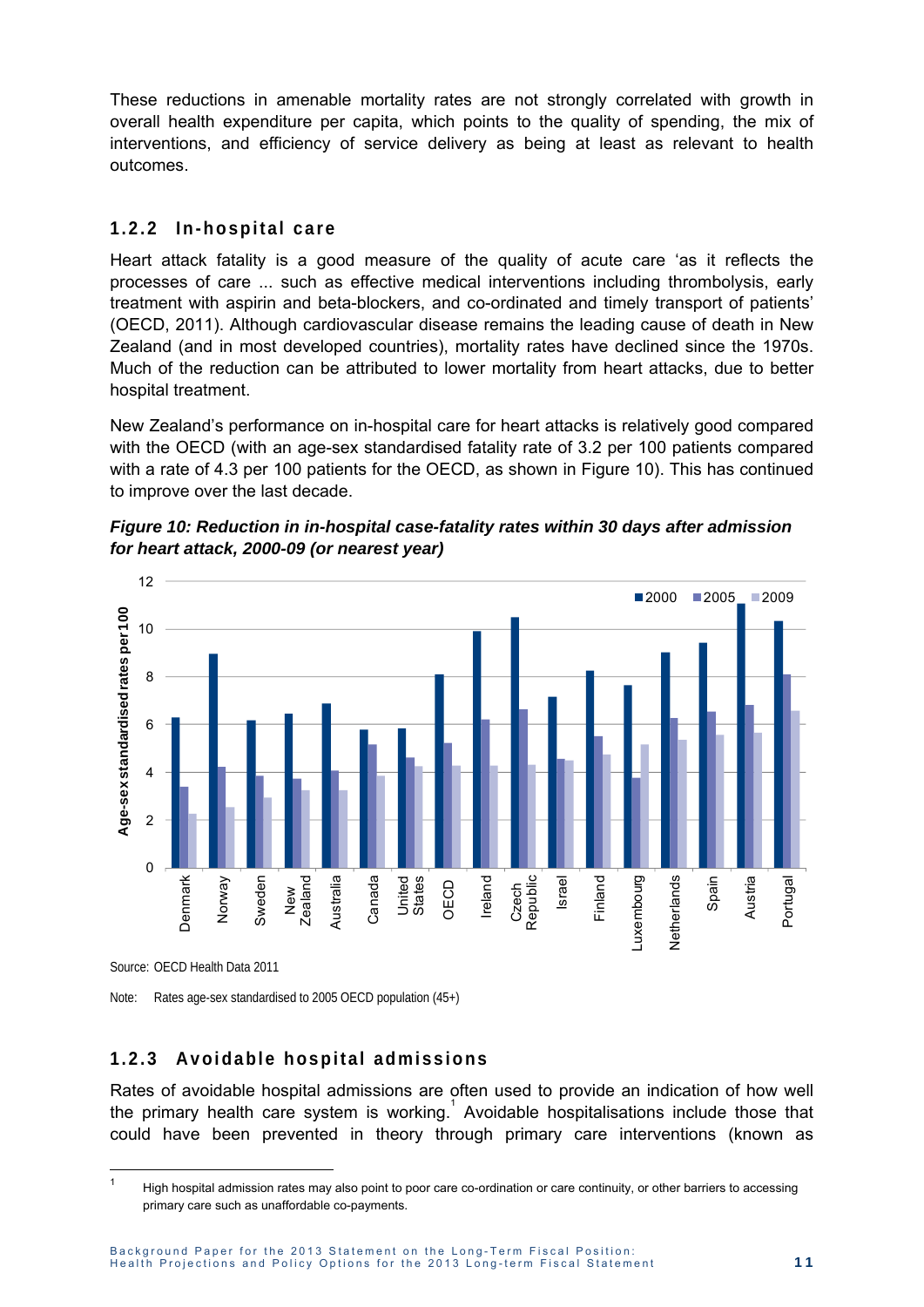ambulatory-sensitive hospitalisations), and those that are preventable through public health and other initiatives such as vaccination, screening, and injury prevention programmes. For example, conditions like asthma and chronic obstructive pulmonary disease are either preventable or manageable through appropriate primary care interventions.

Hospital admission rates for these conditions can serve as a proxy for primary care quality and accessibility. New Zealand has very high hospital admission rates for both asthma and chronic obstructive pulmonary disease, in both cases at 1.6 times the OECD average. However, New Zealand has very low admission rates for uncontrolled diabetes, at less than one-fifth of the OECD average (OECD, 2011).

Ambulatory-sensitive hospitalisation rates have remained fairly stable in New Zealand over the past decade. The total rate dropped slightly from 1,947 per 100,000 admissions in 2001 to 1,875 per 100,000 in 2010. Figure 11 shows significantly higher rates for Māori and Pacific people, with the Pacific rate almost double the overall rate. The rate for Pacific people has worsened significantly over the period, further exacerbating the gap between ethnicities. This may indicate that the primary health care system is not adequately addressing the needs of Pacific and Māori people. This is despite a large increase in public funding for primary care. Total capitation funding for general practices increased from \$405 million in 2004/05 to \$737 million in 2010/11.



*Figure 11: Ambulatory-sensitive hospitalisations in New Zealand by ethnicity* 

Note: Ambulatory-sensitive hospitalisation rates are standardised to WHO standard population

Other health indicators also indicate a high disparity in health outcomes between ethnicities. For example, in 2006 the life expectancy for Māori was 8 to 9 years lower than for non-Māori, although the gap narrowed between 1996 and 2006 by about 0.2 years for males and 1.4 years for females (Ministry of Health, 2012a).<sup>2</sup> Rates of infectious disease are high in New

 $\overline{2}$ There is also a disparity between Māori and non-Māori with regard to health expectancy, which is the number of years a person can expect to live in good health, of 6.8 and 6.2 years for males and females respectively in 2006 (Ministry of Health, 2011).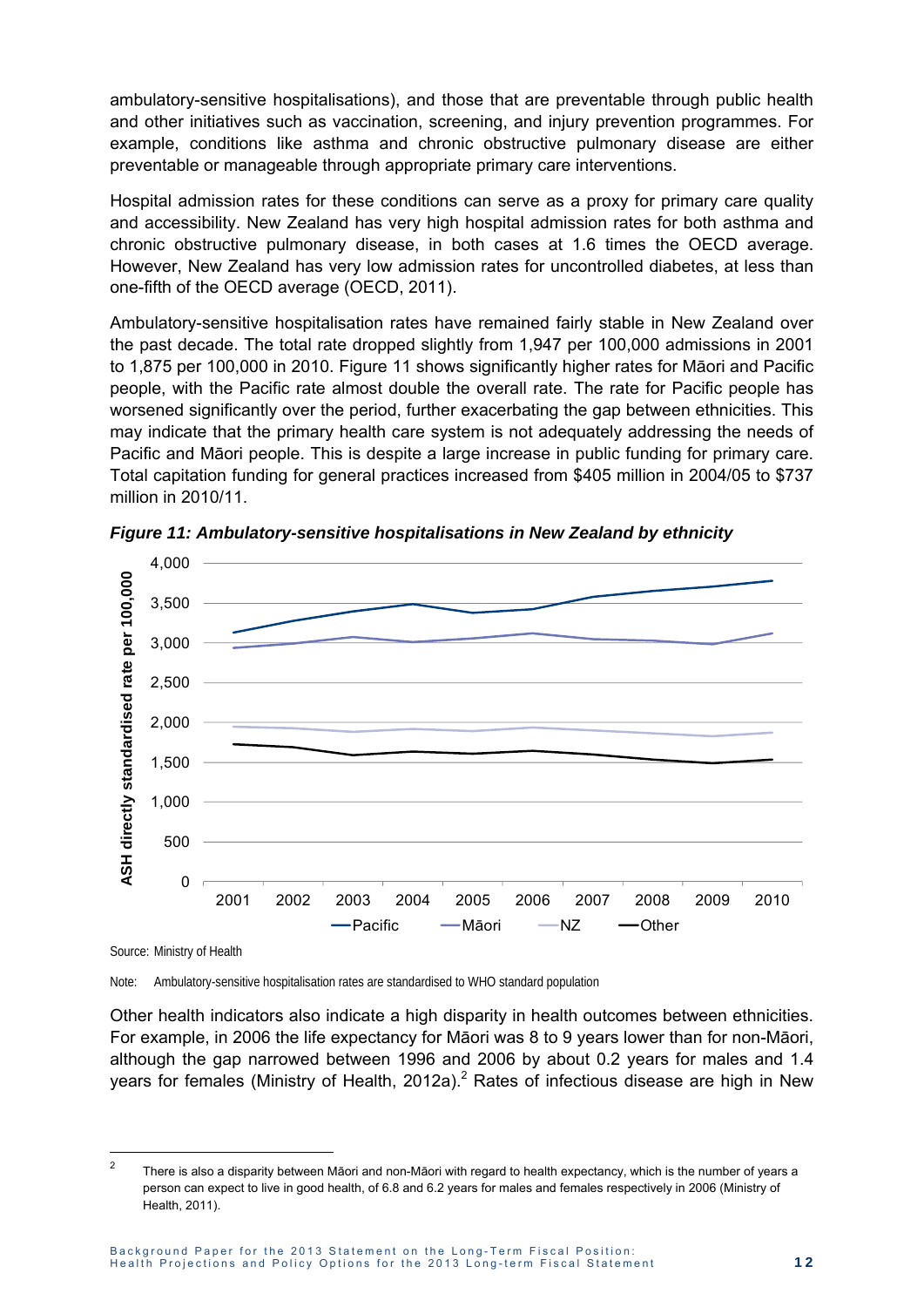Zealand compared with other developed countries, $3$  and there are clear ethnic and social inequalities in infectious disease rates. The rates of infectious disease admission for Māori and Pacific people in the most deprived quintile have doubled in the past 20 years (Baker, et al., 2012).

#### **1.2.4 Access to care**

Another aspect of health system performance is access to care, particularly for vulnerable populations. Measuring rates of health care utilisation, such as doctor consultations, is one way of identifying whether there are access problems for certain populations.

The horizontal inequity index is a measure of inequality in health care use. Figure 12 shows the horizontal inequity index for the probability of a visit to the doctor (both generalists and specialists) in a range of OECD countries. A number that is higher than zero favours those on higher incomes. The index is adjusted for differences in the need for health care, since health problems occur more frequently and severely among lower socioeconomic groups. Overall, New Zealand does not appear to be out of step with other OECD countries.





Source: Health at a Glance 2011 (OECD Indicators)

-

Another way of looking at the equity of access to services is through assessing reports of unmet need for health care. People give a variety of reasons for not receiving health care, including cost, long waiting times, not being able to take time off work, childcare responsibilities, or having to travel too far to receive care (OECD, 2011). Differences in the reporting of unmet care needs could be due to differences in survey design (as there is no standard survey across all countries), socio-cultural factors, or because of reactions to

 $3$  Rates of some infectious diseases are unusually high – notably, campylobacteriosis, rheumatic fever, childhood pneumonia, meningococcal disease, and skin infections. The share of infectious diseases in acute hospital admissions increased from 20.5% in 1989-93 to 26.6% in 2004-08 (Baker, et al., 2012).

<sup>4</sup> The 95% confidence interval is indicated by the vertical lines.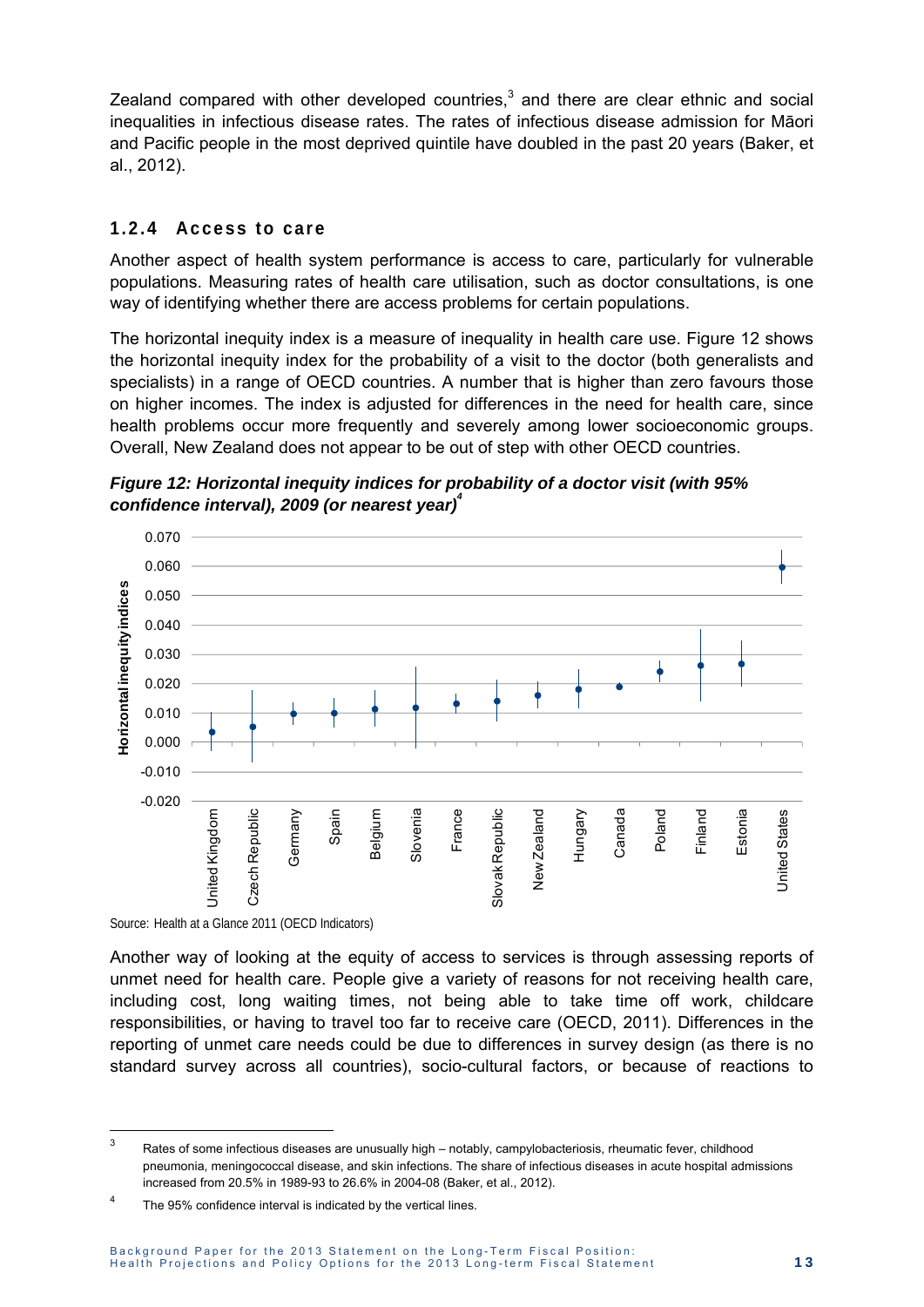current national debates about health care. However, according to the OECD, these factors play a lesser role in explaining differences among population groups *within* a given country.

In New Zealand, people with below average incomes are almost twice as likely to forgo medical care due to cost as those with above average incomes (Figure 13). However, the relative disadvantage of those on lower incomes is about average compared to the group of countries shown in Figure 13.



*Figure 13: Unmet care need due to cost in eleven OECD countries* 

Note: 'Unmet care need' means that the person either did not visit doctor with medical their problem, did not get recommended care or did not fill or skipped a prescription. To determine unmet medical care, individuals are typically asked whether there was a time in the previous 12 months when they felt they needed health care services but did not receive them, followed by a question as to why the need for care was unmet.

#### **1.2.5 Health sector productivity and variations in performance**

Another perspective on the performance of the health sector can be gained by looking at measures of productivity. However, robust data on sector productivity is currently quite limited, even at a national level, partly because it is difficult to measure.

Two measures reported annually by the Ministry of Health in its Health and Independence Report are average length of stay (in hospital) for medical and surgical treatment, and the percentage of surgical procedures that are carried out on a day-case basis (patient admitted and discharged on the same day). These offer some insights into the efficiency of the hospital sector, which accounts for a large proportion of total health spending. Rates may be influenced by advances in treatment technology (such as surgical advances leading to less invasive procedures and more effective drugs), better follow-up and community care, and more effective administration. As Figures 14 and 15 show, these rates have been moving in a positive direction over the last decade.

Source: Commonwealth Fund (2010), included in Health at a Glance 2011: OECD indicators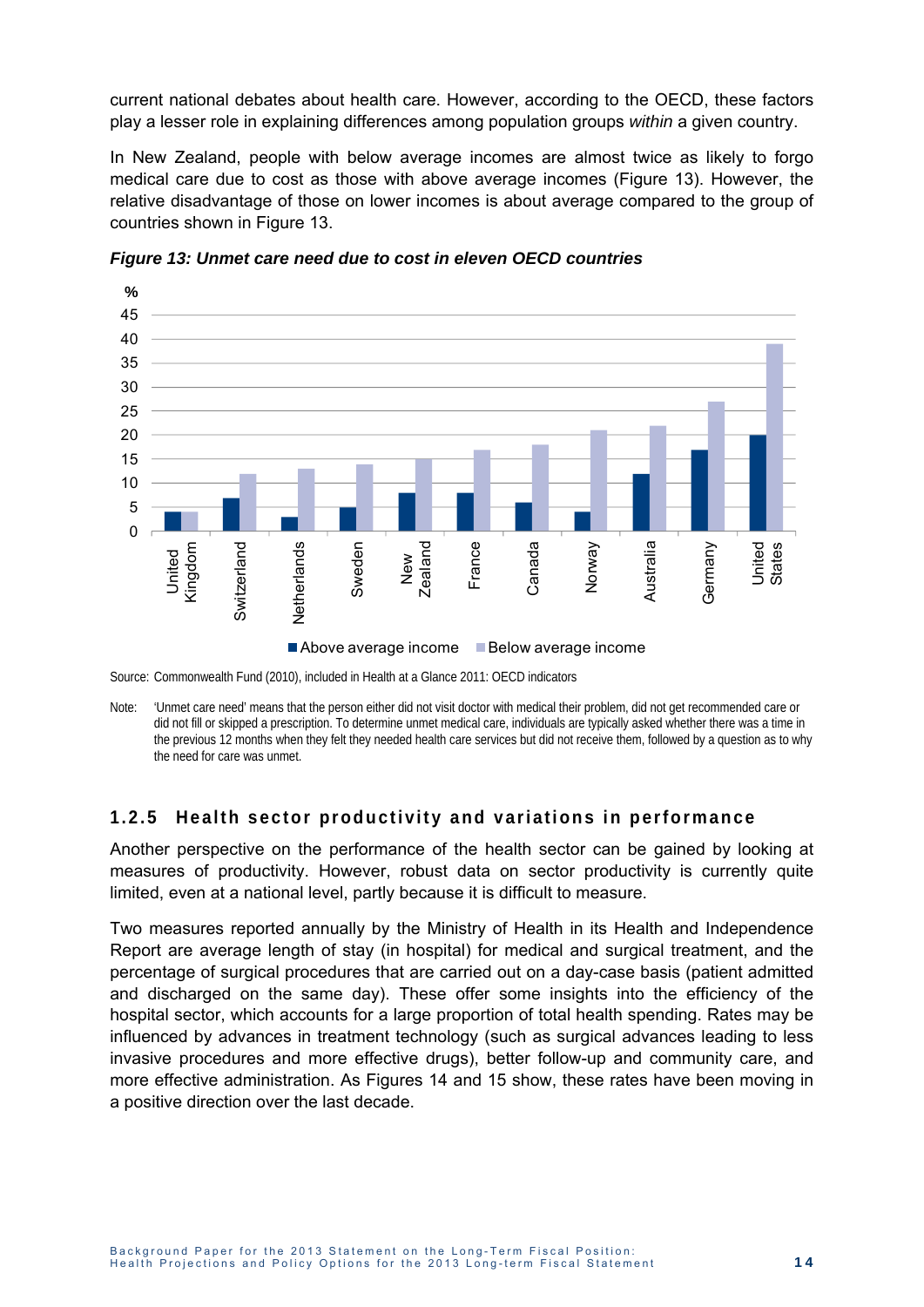



A challenge for hospitals and DHBs in managing down these rates, particularly the average length of stay, is to minimise any related increase in unnecessary readmissions. The rate of acute readmissions (as a percentage of discharges) has been trending upwards over the last few years, although the rate of growth appears to have slowed. This may signal a reduction in the quality of care, as well as offsetting efficiency gains to some extent. However, some increase in readmission rates does not necessarily imply that longer average stays in hospital are preferable.

Another way of looking at productivity is to compare medical and surgical outputs with the labour inputs (doctor and nurse hours or costs) required to produce them. Figures 16 and 17 below provide this input/output comparison for hospitals. Perhaps unsurprisingly, these measures show a decline in labour productivity during the period 2003/04 to 2009/10 when emphasis was placed on increasing numbers of doctors and nurses in the health system, with an improvement in 2010/11 coinciding with state sector wage restraint.



*Figure 16: Doctor and nurse productivity in DHB provider arms (medical and surgical)* 

Indexed growth:  $2003/04$  base = 100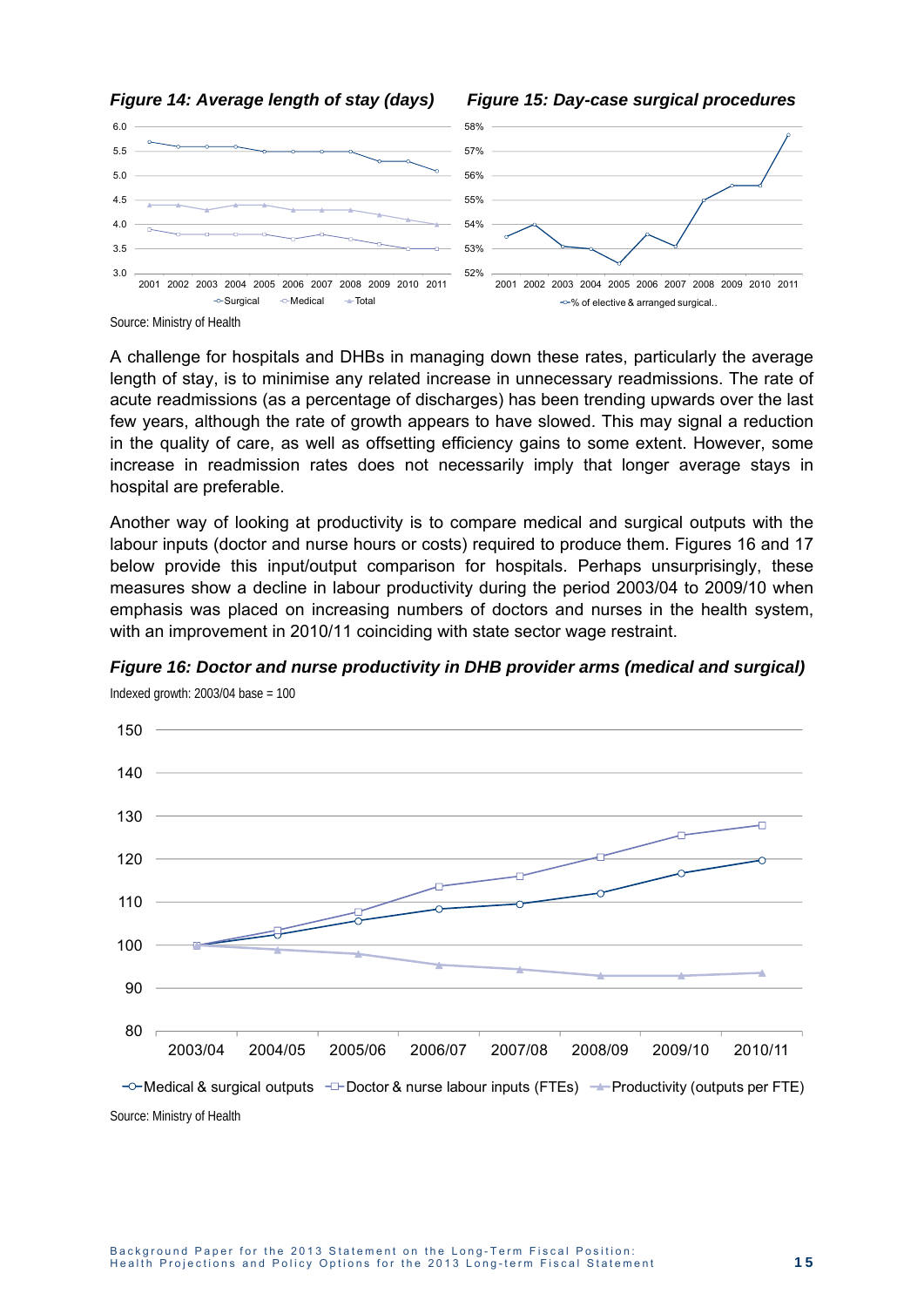#### *Figure 17: Doctor and nurse efficiency and costs in DHB provider arms (medical and surgical)*

Indexed growth:  $2003/04$  base = 100.



Source: Ministry of Health

These productivity indicators are useful, but should be approached with caution because of measurement difficulties and because they only tell part of the story. For example, they do not reflect productivity trends in primary health care. They need to be considered alongside other measurements of health sector efficiency and effectiveness discussed earlier. Amenable mortality rates are one such measurement that can give an indication of health system effectiveness and are not strongly correlated with per capita spending. Rates of avoidable hospital admission provide information on the effectiveness of the primary health care system and its accessibility to vulnerable population groups. Figures 18 and 19 provide a breakdown of relevant rates by District Health Board. A range of factors could be driving these rates, including social and ethnic differences. Having a better understanding of what those factors are, and whether variations in service effectiveness and productivity also play a role, may help to identify areas for future improvement.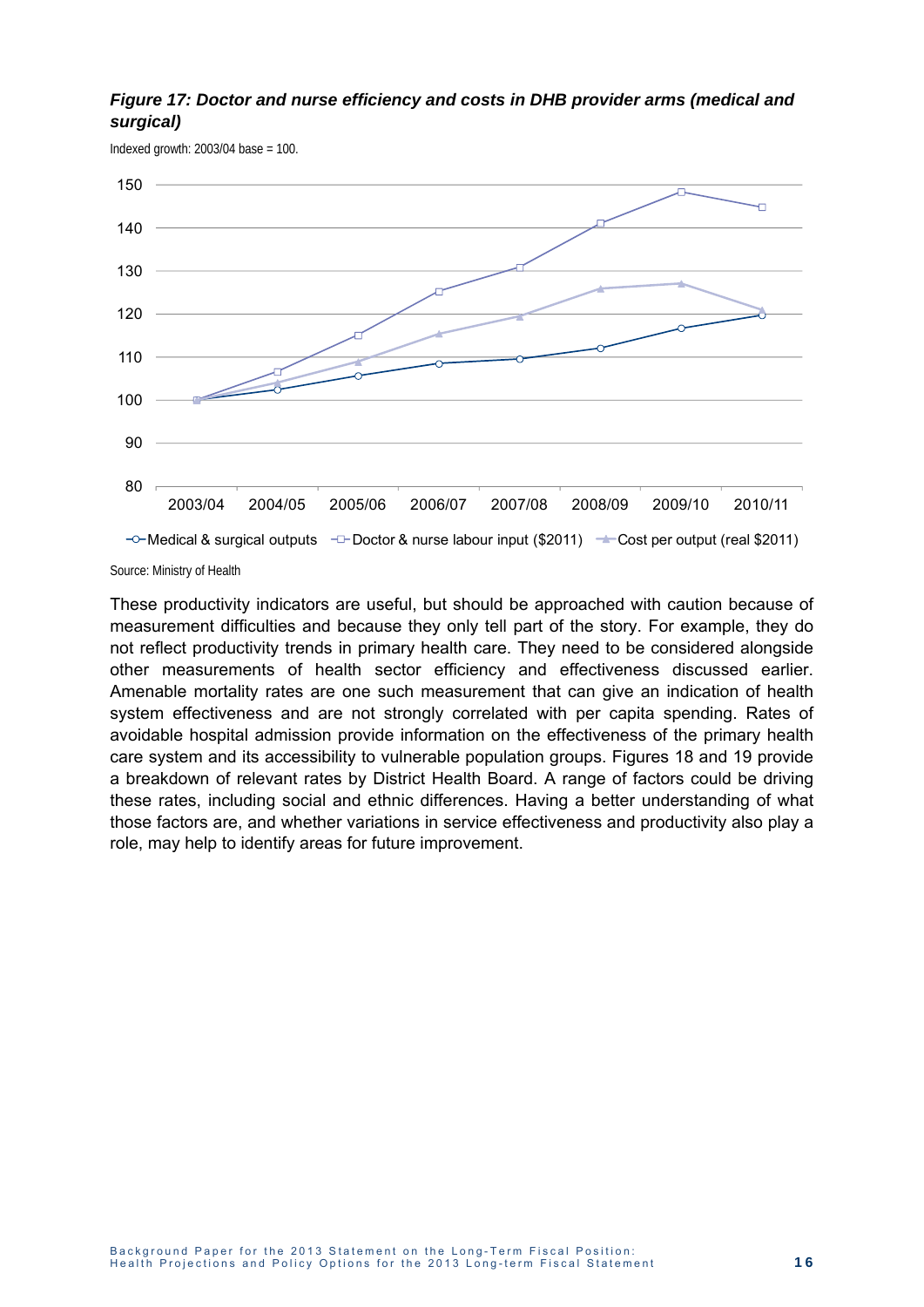

*Figure 18: Amenable mortality, 0-74 years (2009), age-standardised rate per 1000* 

Note: Data are presented for the former Otago and Southland DHBs, which are now merged into the Southern DHB.



*Figure 19: Ambulatory sensitive hospitalisations, 0-74 years (2010), age-standardised rate per 1000* 

Source: Ministry of Health provisional data

Note: Data are presented for the former Otago and Southland DHBs, which are now merged into the Southern DHB.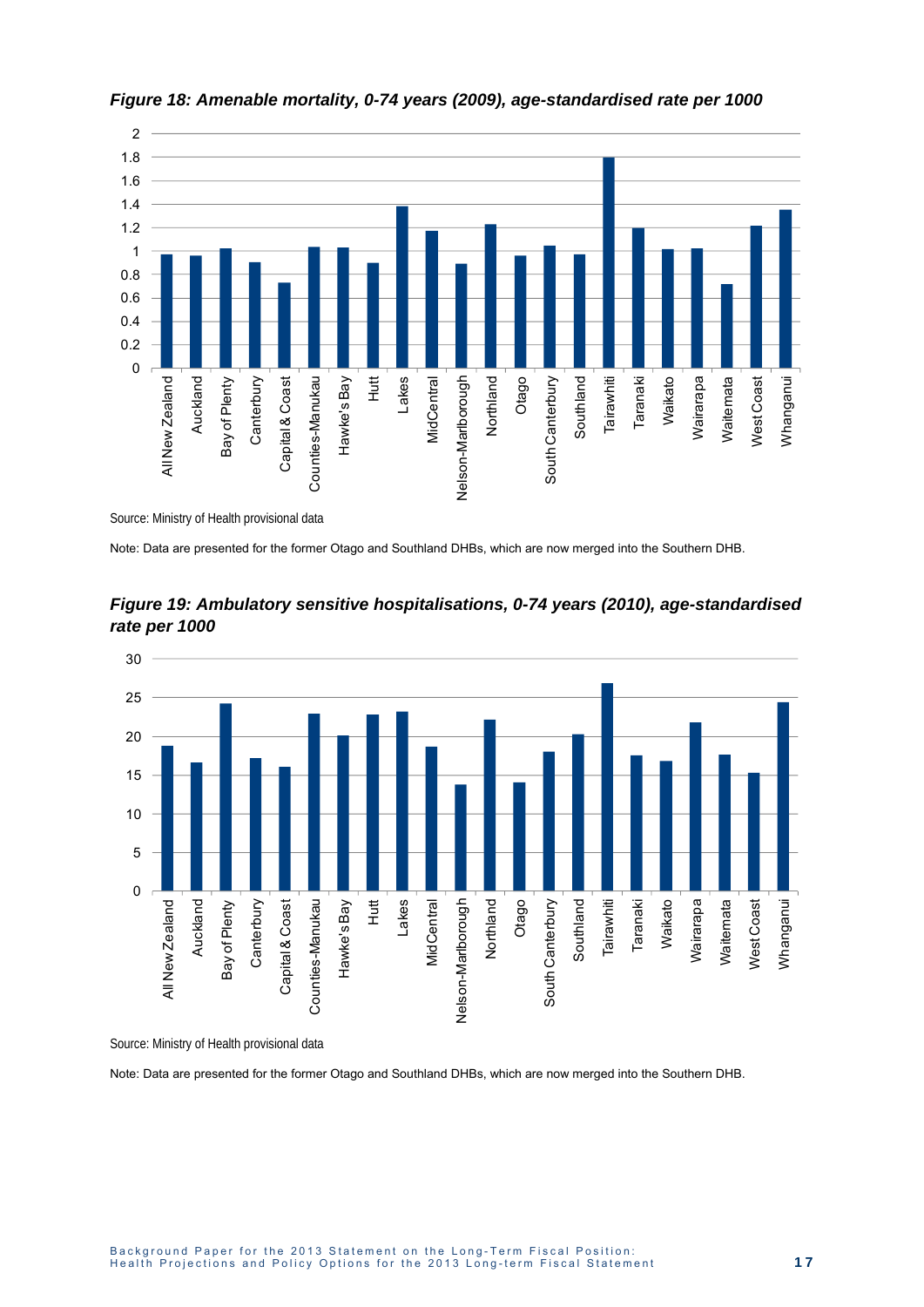## 2 Understanding the Size of the Challenge

### 2.1 Projections of health spending

Taking what we know about the drivers of past health spending, we can project future spending growth to 2060 using the Treasury's long-term fiscal model. The purpose of this exercise is to better understand the scale of the fiscal pressure that future governments may face. This is a starting point for thinking about the sustainability of current health system arrangements.

#### **2.1.1 Projections under the long-term fiscal model**

The projections are built from the 'bottom up', (referred to as the "resume historic cost growth" from 2015/16 scenario in *Affording Our Future*) meaning that factors like inflation, labour inputs, demographic growth of recipient groups, productivity growth and nondemographic volume growth are used to project future health spending. The methodology and underlying assumptions are discussed in more detail below.

Using this approach, health spending is projected to grow at around 2.5% a year in real terms, increasing from 6.8% of GDP in 2012 to 10.8% in 2060 (Figure 20).



*Figure 20: Core Crown Health expenditure 'bottom up' projections (% GDP)* 

Source: The Treasury

Figure 21 below illustrates the share of cost pressures which are projected to come from each of seven different categories of health care. The largest cost category is 'personal health care – other' which is mostly care provided in a non-community setting (e.g. a hospital). The category which is expected to experience the greatest growth is 'health of older people' which includes both residential care and home-based support services for older people. A more detailed discussion of the projections for long-term care spending is provided in the companion paper 'Long-term Care and Fiscal Sustainability'.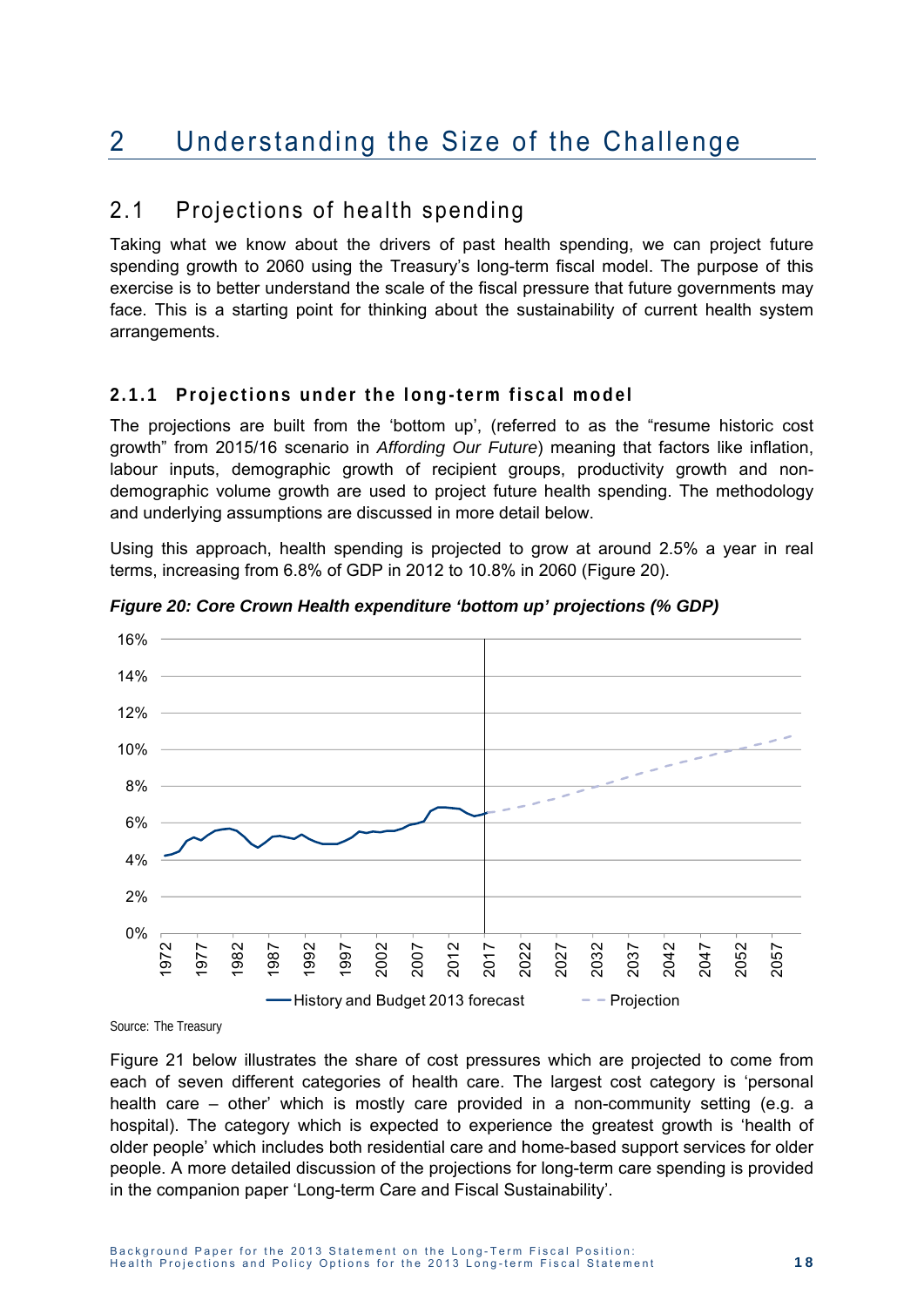

*Figure 21: Core Crown Health expenditure bottom-up projections by cost category (% of GDP)* $^{\circ}$ 

Source: The Treasury

-

#### **2.1.2 Comparison with OECD projections**

OECD projections for publicly-financed health and long-term care spending in New Zealand out to 2060 are shown in Figure 22 below (OECD, 2013), set against the bottom-up projection for core Crown health expenditure under the Treasury's long-term fiscal model.

Our projections show core Crown health expenditure increasing from 6.8% of GDP in 2012 to 10.8% by 2060. OECD projections for two alternative scenarios are shown in figure 22. Under the OECD's 'cost pressure' scenario, total publicly-financed spending in New Zealand is projected to increase from 7.7% of GDP ( 2006-20010 average) to 15.3% of GDP in 2060. Under the 'cost containment' scenario, which implies that (unspecified) future policies are more successful at controlling long-run expenditure growth than in the past, spending is projected to increase 10.8% of GDP in 2060.

5 'Personal healthcare – primary' relates to professional health care received in the community, usually from a general practitioner (GP) or practice nurse.

<sup>&#</sup>x27;Personal healthcare – other' covers hospital services (and equivalent ambulatory and domiciliary services provided outside a hospital setting).

Together, 'Health of Older People' and 'Psycho-Geriatric' cover residential care and home-based support services for older people, mainly the over 65s.

<sup>&#</sup>x27;Disabilty Support' covers disability support services funded by the Ministry of Health, mainly although not exclusively for people aged under 65.

<sup>&#</sup>x27;Mental health' covers care, treatment, and support for people with mental illness, or mental health problems. 'Public Health' covers services for the whole population or population groups, being primarily services of a protective and promotional nature, as distinct from individual personal health services.

<sup>6</sup> The methodology used by the OECD for projecting health expenditure is as follows. There are three main drivers: demographic effect, income effect and a residual. Demographic effects are modelled on the assumption that all longevity gains are translated into additional years of good health. Income elasticity is assumed to be 0.8. The methodology used for projecting long-term care expenditure in these projections is to split the population into dependants and nondependants based on projections of future life expectancy and healthcare spending. Income elasticity is assumed to be equal to 1. The key differences between the OECD's two scenarios are as follows. For the health element, residual expenditure growth (growth not attributable to demographic and income effects) is assumed to be 1.7% a year in the cost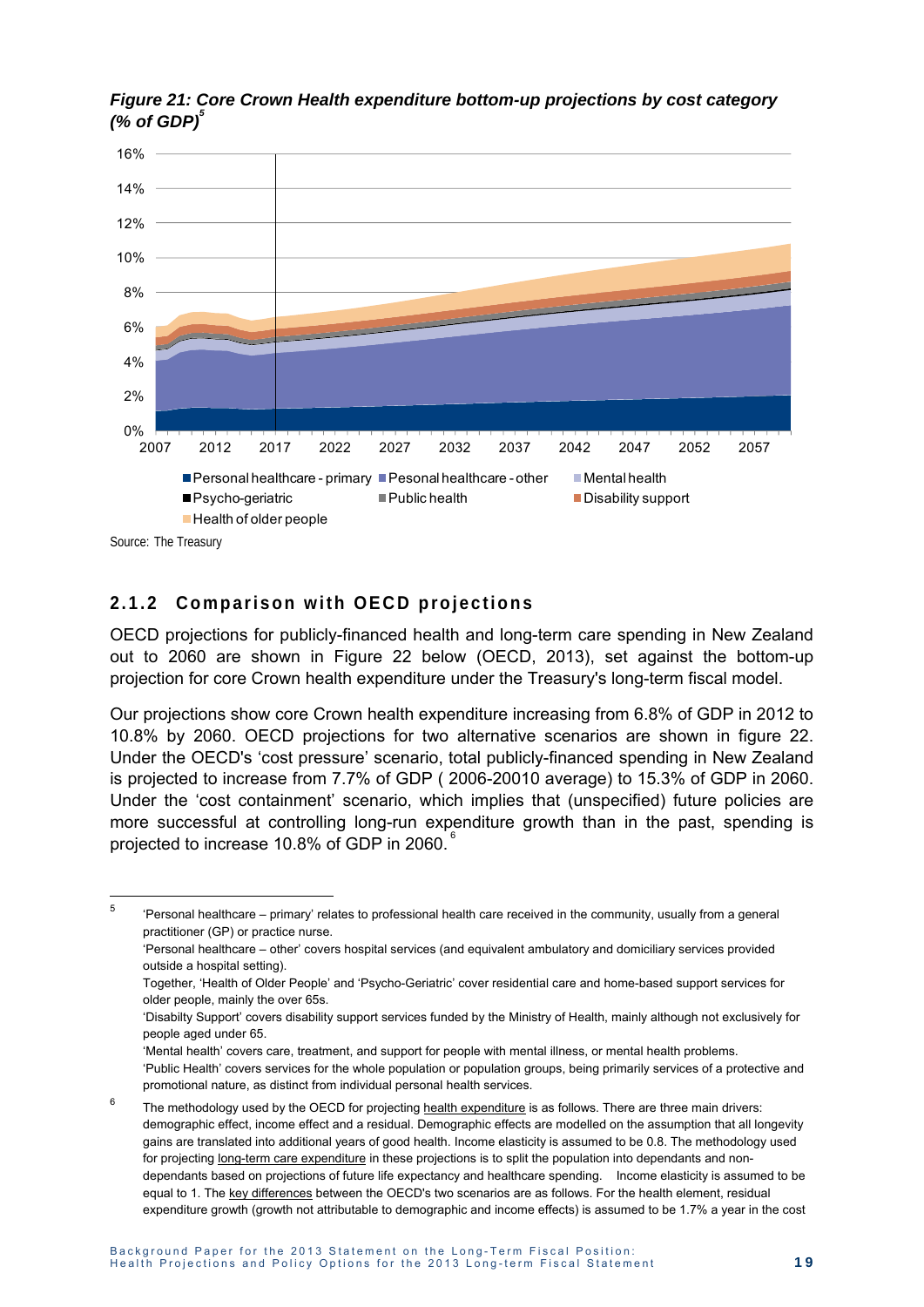

*Figure 22: 2013 OECD projections for New Zealand health spending (% of GDP)* 

Note: The OECD measures expenditure using its System of Health Accounts and includes all public spending on health care. This is a different (broader) measure to core Crown Health expenditure, as projected under the long-term fiscal model.

#### **2.1.3 Comparison with the 2009 Long-term Fiscal Statement**

In the 2009 Statement, core Crown health spending was projected to increase to 10.7% of GDP by 2050. The current projections are for spending to reach 9.9% of GDP by 2050 and 10.8% of GDP by 2060. Although the headline figures are similar, there have been some important changes to the underlying assumptions. Assumptions about 'healthy ageing' have now been incorporated into the model, which tends to reduce projected expenditure growth. On the other hand, the assumed rate of non-demographic volume growth (income and residual effects) has increased from 0.8% to 1.5%, increasing projected growth. These issues are discussed further below.

### 2.2 Drivers of health spending

 $\overline{a}$ 

Spending on health care is driven by a range of interacting demographic and nondemographic factors. Most research suggests that non-demographic factors, such as income growth and technological change, have historically played a larger role in the growth of health spending than demographic factors, such as population ageing (Bryant, Teasdale, Tobias, Cheung, & McHugh, 2004; OECD, 2006; Smith, Newhouse, & Freeland, 2009).

pressure scenario, whereas this residual is assumed to reduce to zero by 2060 in the cost-containment scenario. For the long-term care element, unit costs are assumed to increase in line with labour productivity in the cost pressure scenario, whereas this effect is halved in the cost containment scenario.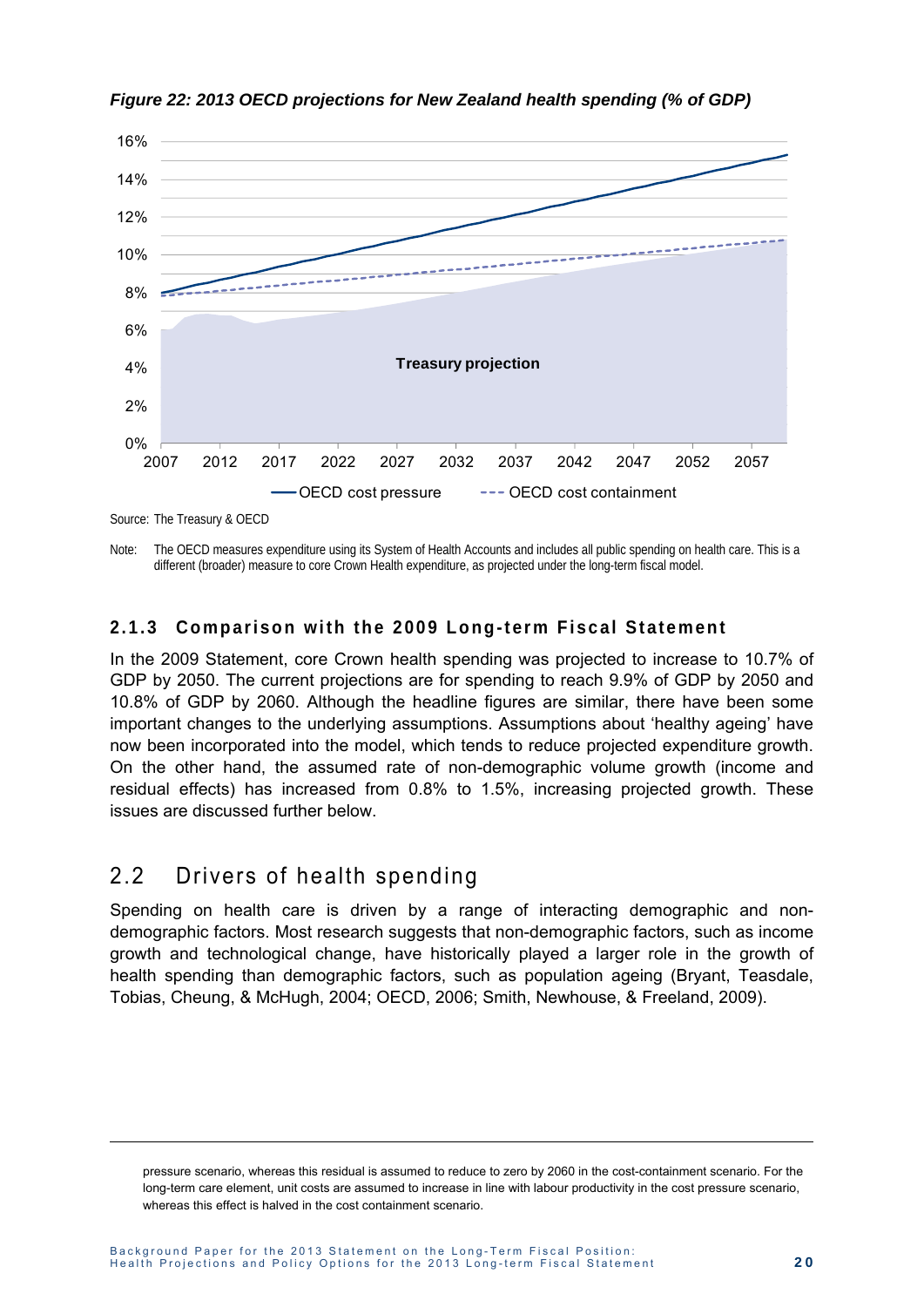#### **2.2.1 The impact of demographic change**

Demographic factors that affect health spending include population growth and the age distribution of the population. Population ageing affects health spending, since older people tend to need more health care. Figure 23 below shows relative health spending on people by age and sex. It indicates a small spike in spending at very young ages, followed by low but gradually increasing spending through working ages, with a higher rate for women of childbearing age. There is a sharp increase in spending in the older age-bracket. In reality, the stronger driver of health spending at old ages is 'distance to death', rather than age per se ('distance from birth'), but age provides a useful proxy.

Past analyses show that the contribution of population ageing to past health spending growth has been modest. Estimates range from 6.5% to 9% of the increase in total health care spending over the period 1960 to 1990 (Dormont, Grignon, & Huber, 2006; OECD, 2006; Smith, et al., 2009).



*Figure 23: Health cost weights, by age groups, 2009/10 dollars* 

Source: Ministry of Health

In the future, it is likely that ageing will make a larger contribution to increasing health costs, at least on current policy settings. However, this may be partially offset by a decreasing average cost per individual in older age groups. A large proportion of health costs come at the end of life. Insofar as increasing longevity means that more individuals 'exit' an age group by living into an older age group (rather than by dying) the average costs of the age group will fall. There is also evidence that 'the costs of dying' are falling as age at death increases  $(OECD, 2006).$ 

Moreover, if increases in longevity are accompanied by an increase in the number of years lived in good health – so called 'healthy ageing' – this should also help to offset demographic cost pressures to some extent. The international evidence for healthy ageing is mixed, with recent empirical data not clearly indicating whether dependency levels by age will rise, fall or remain constant as life expectancy increases (European Commission, 2012).

 $\frac{1}{7}$  Note that these two points are related. The logical correlate of health costs being death-related is that the survivors are living in relatively good health, or at least not using much health resources. This implies that longevity gains are translated into years in good health.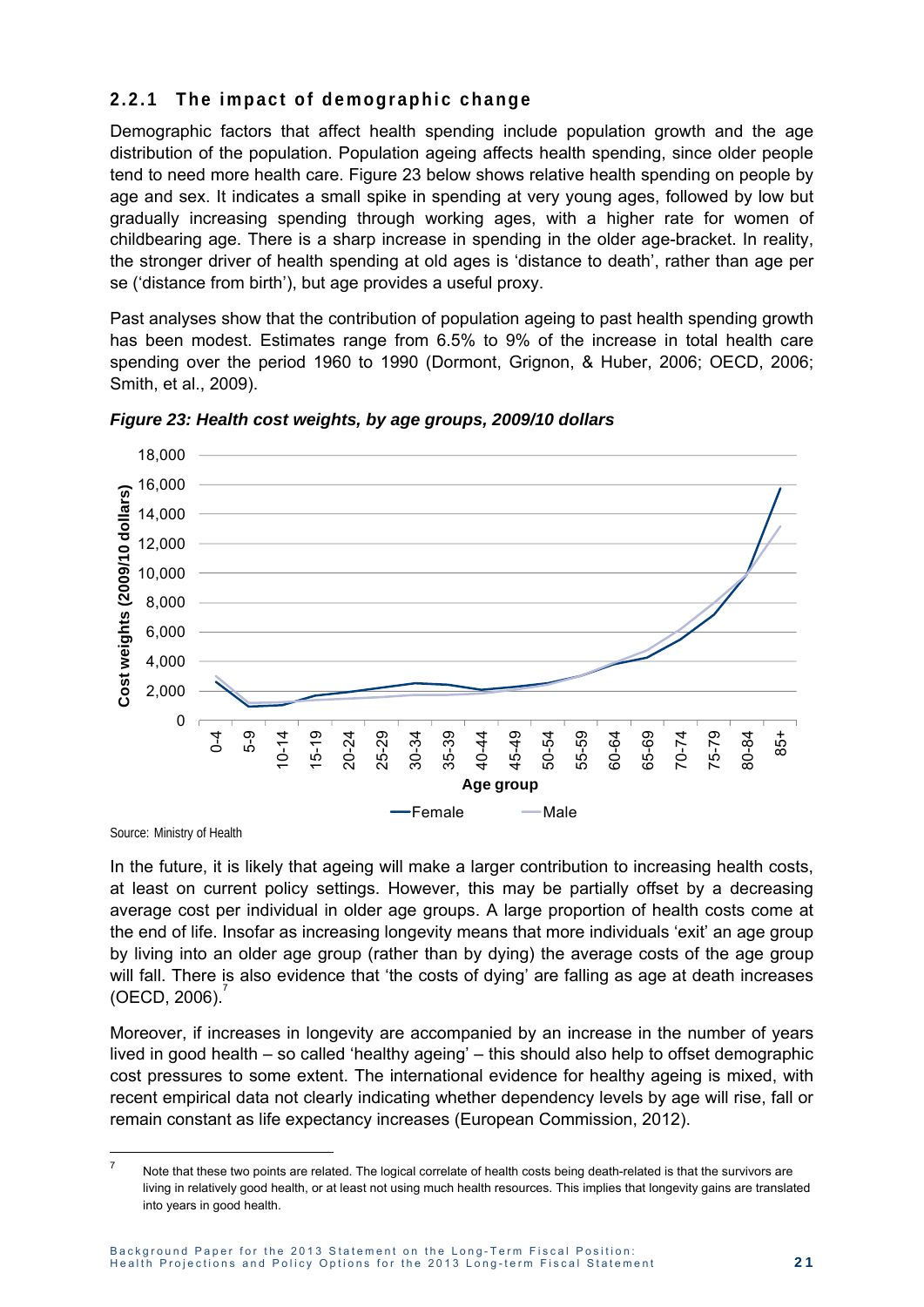Different health status scenarios have been envisaged in the literature. In an 'expansion of morbidity' scenario, the share of life spent in bad health would increase as life expectancy increases (Gruenberg, 1977). In a 'compression of morbidity' scenario, the opposite would occur (Fries, 1980). The balance between longevity gains and the reduction of morbidity can be altered by a range of factors. For example, an increase in the survival rates of sick people would result in an expansion of morbidity, whereas an improvement in health status of new cohorts would be a compression (Michel & Robine, 2004).

It has been suggested that a 'dynamic equilibrium' scenario provides the best fit with available New Zealand evidence, with increased longevity being associated with a redistribution of disability from more to less severe (Graham, Blakely, Davis, Sporle, & Pearce, 2004). Earlier versions of Treasury's long-term fiscal model assumed a straightforward expansion of morbidity: current health cost weightings (shown in Figure 23 above) were applied to future years, with no adjustment. This version attempts to model a dynamic equilibrium scenario, meaning that part of every additional year of life expectancy is assumed to be spent in good health.<sup>8</sup> Ĩ.

Figure 24 illustrates the impact of different assumptions about healthy ageing. Under an 'expansion of morbidity' scenario (no assumption of healthy ageing), projected expenditure increases to 12.6% of GDP. If full 'compression of morbidity' were assumed, projected expenditure would reduce to 9.9% of GDP.



*Figure 24: Impact of 'healthy ageing' assumptions on projected expenditure (% GDP)* 

Source: The Treasury

-

Assumptions about healthy ageing are important both to the headline projection and to the relative importance of demographic change within it. Figure 25 shows the demographic component of projected health expenditure in isolation.<sup>9</sup> With the new assumptions about

<sup>8</sup> This has been modelled by adjusting cost weights for most categories of health spending as life expectancy increases. Generally, the rate of shifting applied is 0.75 for every year of additional year of life expectancy. For categories more closely related to aged care (psycho-geriatric and health of older people), the rate of shifting is 0.5. No shifting is applied to the public health category, which is more focused on younger people.

 $\mathsf{q}$  This has been done by assuming that 'non-demographic volume growth' is equal to 1.5% per annum, which implies that demand for health care will rise in rise in line with economy-wide per capita real incomes (section 2.2.3 below), with a neutral impact on health spending as a percentage of GDP. We have further assumed, for these purposes, that health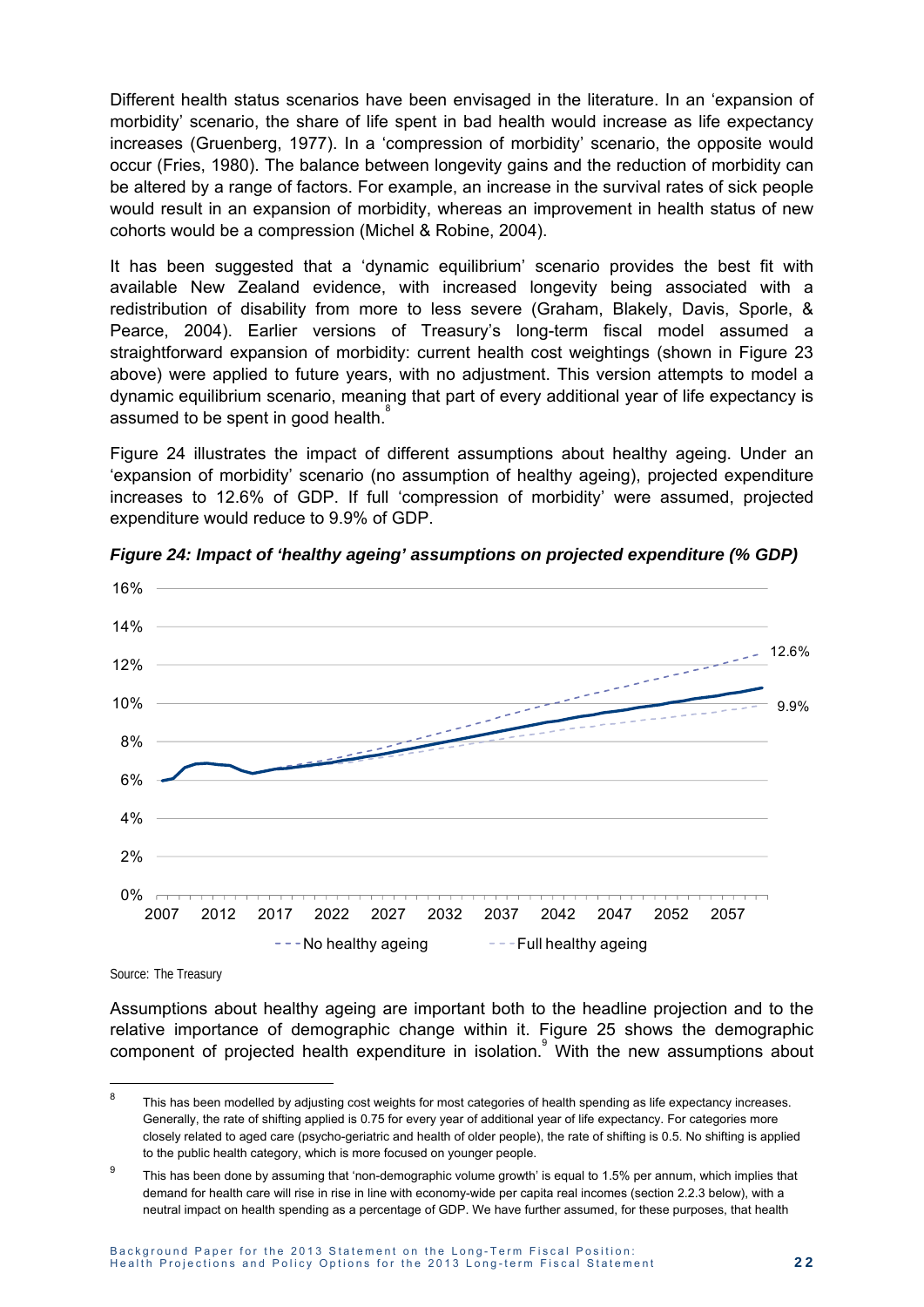healthy ageing, demographic effects alone increase expenditure by about 0.4 percentage points (from 6.8% to 7.2% of GDP) by 2060 – about 11% of total projected growth. With an assumption of no healthy ageing (used for previous statements), expenditure would increase to 8.4% of GDP by 2060 on a purely demographic basis, with demographic trends accounting for over a quarter of total projected expenditure growth.<sup>10</sup> As well as showing the sensitivity of the projections. Figure 25 illustrates the impact that having a healthier (or less healthy) older population could have on future spending.



*Figure 25: Pure demographic effects* 

Source: The Treasury

 $\overline{a}$ 

#### **2.2.2 The impact of cost inputs and productivity assumptions**

National income growth drives increased health spending. As income growth increases so does the long-run cost of labour, which is the major input into health services. Since productivity gains tend to be relatively low in labour-intensive service industries like the health sector, the cost of delivering health care has tended to rise over time at a rate faster than national income. This relative price effect – also known as Baumol's cost disease – has been calculated using an assumption of annual public sector productivity growth of 0.3% (compared to an assumption of economy-wide annual productivity growth of 1.5%).<sup>1</sup>

Empirical evidence of public sector productivity growth is limited, particularly for New Zealand. The basis of the assumption of 0.3% annual growth has been discussed elsewhere (Bell, Blick, Parkyn, Rodway, & Vowles, 2010). Evidence of productivity growth in

sector productivity gains of 1.2% per annum, fully offsetting assumed unit cost increases (section 2.2.2 below). This means that the same outputs can be achieved for the same inputs, again with a neutral impact on spending as a percentage of GDP. Figure 25 therefore shows the pure demographic effects within the model.

<sup>&</sup>lt;sup>10</sup> With an assumption of no healthy ageing, total projected expenditure increases by about 5.8 percentage points (from 6.8% to 12.6%), with 1.6 points (about 28% of the total) attributable to pure demographics.

<sup>&</sup>lt;sup>11</sup> Public sector wages are assumed to rise in line with labour productivity growth in the economy as a whole (assumed to be 1.5% per annum), with a scalar of 0.8 applied, reflecting that not all price inputs are driven by labour costs. The 1.2% per annum real input price growth thus calculated is offset by 0.3% assumed public sector productivity growth. This gives a relative price effect of 0.9% per annum (Rodway, 2012).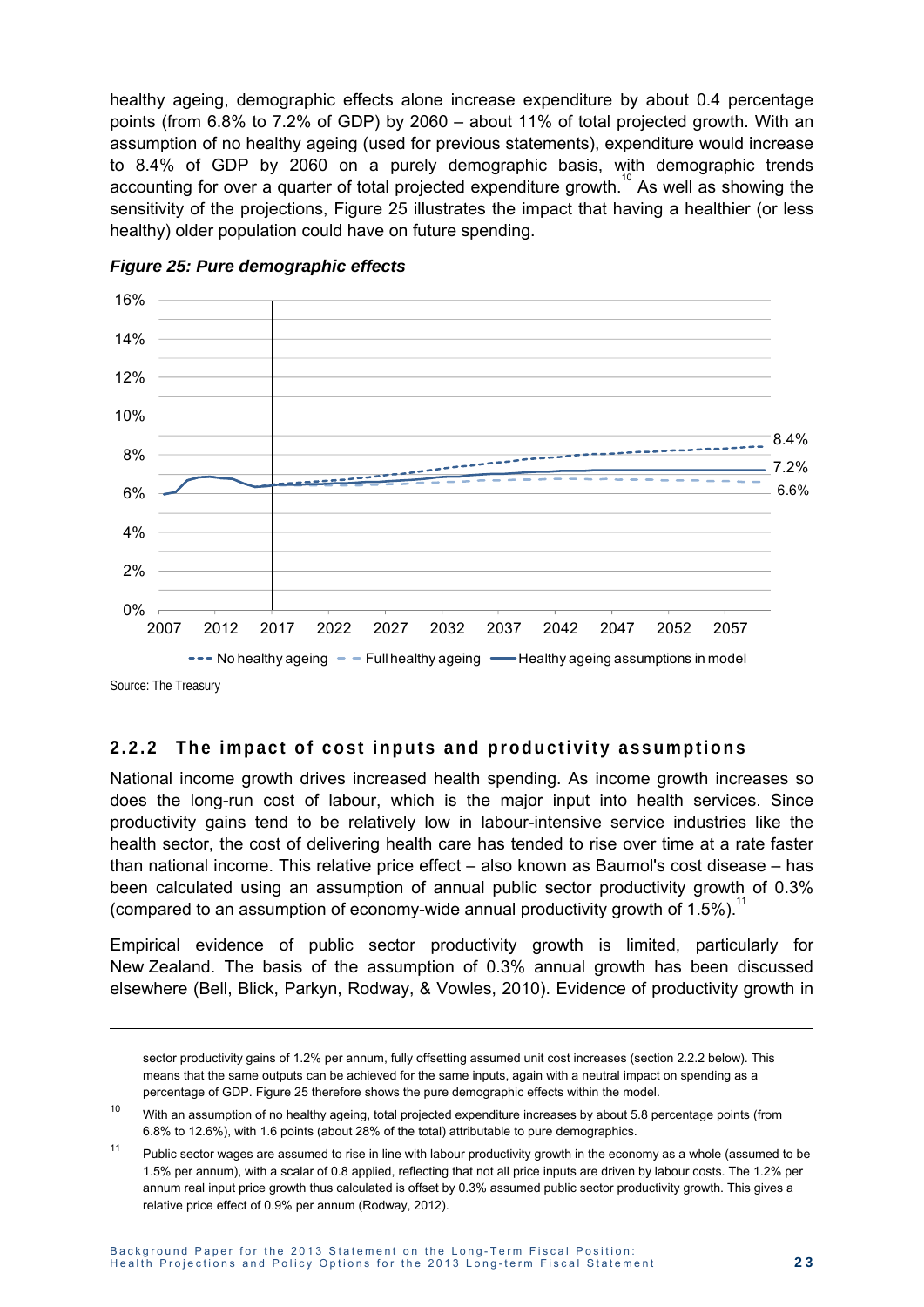United Kingdom's health sector shows considerable variation over time: productivity is estimated to have increased by an average of 1.7% a year over the period 1979-80 to 1995- 96; while the Office of National Statistics estimates that productivity has declined on average 0.2 a year since 1995 (Office for Budget Responsibility, 2012).

Figure 26 shows the impact on the projections of different assumptions about productivity gains in the public sector. Productivity gains of 0.6% a year, for example, would reduce projected health spending in 2060 to 9.4% of GDP. Achieving productivity gains of 1.2% a year (eliminating the relative price effect) would constrain projected expenditure to 7.2% of GDP, illustrating the extent to which productivity assumptions drive projected expenditure growth once assumptions about healthy ageing are incorporated into the model.

Achieving significant productivity gains can be challenging, particularly in labour intensive sectors such as health. As discussed in the following section on policy choices, New Zealand competes in an international labour market, with clinical skills at a premium. If no productivity growth is assumed, for example, projected expenditure increases to 12.4% of GDP by 2060. If negative growth of 0.2% is assumed, in line with the UK experience since 1995, this increases to 13.5% of GDP.



*Figure 26: Impact of productivity assumptions on projections* 

Source: The Treasury

#### **2.2.3 Income and other effects**

Higher incomes also tend to drive higher public expectations of the range and quality of health services that should be available and, in a broad sense, a higher willingness to pay for these through taxation. Health systems face pressure to respond to people's concerns about quality and access to services. It is generally accepted that, at a national level, growth in per capita income leads to an increase in health spending, although the strength of the relationship is uncertain. Older studies tend to suggest that health care is a luxury good, with demand increasing faster than income (elasticity greater than one). More recent studies have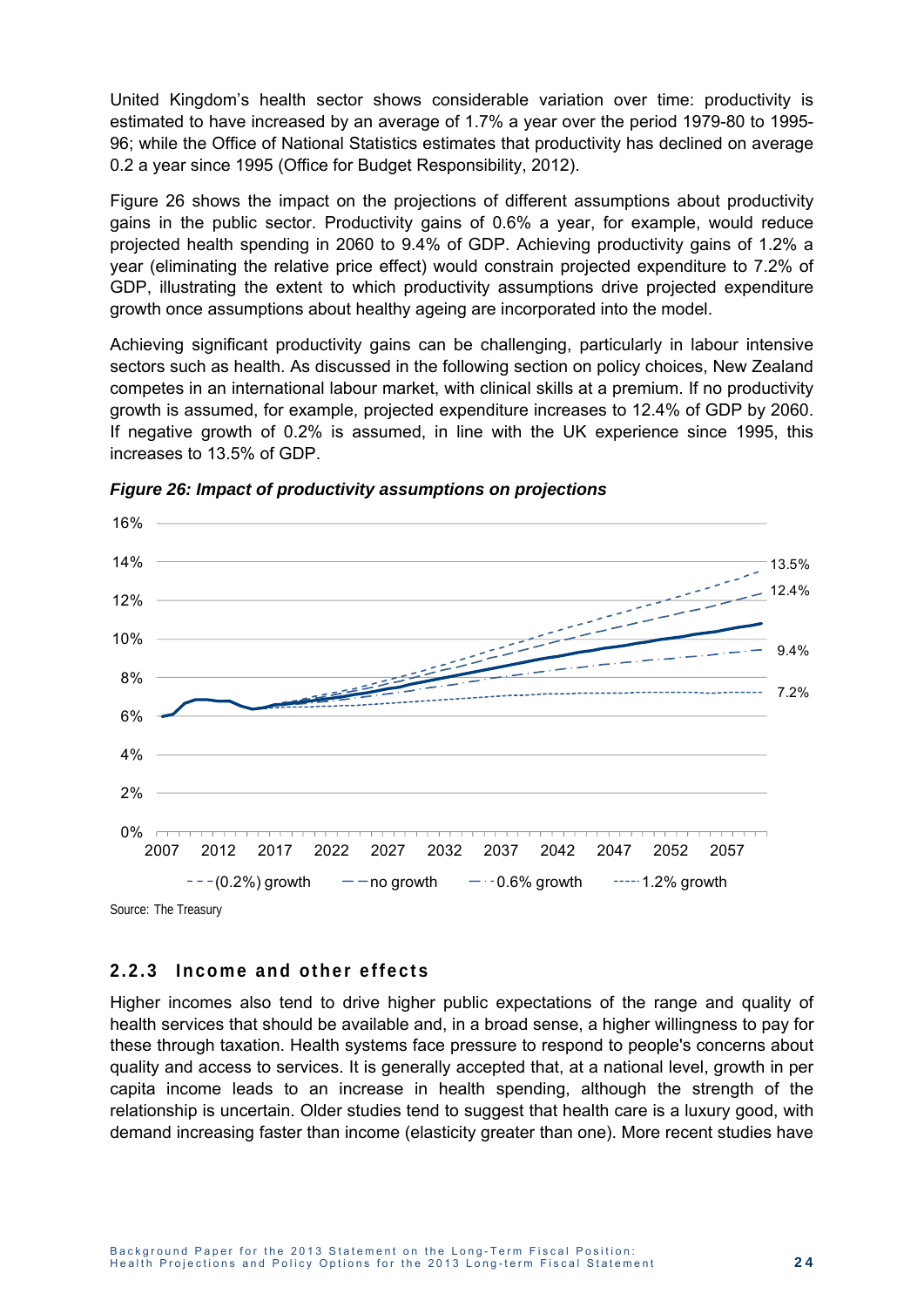suggested a weaker causal relationship, although one that is nevertheless significant (European Commission, 2012).

Public expectations of the health system also increase as technology progressively extends the range of potential treatment options. Some studies indicate that between one quarter and one half of the increase in health care spending could be attributed to technology (Smith, et al., 2009). Other studies put the figure at as much as three quarters (Thomson, et al., 2009).

The role played by technological change is complex, and there has been debate about whether technological advances will, on balance, serve to reduce or increase overall health expenditure in future. New technologies can reduce costs through efficiency gains, or through health improvements that reduce the need for further and perhaps more costly care. They can have beneficial flow-on effects in other areas of spending, such as by reducing rates of hospitalisation or duration of hospital stays, or by allowing the aged to remain in their own homes and thereby reducing aged care costs. However, they can also contribute to higher costs in a number of ways: by extending the scope and range of possible treatments available; by extending treatment to a wider set of indications and to more people (expansion); or by replacing an existing and cheaper technology (Thomson, et al., 2009).<sup>13</sup> Technological improvements may also increase costs if people live on to develop other health problems, which themselves require expensive treatment.

The Australian Productivity Commission surveyed future possible technological developments and assessed that while they were likely to reduce costs elsewhere in the health system, the likely increase in unit costs and treated prevalence would more than offset those savings (Banks, 2008). Genomics is one example of a new technology where the longer-term costs and benefits are uncertain. It has the potential to significantly increase the scope of the healthcare system by increasing the range of possible interventions. At the same time, it may allow earlier or preventive interventions that avoid the need for mostly costly treatment later.

Cost pressures attributable to the income elasticity of demand, technological changes and other factors are reflected in the projections through a residual assumption about expenditure growth not attributable to other drivers. This 'non-demographic volume growth' for health is assumed to be 1.5% per annum, which implies that demand for health care will rise in line with economy-wide real incomes. This assumption has been increased from 0.8% in the 2009 Statement to better reflect historical trends for publicly-funded health spending and for consistency with international practice (Rodway, 2012). As it happens, the new assumption is neutral for health spending as a percentage of per capita GDP, which is also projected to grow at 1.5% a year. Figure 27 below shows the sensitivity of the projections to this assumption.

 $\overline{a}$ 

<sup>&</sup>lt;sup>12</sup> The European Commission (2012) provides a short literature review and cites a 2009 study that found income elasticity for health care demand of 0.72 with an upper value of 1.13. For its own 2012 projections, the European Commission's baseline assumption is income elasticity of 0.8 for health care and 1.0 for long-term care. The 2006 OECD projections referred to above assumed income elasticity of 1.0 for health care and zero for long-term care.

<sup>&</sup>lt;sup>13</sup> Coronary stents, for example, and new prostheses for hips and knees, cost a lot more than the technologies they replace. New diagnostic imaging techniques also cost more and are often used in conjunction with old technologies such as X-rays and ultrasound. Technologies that have contributed to a reduction in the length of hospital stays – for example, improved anaesthetics for older patients and improved cataract surgery – have also led to an increase in the number of patients being treated.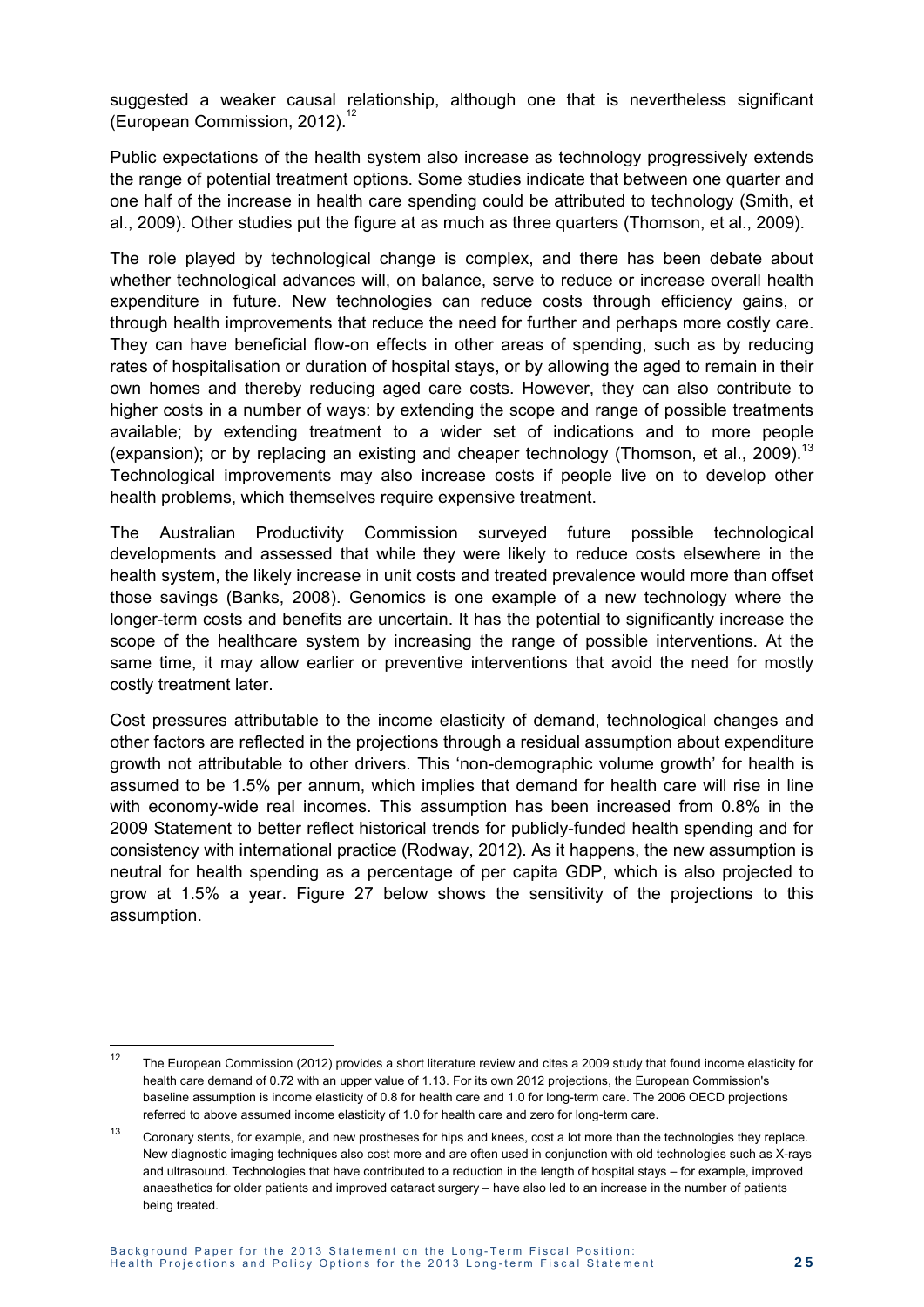

*Figure 27: Impact on projects of assumption about non-demographic volume growth* 

Source: The Treasury

## 2.3 Implications of projected expenditure growth

The projected increase in publicly-financed health spending represents a significant challenge for policy makers. If health spending continues to increase as it has in the past, it will consume an increasing share of new government spending which will leave less for other priorities.

Figure 28 below indicates the proportion of government expenditure allocated to health in 2010 and the projected proportion in 2060. This shows that health is projected to increase from 22% to 31% of total government expenditure (excluding debt financing costs). Several sectors are expected to decrease as a proportion of government expenditure, including education and working age welfare. Although there are pressures to spend more on health care, and there may be benefits from doing so, governments are faced with limited resources and have to make trade-offs among competing priorities. These trade-offs are reinforced by the deadweight economic costs of taxation and the need for debt to be kept at a prudent level over the long run.





Source: The Treasury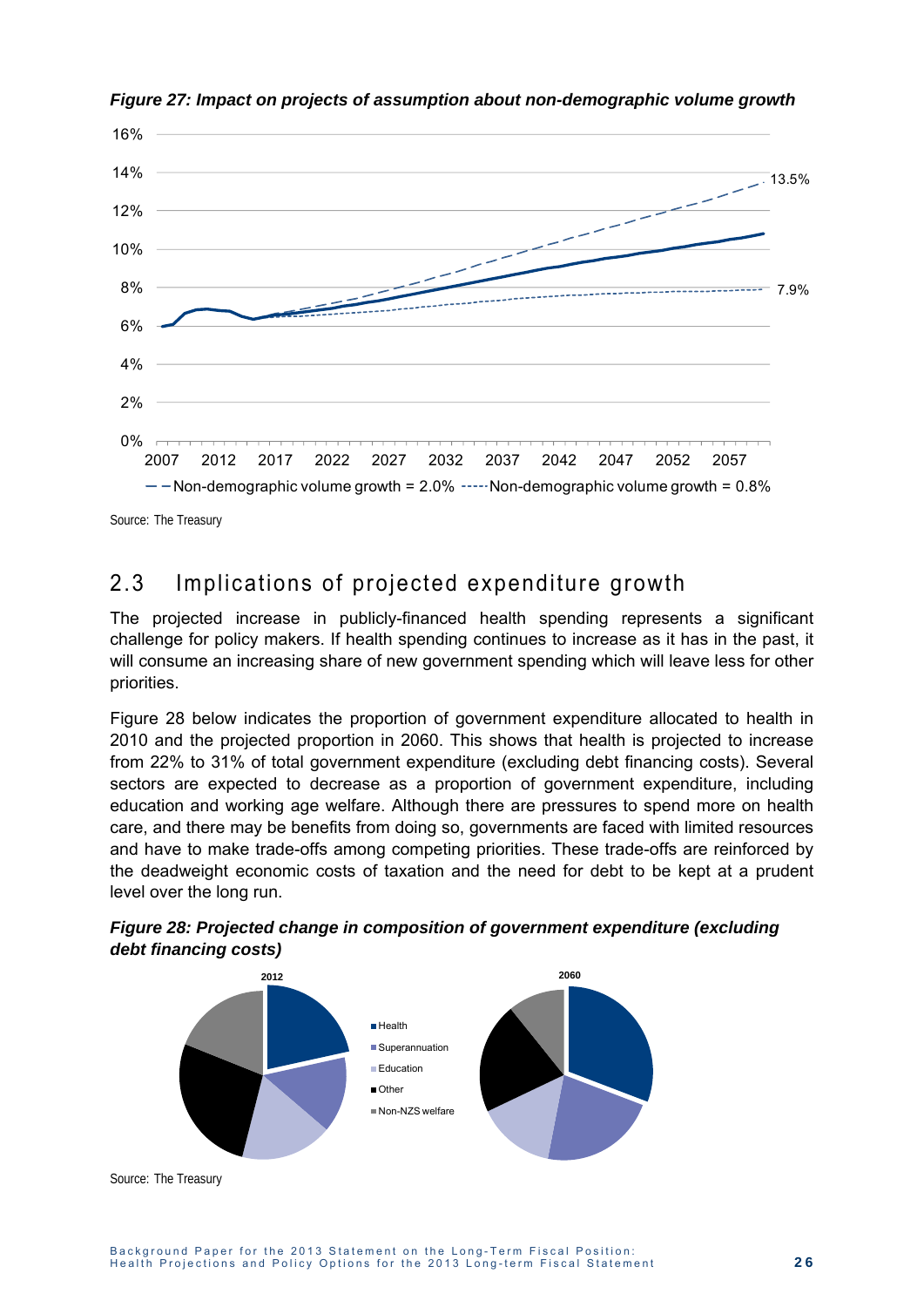In considering what changes to make to bridge the gap between current and fiscally sustainable policy settings, governments will need to consider where public money is best spent, and the interactions between spending in one sector on outcomes in another. For example, it may be that investing more money in the health system becomes relatively less important for improving the health of New Zealanders, and that spending in areas like education and housing has a larger impact. Similarly, health spending may improve outcomes in other areas, such as labour market productivity and welfare.

There is no one way to achieve the adjustment that is needed. It is likely to require changes in a number of areas, both within health, and across different areas of expenditure and revenue. Signalling changes early will give people time to adjust help to achieve better outcomes. In addition, many levers for controlling health spending are indirect and will take time to have an impact on efficiency, demand and spending. The policy choices section that follows outlines some of the main options to help manage health spending that we think future governments will need to consider.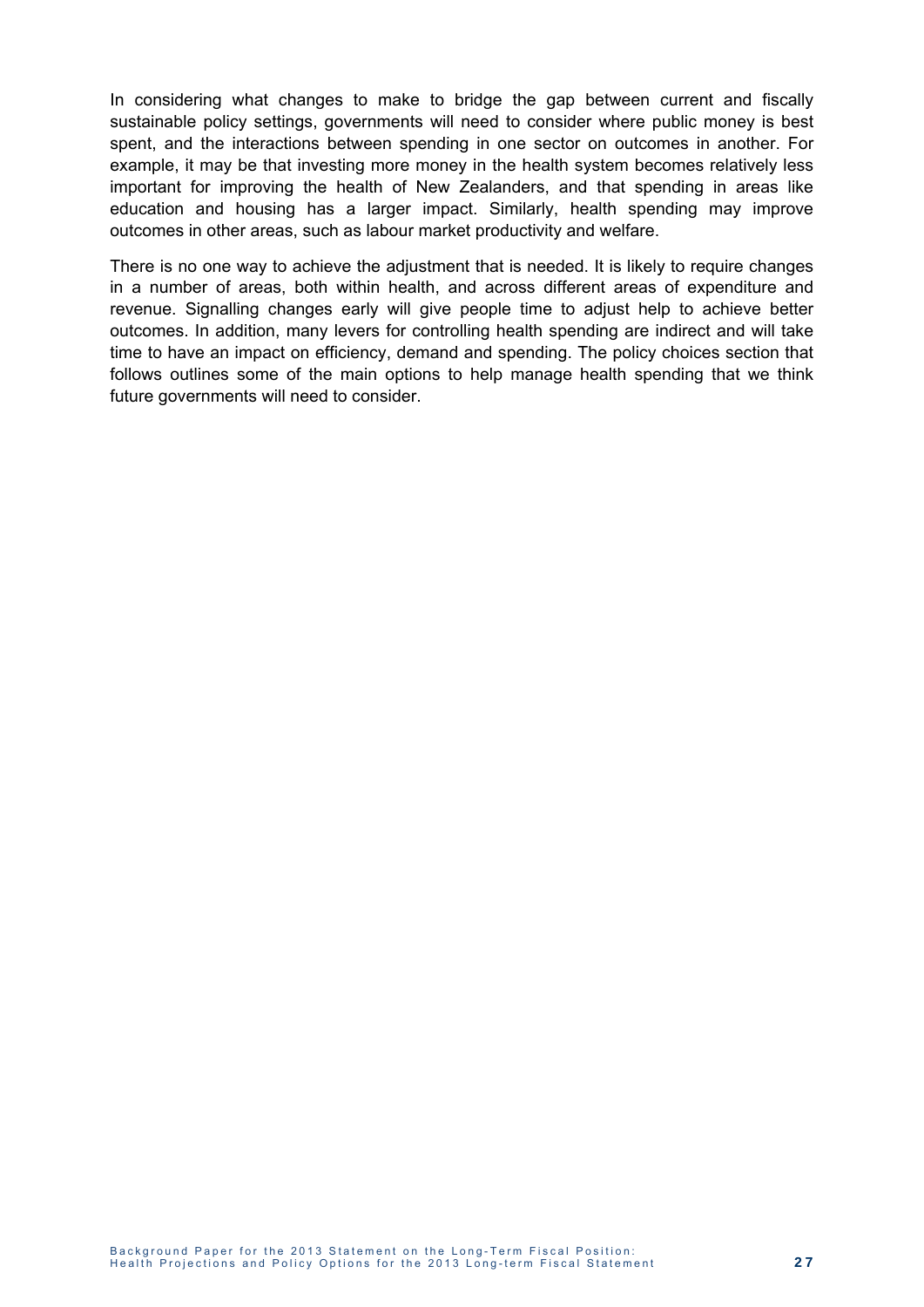## 3 Policy Choices

### 3.1 Introduction

In this section, we discuss some of the choices available to governments to moderate the projected growth in publicly-financed health spending. Given the complexity and importance of the health system, there are no simple solutions. Furthermore, it is not possible to synthesise the vast range of literature addressing this subject in a paper of this length. The purpose of this section is not to present firm recommendations for change, but rather to highlight areas for further work and encourage a wider debate about the changes that might be made to the future of New Zealand's health system.

There are also broader questions about how much we want to spend on health relative to other priorities, such as education and superannuation, and the appropriate level of government expenditure on health care (which has implications for taxes and economic growth). Those issues are addressed in a separate paper (Carroll, Bell, & Cruickshank, 2012).

As well as thinking about fiscal sustainability, we have been guided by other dimensions of the Treasury's living standards framework in thinking about policy choices (New Zealand Treasury, 2012). The table below explains how we see the five dimensions applying to the health system.

| Living standards<br>dimension    | Application to health system                                                                                                                                                                                                                                                                                         |
|----------------------------------|----------------------------------------------------------------------------------------------------------------------------------------------------------------------------------------------------------------------------------------------------------------------------------------------------------------------|
| Economic growth                  | A healthy population supports economic growth by enabling greater rates of participation<br>in the labour market and higher productivity.                                                                                                                                                                            |
|                                  | Health spending represents a significant proportion of total government expenditure. As<br>such, the size of the public health system has implications for economic growth<br>through its impact on taxation and associated deadweight economic costs.                                                               |
|                                  | The productivity of the health sector is also important for economic growth, since if<br>government is providing a significant share of goods and services in an economy and<br>has lower productivity growth than that private sector, it will tend to drag down<br>economic growth (Cook, Schousboe, & Law, 2011). |
| Sustainability for the<br>future | The level of growth in publicly-financed health spending has implications for fiscal<br>sustainability, and also affects the amount available to spend on other government<br>priorities.                                                                                                                            |
| Reducing risks                   | Public health services and private health insurance both provide mechanisms for risk<br>sharing by individuals, in the face of uncertain health care needs and costs.                                                                                                                                                |
|                                  | terms of New Zealand's ability to withstand macroeconomic shocks, the main<br>In.<br>contribution that the health system makes is through the level of government<br>spending, which flows through to government debt.                                                                                               |
| Increasing equity                | The health system can increase equity through redistribution of resources based on<br>factors such as ability to benefit (rather than ability to pay) and age.                                                                                                                                                       |
| Social infrastructure            | The provision of health services to New Zealanders and the level of public trust in and<br>support for health institutions.                                                                                                                                                                                          |

*Table 1: Living standards dimensions as applied to the health system*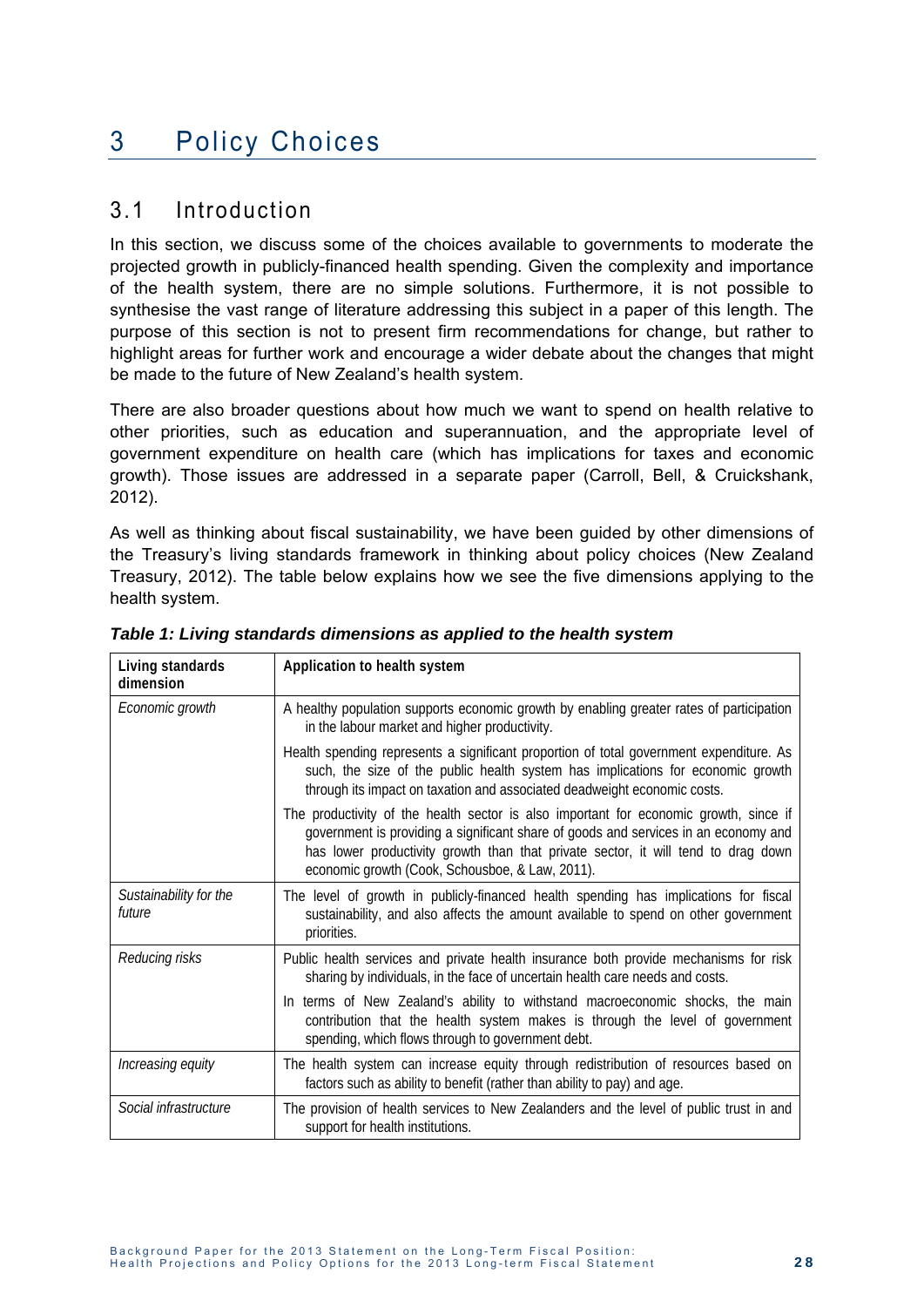#### **3.1.1 The role of government in health care**

Markets for health care have some unique characteristics which have led to significant government involvement in the provision of health services in all OECD countries.

Firstly, patients are highly dependent on doctors in determining which course of treatment is best for a particular illness. This is because doctors generally know a lot more about their patients' conditions and the range of treatments available than their patients. This is known as information asymmetry. As a result, doctors (the suppliers of health care) have more control over the demand for health care than their patients, which may lead to a phenomenon known as supplier-induced demand.<sup>14</sup>

Secondly, individuals face considerable uncertainty about the timing and magnitude of potential health care costs, which means that some form of insurance (be it public or private) is desirable. However, as many economists and health systems analysts have outlined, the presence of health insurance gives rise to the problems of adverse selection, risk segmentation and moral hazard (Dolan & Olsen, 2002; Farrington-Douglas & Coelho, 2008):

- **Adverse selection**: Individuals represent different levels of risk to insurers in terms of their health needs. However, insurers do not have complete information about the exact level of risk presented by each individual. This incentivises the insurers to attract low-risk rather than high-risk individuals. Furthermore, individuals face incentives to present themselves to insurers as healthier than they really are which can mean that they end up with insurance plans that are less generous than they would otherwise choose.
- **Risk segmentation**: Individuals with a higher risk of health issues face higher insurance premiums where insurers are able to distinguish between high-risk and low-risk individuals. This situation reduces the benefits of having a large pool in which risks are shared. Much of the projected growth in health care spending is related to older people and those with chronic conditions, who are less well catered for in private insurance markets given their high risk profiles. Given the fact that high health risk is associated with low income, risk segmentation also raises concerns about equity.
- **Moral hazard**: The presence of insurance can mean that individuals over-consume health services, which is known by economists as moral hazard. This is because people are either less likely to look after their own health as the insurer will pay for their health care, or because they do not face costs at the point at which they actually use health services.

Adverse selection and risk segmentation create a strong case for government involvement in the health sector (but they do not rule out a role for the private sector in the financing and delivery of health care). OECD countries have addressed these problems through different combinations of regulatory measures and public financing and provision of health care. It is worth noting that the United States, which has the highest proportion of private financing out of the OECD countries, still finances around half of its overall health care costs from the public purse.

Analysis of health reforms suggests that systems like ours which are predominantly publiclyfinanced with a single payer make it easier to contain overall health spending (Docteur & Oxley, 2003). One key reason for this is that in such systems, governments have a direct lever for controlling spending as part of budget decisions. Comparisons of different health systems also suggest that there is no one type of system that systematically outperforms the others in terms of efficiency. In fact, estimates of efficiency have been shown to vary more

 $14$ There is considerable debate in the literature about the extent to supplier-induced demand actually occurs in practice (Rice & Unruh, 2009)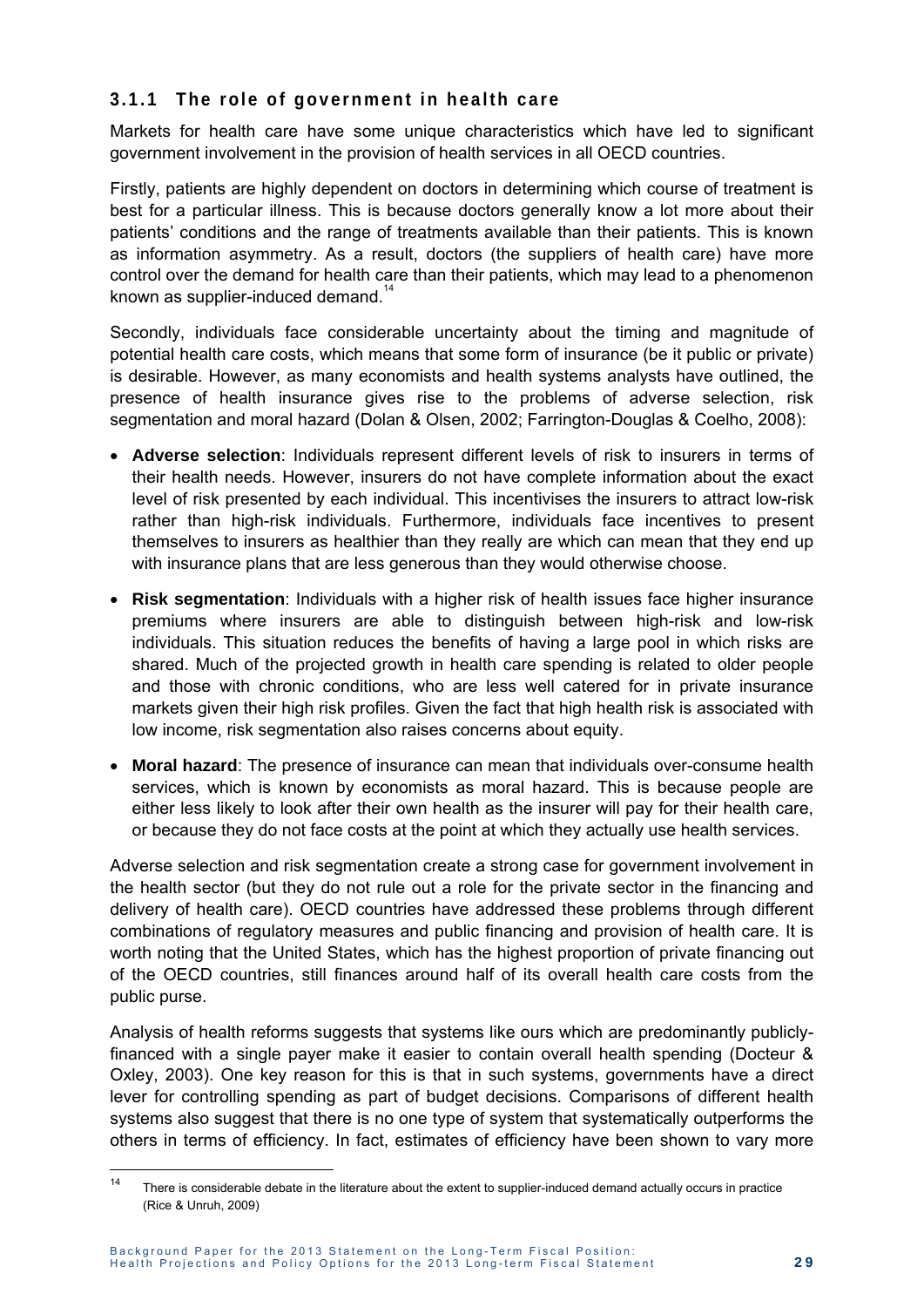*within* groups of health systems sharing similar characteristics than they do *between* different groups (Joumard, et al., 2010).

On this basis, there seems to be no clear rationale for New Zealand to move away from a predominantly tax-financed health system at the present time. However, this does not rule out some shift in the balance of public and private spending on health care, as discussed later. We focus below on the key levers that can be used to influence health care expenditure within this existing paradigm. These are:

- ensuring that we get maximum health gains from every dollar spent through the way the health system is organised and run, and the way that services are prioritised;
- reducing demand for health services as much as possible by keeping people healthy and minimising over-consumption; and
- maintaining a firm and reasonable budget constraint on public health spending, and making adjustments to the coverage of the public health system.
- We consider that action will be needed across all of these fronts in order to achieve a sustainable change in the projected growth path for health expenditure.

### 3.2 Improving the value for money of the health system

In common with other OECD countries, New Zealand is experiencing both demographic ageing and a greater prevalence of long-term or chronic conditions. These trends, which are partly related, contribute to the competing demands for health care services and the need to make practical choices about how resources are allocated. An on-going challenge, therefore, will be to ensure that public funds are invested in the areas where they can achieve the maximum returns to health outcomes. The health system will need to be reoriented to deal effectively and affordably with the challenges presented by an ageing population and the rising incidence of chronic disease. Changes to improve service mix and quality or drive down costs (or both) will need to form an integral part of any successful strategy to manage expenditure growth.

While health spending has been increasing across the OECD, base levels of spending and growth rates differ, and are only weakly related to health outcomes. This indicates that institutional arrangements within the health system matter and that, as noted above, some countries do better than others at translating health spending into health outcomes.

#### **3.2.1 Shifting health care delivery to more cost-effective and clinically sustainable settings**

Encouraging and enabling clinicians to move services into more cost-effective settings can generate efficiencies (Thomson, et al., 2009). For example, avoiding unnecessary hospitalisations might help manage the demand on hospital wards. If people with certain conditions, often chronic, can be safely treated in the community by primary care professionals – in general practice or home-based settings – this is sometimes more costeffective than treatment in hospital. This is an area where change is already happening (see Box 1 below).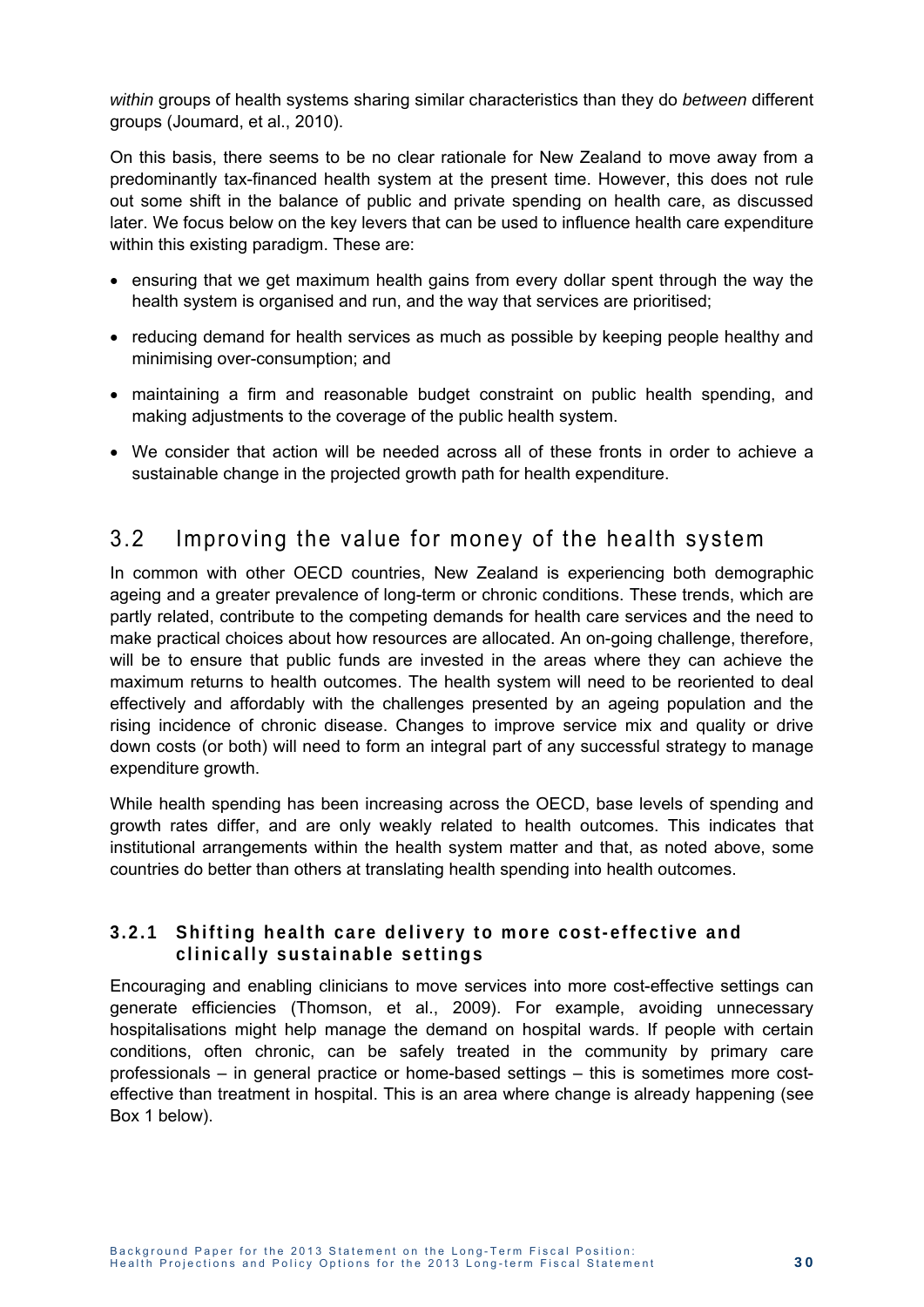#### **Box 1: Alternative treatment settings: an example from the Auckland region**

Primary Options for Acute Care (POAC) is a service run by DHBs in the Auckland region that allows doctors to access investigations, care, or treatment for their patients, as an alternative to an acute hospital admission that would otherwise occur. The aim is to help manage the demand for hospital beds in the Auckland, Counties Manukau and Waitemata District Health Board regions. A range of community diagnostic, therapeutic and logistic services are provided at no cost (except the initial GP consultation) to the patient. These include: diagnostic procedures (e.g. X-Ray, Ultrasound, ECG), incision and drainage, GP or nurse home visits, and intravenous therapies (antibiotics/fluids). A standard requirement is that the patient would otherwise have been referred to hospital for an acute episode.

Studies of certain interventions within POAC have found that the community-based setting for care offers a cost-effective alternative, being able to treat patients with certain conditions in the community at a lower cost than would have been the case with hospital care.

An early evaluation (Aish, Didsbury, Cressey, Grigor, & Gribben, 2003) found that 85% of patients were successfully kept out of hospital and reported high levels of satisfaction from general practitioners and patients. A further study in Counties Manukau DHB (Barker, Bryant, & Aish, 2006) examined the treatment of cellulitis with intravenous antibiotics in the community rather than admission to hospital. That study found that community-based treatment was significantly lower in cost (\$250 per episode) compared with an equivalent hospital based treatment (\$3,700). Part of the difference is due to the avoided accommodation costs and round-the-clock care and monitoring associated with a stay in hospital.

However, although there is good evidence that treatment for cellulitis can be delivered more effectively and cheaply in a community setting, care must be taken in extrapolating this example to other areas of health care. In many cases, it may not be cheaper to move treatment to a community setting, so options need to be considered on a case by case basis.

The accompanying paper by Professor Nicholas Mays, 'Reorienting the New Zealand health system to meet the challenge of long-term conditions in a fiscally constrained environment', looks in more detail at issues relating to chronic and long-term conditions, which account for a high proportion of health care costs in high income countries. Such conditions include diabetes, cardiovascular disease, chronic obstructive pulmonary disease, many cancers and dementia. Health systems in these countries are typically focused on dealing primarily with acute conditions in a hospital setting and are therefore not well adapted to the management of chronic conditions. The paper argues for a sustained process of change, shifting the centre of gravity of the health system towards multi-disciplinary teams working outside hospitals to support those with long-term conditions to manage and improve their health.

New Zealand faces additional challenges in organising its health services from having a small, geographically-dispersed population. Where there are low numbers of doctors in a particular specialty and/or low levels of demand for specialised services, it will be more sustainable – in terms of government finances, quality of health care and workforce sustainability – to concentrate these services in fewer hospitals. This already occurs to a considerable extent in the New Zealand health system, and regional/national networks of care are beginning to be established. The health system will need to continue to look for ways to reconfigure services across the country to deliver safe, high quality care sustainably and efficiently.

Government policy and funding decisions can support or encourage such changes to achieve more efficient service delivery. For example, because of the long life of buildings, when government makes decisions to invest in hospital developments it can influence the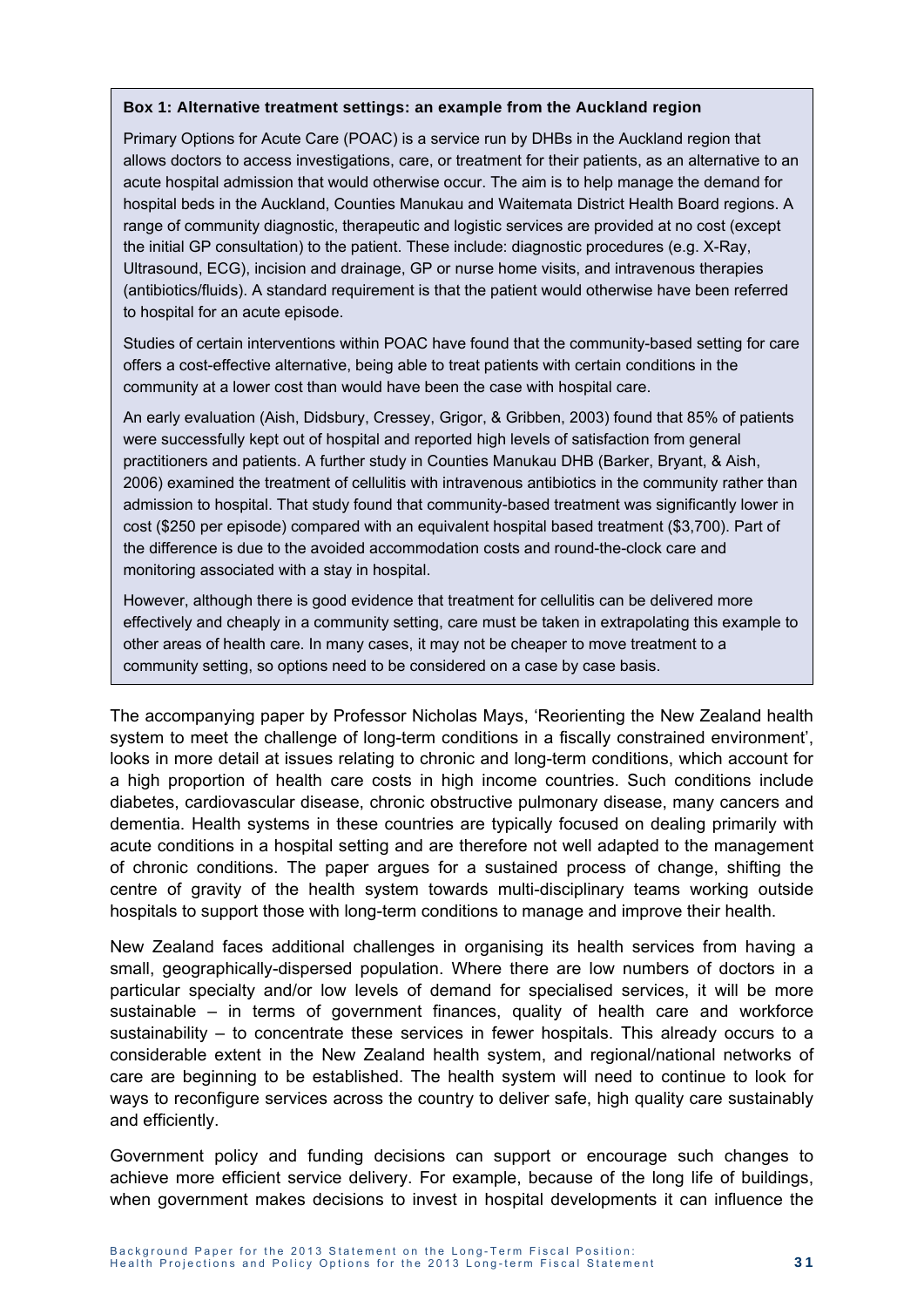shape and supply of future hospital services many years into the future. It is highly unlikely that our current hospital system is optimally configured.

#### **3.2.2 Institutional organisation and incentives**

The main functions of health systems can be grouped into six categories: financing, funding, purchasing, provision, consumption, and regulation (Mays & Hand, 2000). There are a number of ways of structuring these functions. Different structures have different impacts on the incentives facing the politicians, officials, health professionals, and users who make up the health system, and therefore on the system's efficiency and its ability to manage within a budget constraint. The relationship between purchasing and provision functions is particularly important in this regard.

In New Zealand, DHBs combine two different purchaser-provider models. For public hospitals and related services, DHBs mainly operate as both purchaser and provider. This is known as a 'vertically integrated' model.<sup>15</sup> However, for a range of other services, such as disability support for older people, there is a separation of purchase and provision functions, whereby DHBs purchase these services from private or non-government providers.

The OECD has suggested that the role of DHBs as purchasers should be strengthened through a greater operational separation between DHB purchaser and provider functions (OECD, 2009). The main argument in support of a split between purchasers and providers is that it will prevent the conflict of interest and anti-competitive behaviour that results where these functions are carried out within the same organisation. In such cases, because the purchaser is also in the business of providing the services it wishes to buy, it faces weak incentives to seek out more cost-effective providers which could deliver higher quality care at reduced cost. On the other side of the argument, health services are complex, and therefore can be difficult to specify in contracts between separate purchasers and providers, leading to high transaction costs. Furthermore, a number of services in New Zealand are subject to local provider monopolies, meaning that purchasers have few providers with which to contract.

However, as the New Zealand system shows, the choice of purchasing arrangements does not have to be between one type of system or another. Rather, the relationship between purchasers and providers can be determined on a service-by-service basis. A split between purchasers and providers appears to perform well only when there is potential for competition between providers, when providers are not tied to specific purchasers, when uncertainty and complexity are low and when few economies of scale apply (Figueras, Robinson, & Jakubowski, 2005). New Zealand's small size and geographically dispersed nature mean that these conditions will not always be met. The case for separation is much stronger for services such as elective surgery, where purchasers can choose between several providers and there is potential for competition. Acute services, on the other hand, may be less amenable to such a split.

The role of Primary Health Organisations (PHOs) as purchasers may also need to be revisited. At present, DHBs contract PHOs to deliver primary health care. However, there is a lack of clarity between DHBs and PHOs about where the responsibility for primary care ultimately lies, which means that DHBs end up bearing the cost of more expensive hospital treatment for conditions that could have been managed in a primary care setting. This issue has also been raised by the OECD (OECD, 2009). Clearer accountabilities between DHBs

 $15$ There is also some outsourcing of hospital services to the private sector.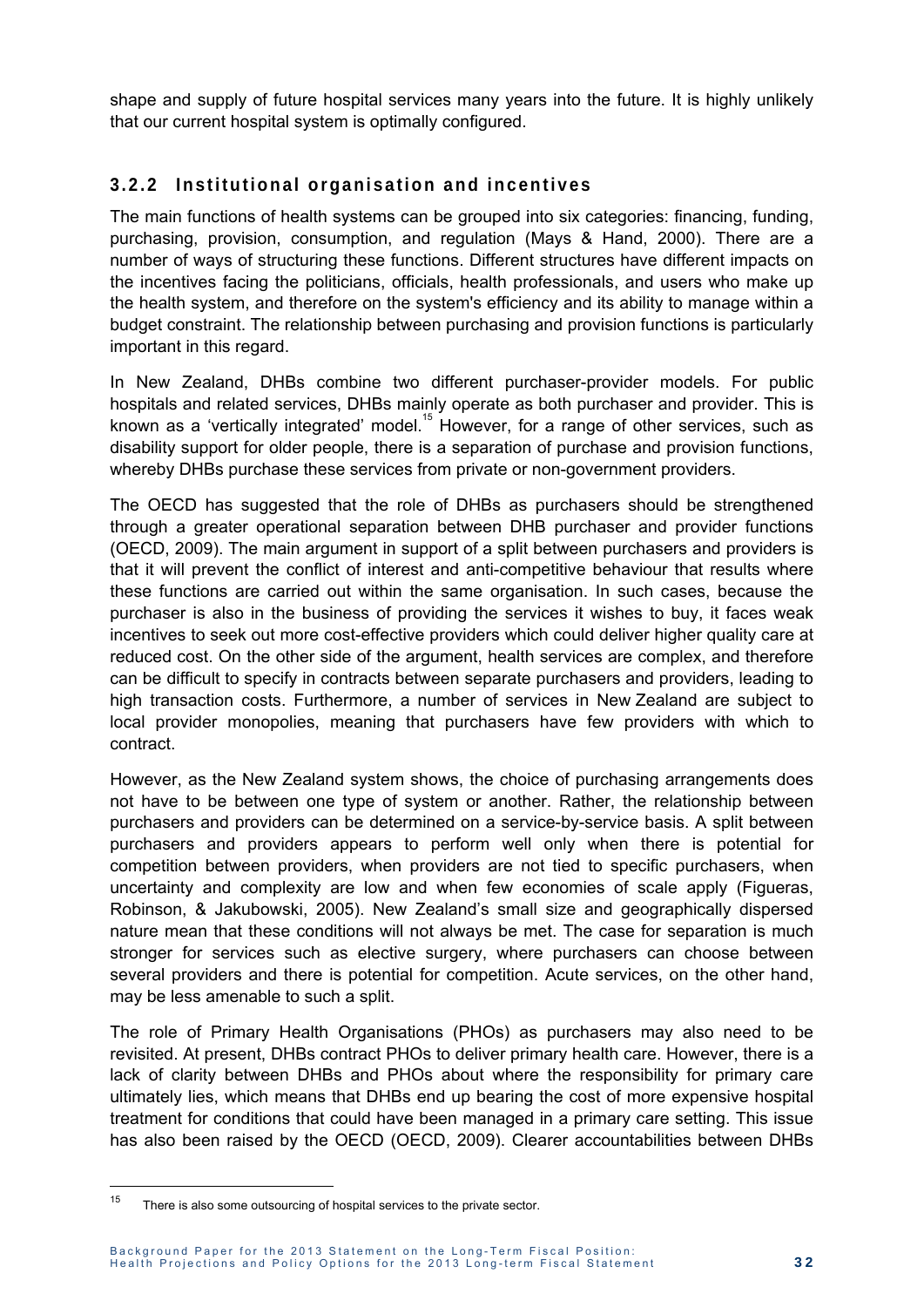and PHOs and different funding models could better support the critical role of primary care in keeping people out of more costly hospital care.

Governments could also reconsider the number of purchasers in New Zealand's health system. As well as reducing administrative costs, fewer purchasers would concentrate scarce health planning, funding, contracting and procurement expertise, leading to better decision-making and prioritisation. The case for fewer purchasers is strengthened if governments prefer national consistency over local variation.

#### **3.2.3 Adapting the skill mix of the health workforce**

New Zealand's health workforce accounts for about 70% of the costs of delivering public health services (Zurn & Dumont, 2008). There is a high level of inward and outward migration of health professionals. Foreign-born doctors and nurses made up 52% and 29% of the workforce respectively in 2005/06, while emigration rates are 28.5% for doctors and 23% for nurses (Zurn & Dumont, 2008).

As a result, New Zealand's health workforce must be considered in the context of an international labour market in which there is likely to be increased demand for health professionals and upward pressure on wages. This points to the need to find innovative ways of maximising labour productivity within the sector.

One way of doing this may be to adjust the skill mix within the sector, to make sure that professional skills are put to best use. The density of different types of health professionals differs widely across countries, indicating that many different skill mixes are possible. As doctors are most costly, allowing other professionals such as nurses and pharmacists to perform some of the tasks previously performed by doctors could create efficiencies. For example, literature reviews of the role of advanced practice nurses suggest that nurses can supply equivalent care to that provided by doctors in primary care settings for certain patients (OECD, 2008). Similarly, the role of physician assistant, which has been used in the United States, is now being trialled in other OECD countries, including New Zealand, with promising results (Health Workforce New Zealand, 2011).

## 3.3 Managing the demand on the health system

Another way of slowing the growth of health care spending would be to reduce future demand for health services. This might be achieved if people became generally healthier, so they had less need of health care. It might also be achieved through initiatives such as patient charges or co-payments, designed to reduce the amount of health care demanded for a given level of need and counteract the risk of overconsumption.

#### **3 . 3 . 1 P r e v e n t i v e i n i t i a t i v e s**

Preventive initiatives aim either to prevent illness from developing in the first place (primary prevention) or to stop illness from getting worse (secondary and tertiary prevention). Primary prevention aims to tackle the determinants of ill health that lie outside the health system itself, such as living conditions and lifestyles.

It is often suggested that investing now to prevent people getting sick later will save money in the long term, as healthier people will require less treatment. This thinking underpinned the influential Wanless Review in 2002, which recommended increased investment in prevention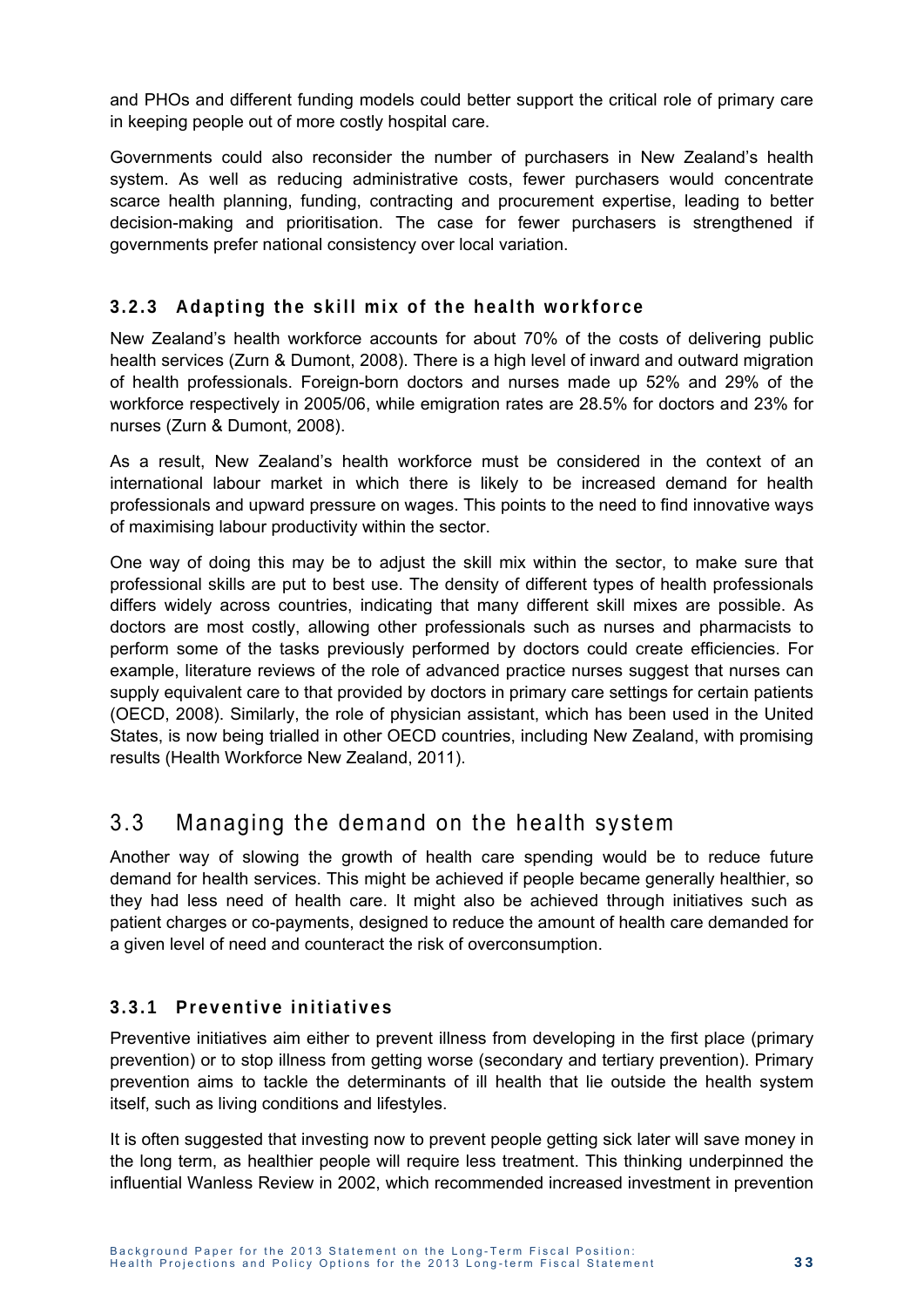to address the future sustainability of the National Health Service in the United Kingdom (Wanless, 2002).

However, there is a range of different preventive measures and some are better value for money than others. Some prevention programmes – such as vaccination against communicable diseases – are highly effective (OECD, 2010b) and can even be cost saving (Maciosek, et al., 2006). Others, especially those requiring behavioural change through information provision and social marketing, can be difficult and costly.

Even where preventive measures are effective in terms of improving health outcomes and may be worth investing in, they may not necessarily save money for government in the long run. There are two key reasons for this:

- Service delivery costs: Given the long and uncertain lags between spending and outcomes and the need to address large population groups, there is no assurance that mass prevention will be less expensive than subsequent targeted care.
- Impact on lifetime costs of care: Preventing a fatal disease, for example, leads to downstream care costs as people live longer and develop other conditions, so the costly last year of life is simply postponed.

There is a need to build the evidence base about the cost-effectiveness and distributional impacts of particular preventive interventions, and to critically assess the evidence on a case by case basis before implementing policies. Ultimately, it is important to get the right mix of preventive, diagnostic, curative, rehabilitative and palliative services operating in the health system, which underlines the importance of good prioritisation (as discussed in section 3.4.2).

#### **Box 2: Does prevention save money?**

**Example 1**: A recent study of interventions to reduce non-communicable diseases in Mexico found that, overall, community and public health interventions for alcohol use, tobacco use, and cardiovascular risks tended to have lower cost-effectiveness ratios than many clinical interventions. Even within the community and public health interventions there was a 200-fold difference between the most and least cost-effective strategies examined (Salomon, et al., 2012).

**Example 2**: Recent micro-simulation analysis by the OECD on interventions to prevent obesity has found favourable cost effectiveness and distributional impacts (OECD, 2010a). In contrast, programmes aimed at keeping individuals fit and in good health as they age, rarely appear to be cost effective, or lead to overall reductions in health care costs (Oxley, 2009).

**Example 3**: A US study which reviewed 25 preventive services recommended by the US Preventive Services Task Force or the Advisory Committee on Immunisation Practices found only five out of the 25 services to be cost saving (Maciosek, et al., 2006). They were: aspirin use, childhood immunisation, tobacco counselling and pharmacotherapy, pneumococcal immunisation, and vision screening.

#### **3.3.2 Reducing demand through pricing (co-payments)**

Health services in New Zealand, as well as in many other OECD countries, are mostly provided free at the point of need. One drawback associated with this is moral hazard, with the risk that people will tend to over-consume services in the absence of price signals. One way of addressing this issue is through the use of co-payments, where people are required to meet part of the cost of treatment themselves. Co-payments may help to reduce overconsumption, as well as reducing the direct fiscal cost of a particular service.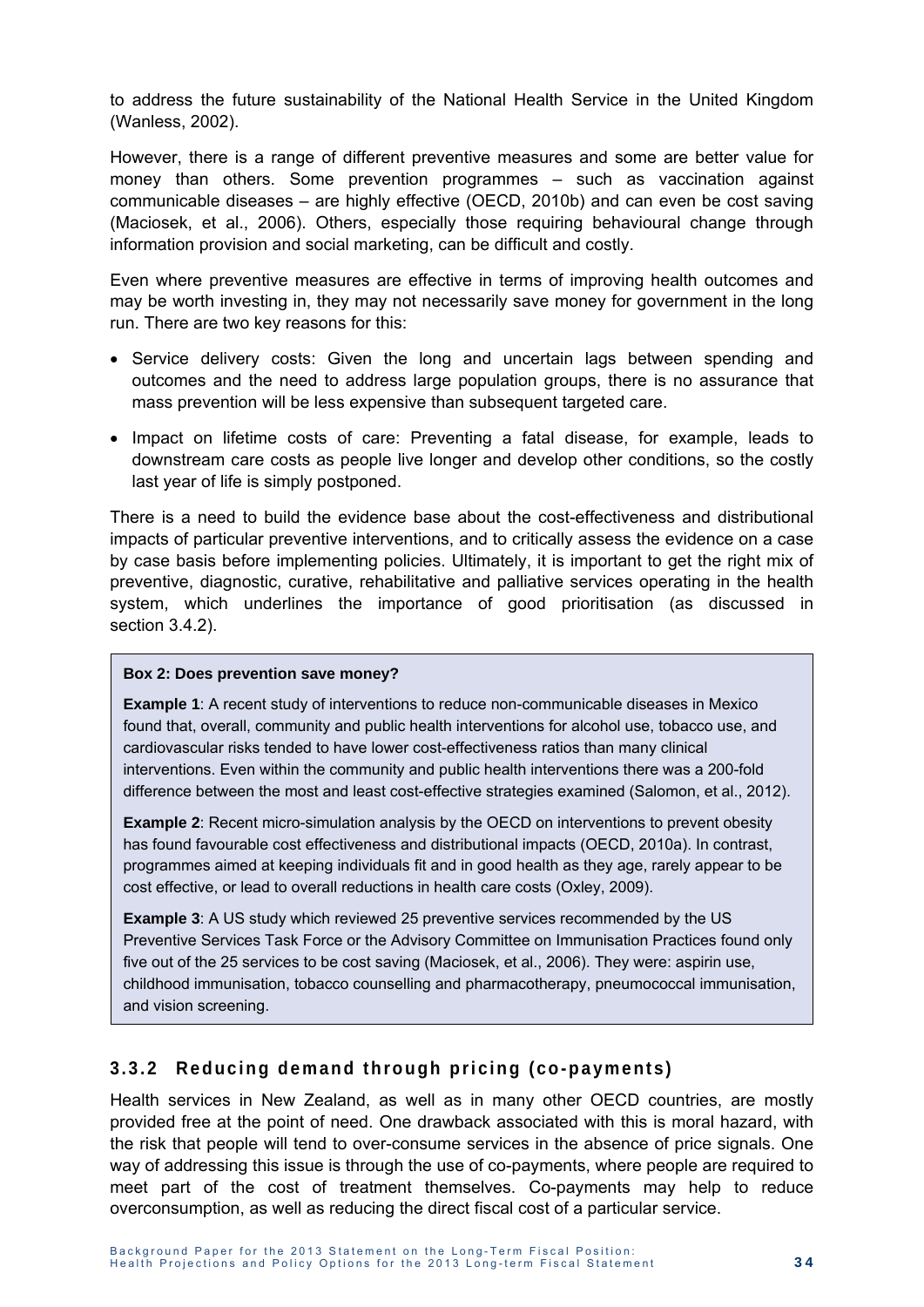New Zealanders currently face co-payments for visits to General Practitioners and prescription drugs. Increasing the proportion of costs covered by co-payments, or extending the range of services to which co-payments apply, is one option for managing demand. However, some economists have argued that moral hazard is less applicable to health insurance than it is to other markets, because of the strong 'gate keeping' role of health professionals in guiding patients' choices about which health interventions are necessary (see also section 3.1.1). For example, access to pharmaceuticals is controlled by doctors' prescriptions, which limits scope for over-consumption. On the other hand, there are arguments that since neither doctors nor patients face the ultimate cost of the consumption decision and sometimes doctors benefit financially, doctors may induce demand for services.

Co-payments may also have negative impacts on fiscal sustainability and equity if poorly designed. If co-payments are too high, they may deter individuals from purchasing appropriate services or treatments. This can lead to unintended fiscal pressure if decisions to forgo appropriate medical treatment in the short term lead to people eventually requiring more expensive treatment. Co-payments can also lead to inefficient allocation of resources if patients forgo services like GP visits in favour of services without co-payments such as accident and emergency services.

Co-payments also tend to be a regressive way of financing health care, since individual contributions are not always related to income or ability to pay. However, these regressive effects can be mitigated in countries like New Zealand, where those on low incomes are exempt from cost sharing (World Health Organization, 2004). Greater use of co-payments for those on higher incomes could be one way of targeting limited resources towards disadvantaged groups, potentially improving equity as well as limiting pressure on the public purse. Since 1998, publicly-financed health expenditure on high income earners has increased more quickly than on low income earners (Figure 29).

Given the important role that co-payments play in our health system, there is scope to examine whether more or different patient charges would be a useful way of reducing growth in health expenditure.



*Figure 29: Average cost of health services received by households in each decile* 

Source: The Treasury

### 3.4 Funding controls and coverage of the health system

Another way of controlling the cost of a public health system is by limiting its coverage (what benefits are provided to whom). Any public health system is inevitably subject to constraints.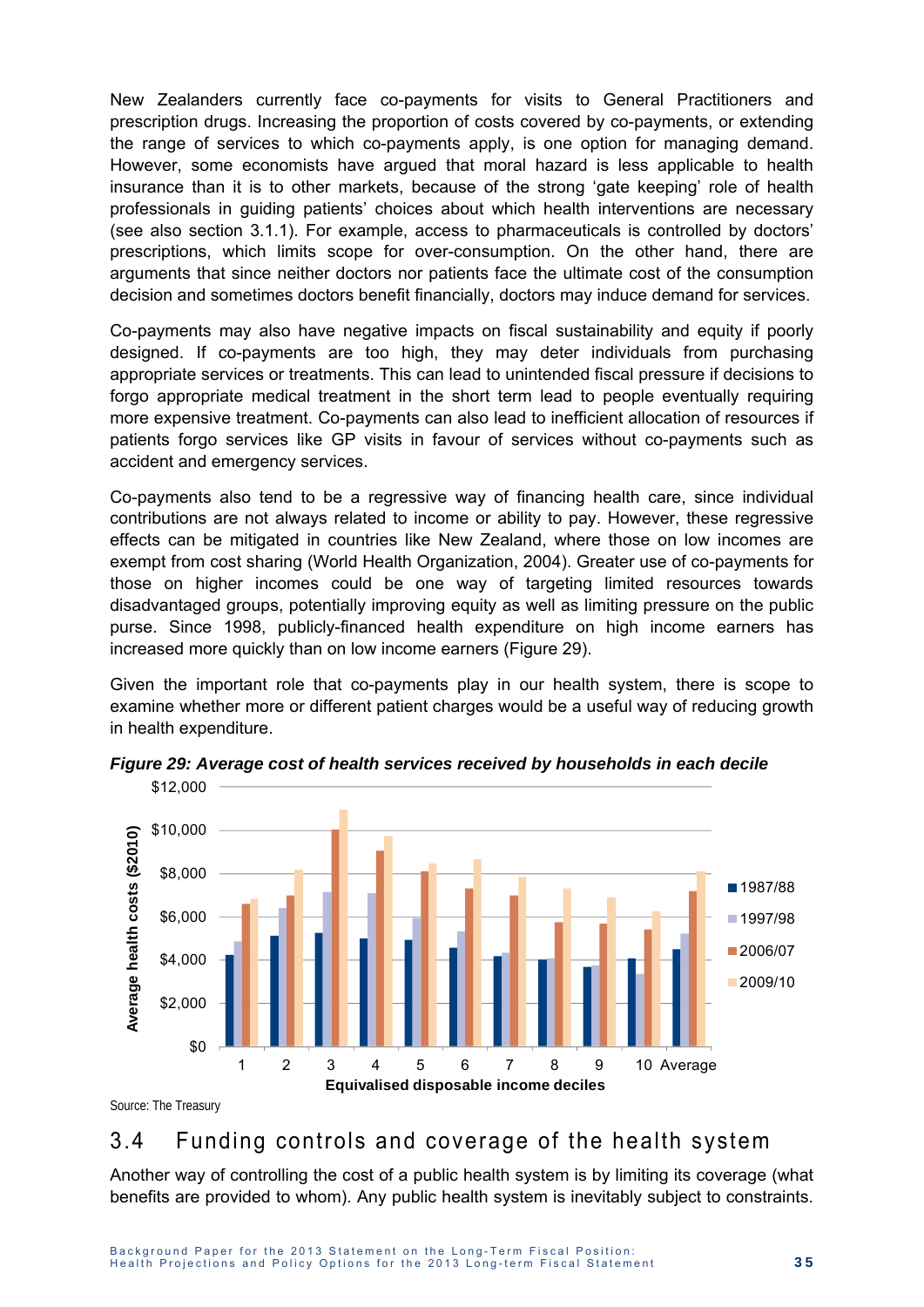New Zealand already makes use of a number of mechanisms for defining the coverage of its health system (such as waiting lists to ration elective services). We also use co-payments in some areas, as well as fixed budget constraints, to manage expenditure. It may be appropriate to consider whether there is a case for adjusting some of these parameters over time, in order to better target resources and manage expenditure growth. Mechanisms for adjusting the coverage of the system are discussed in sections 3.4.1 to 3.4.3 below.

The boundaries of the public health system have implications for the mix of public and private funding for health care in New Zealand. For example, if government decided to exclude certain services from the public system or increase co-payments then individuals would either need to fund this privately or do without. This could help to make public spending on health more sustainable over the longer term. However, there is a balance to be struck here. As noted in section 2.3.2, changes need to be carefully designed to ensure that they do not have adverse impacts in the longer term.

There is no ideal mix of public and private financing. By way of a stylised example, if the proportion of private financing within the system was assumed to increase from its current level of 17% to 25%, the projected level of core Crown health expenditure in 2060 would reduce from around \$158 billion to around \$142 billion, or by about 1 percentage point of GDP.<sup>16</sup> It is much harder to predict the effect that changes in the financing mix would have in practice, in terms of the effect on total health spending and the mix and distribution of services provided by the health system.

There are some difficult trade-offs here in terms of the fairness of the system and access to services. One consequence of reducing the coverage of the universal public system could be that those on higher incomes increasingly seek to meet their demand for additional health care through the private sector. This already happens to some extent in the current system and may provide opportunities to target public funding towards those on lower incomes. This could be regarded as improving equity. However, if the gap between the types of health services available to people at either end of the income scale were to widen significantly, this could equally raise equity concerns, as well concerns about the social infrastructure supporting New Zealanders. Income testing can also create complexity and impact negatively on labour market incentives.

As noted earlier, we do not currently see a clear rationale for New Zealand to move away from the basic paradigm of a universal public health system funded from general taxation. This would be unlikely to reduce the overall costs of health care borne by New Zealanders. However, the private sector already plays a role in meeting additional demand for health services, and its relative importance seems likely to increase over time in response to expenditure constraints in the public system. The implications that this would have for the private insurance market are discussed in section 3.4.4 below.

#### **3.4.1 Fixed budget constraints**

 $\overline{a}$ 

Under New Zealand's predominantly publicly-financed health system, governments have the ability to set firm spending constraints for health care each year as part of the budget process. This is a strength of our system as it gives government a high degree of control

<sup>&</sup>lt;sup>16</sup> This stylised calculation assumes that total public spending on healthcare would be unaffected by a change in the mix of public and private expenditure. Projected core Crown Health expenditure in 2060 is \$157.9 billion. In 2009-10, out-ofpocket spending, health insurance and the not-for-profit sector together accounted for approx 16.8% of total current health expenditure (Ministry of Health, 2012b). Appling the same ratio to core Crown Health expenditure implies total spending (public and private) of \$189.8 billion in 2060. If only 75% of that spending were publicly funded (rather than 83.2%), public expenditure in 2060 would be \$142.3 billion.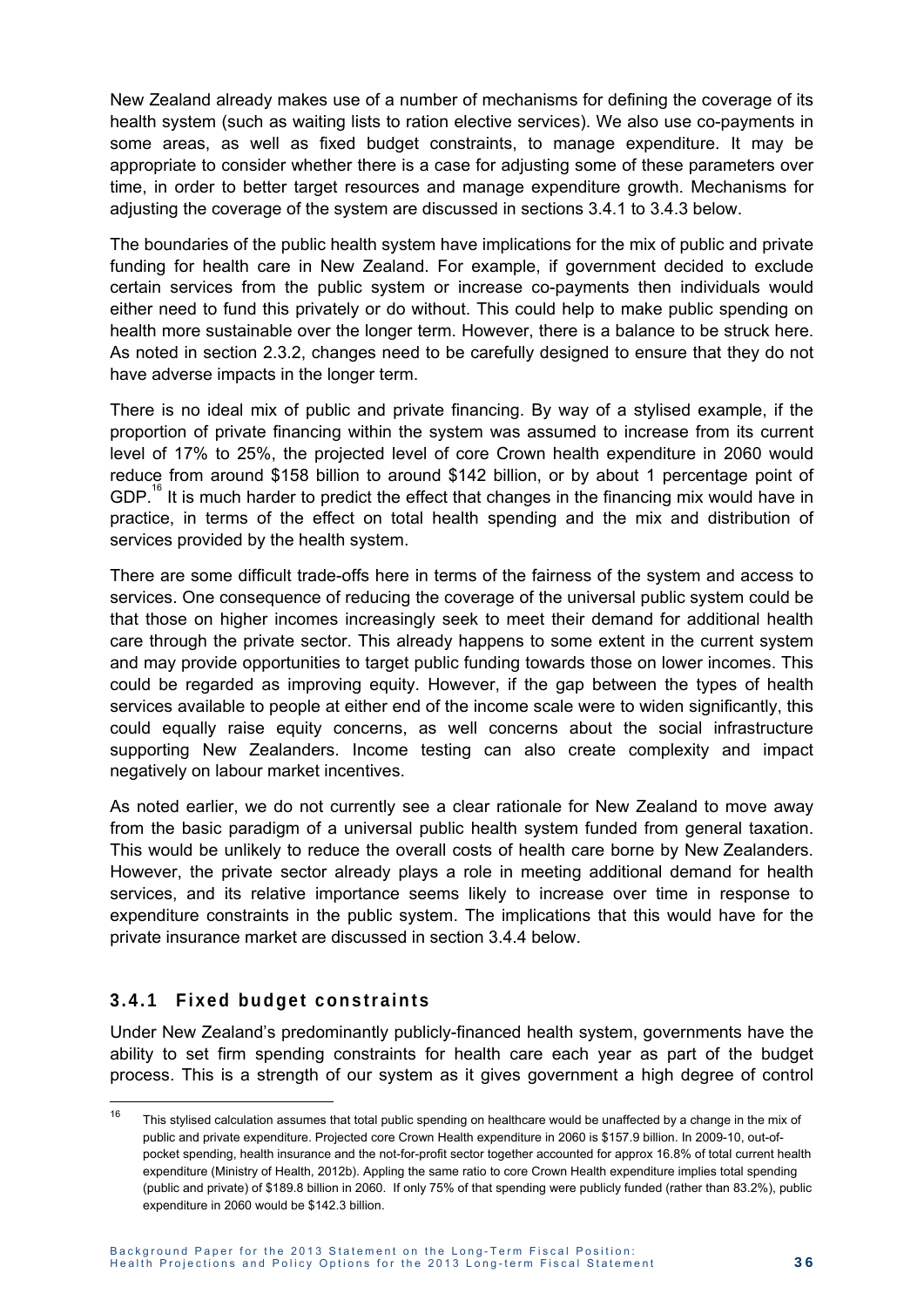over spending. Budget constraints or targets have become widely used instruments, with nearly all OECD countries now having some form of constraint or target (OECD, 2010b).

Fixed budget constraints are also a way of adjusting the coverage of the public system. For example, tighter constraints can lead to longer waiting times and reduced quality of care. However, it may be possible to mitigate these impacts through improvements in the performance of the health system as discussed above. There are risks to constraining spending too tightly for too long without such improvements. Progressively increasing political pressure resulting from public satisfaction can force governments to reverse policies and increase spending, leading to an undesirable boom and bust cycle (OECD, 2010b). This can lead to poor value for money over the long term.

#### **3.4.2 Defining services covered**

Another way that the scope of the public system may be limited is by expressly defining services that are, or are not, covered. New Zealand already excludes certain services, including optometry and most adult dental care.

Governments around the world have faced political, technical and financial difficulties in trying to define minimum levels of public coverage (World Health Organization, 2004). New Zealand has its own experience in this regard.<sup>17</sup> In light of these difficulties, discussions about removing services from the public system have tended to focus on 'services that may be deemed alternative or less medically necessary, or which may be more readily paid for on an out-of-pocket basis by a majority of the population' (OECD, 2004).

One important way to manage the expansion of the health system is to exclude new treatments that are not supported by good evidence of cost-effectiveness. Health Technology Assessment (HTA) is a process by which health purchasers decide which new health technologies are worth investing in. HTA is now widely used by OECD countries as a means of deciding how to allocate health budgets, but is most well developed in the pharmaceutical sector (OECD, 2010b).

New Zealand's Pharmaceutical Management Agency (PHARMAC) is a highly successful example of what can be achieved through good prioritisation using HTA. PHARMAC decides which community medicines are to be subsidised by government on behalf of District Health Boards. It does this by assessing different medicines against a range of factors, such as the health needs of New Zealanders, government priorities, evidence of clinical effectiveness, and the amount of health gained for each dollar spent. This approach ensures that New Zealanders get maximum health benefits from a given pharmaceutical budget. A large part of PHARMAC's success relies on the fact that it carries out HTA within a fixed budget constraint, is responsible for procurement as well as prioritisation, and operates at arms' length from government.

Figure 30 shows PHARMAC's success in containing the cost of community medicines. This has been achieved even while PHARMAC has made a greater range of subsidised medicines available. PHARMAC is currently in the process of expanding its role to cover all hospital medicines and medical devices.

 $17$ 17 In the early 1990s, the National Advisory Committee on Core Health and Disability Services was established to define a list of publically-funded services, but was unable to complete this task (Mays & Hand, 2000).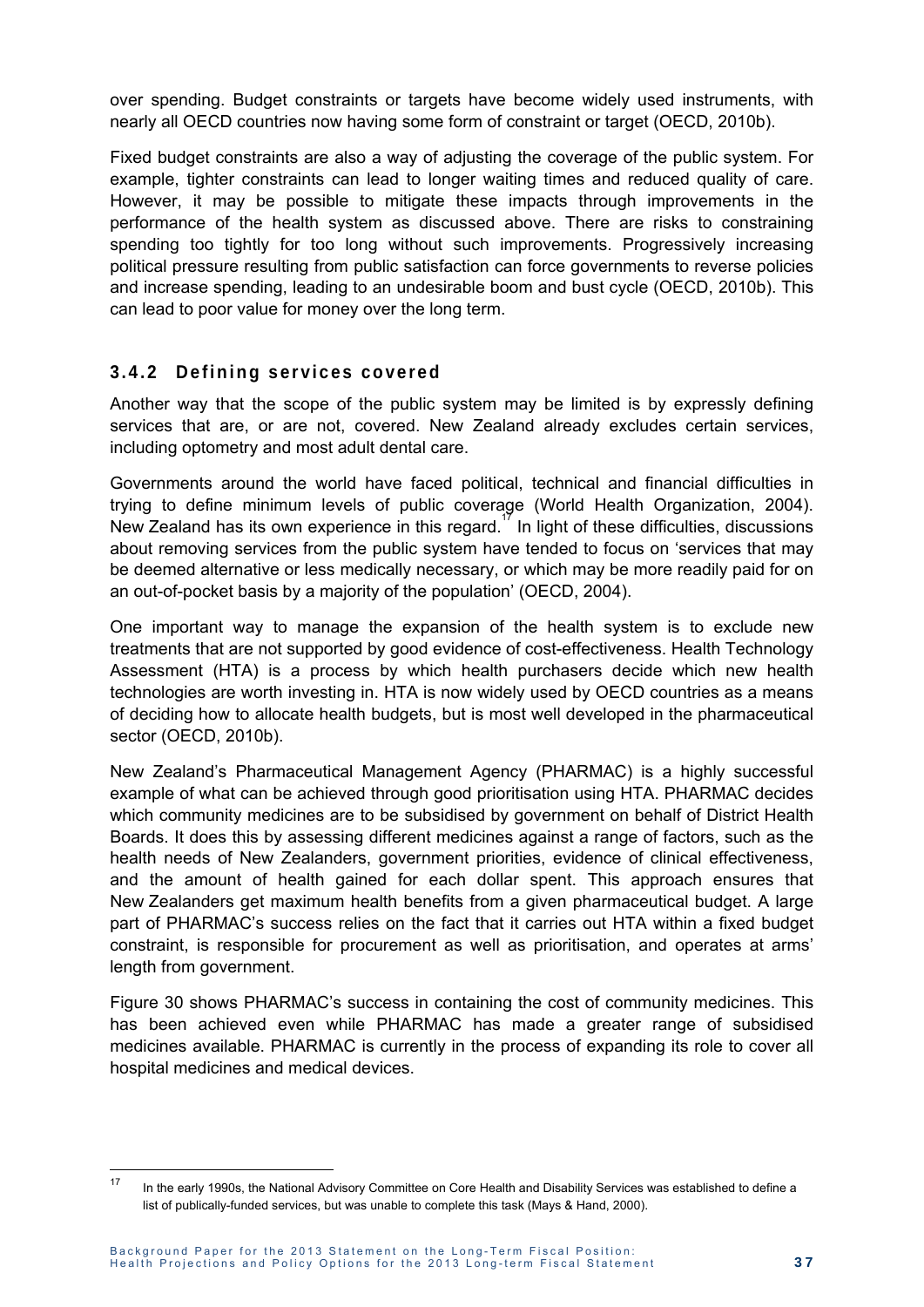



**Drug cost (millions)**

 $\rightarrow$  Real expenditure at 1999 subsidies  $\rightarrow$  Actual expenditure and budget funding pa Source: PHARMAC

It would not be possible to apply the PHARMAC model to all health spending. Pharmaceuticals are subject to rigorous clinical trials which provide a robust evidence base from which to make prioritisation decisions, and this level of evidence is not available for all health interventions. However, there are opportunities to use evidence more systematically where it is available. The National Health Committee (NHC) is currently being reformed to focus on making recommendations to the Minister of Health on the relative priority of health interventions. Given the structure of the New Zealand health system, the NHC will not hold its own budget and its recommendations will not be mandatory. However, its new focus is an important step in the right direction. Rigorous assessment of the economic case for new and existing interventions will be increasingly critical in the future in order to ensure that we get the best value out of our health spending.

#### **3.4.3 Co-payments**

Co-payments restrict the proportion of services that are provided free of charge. In doing so, they may reduce demand (as discussed earlier). They also directly limit the coverage of the public system, since only part of an affected service is funded by the taxpayer. Information on the effects of co-payments can be found in section 2.3.2.

#### **3.4.4 Private health insurance**

A likely response to greater restrictions on public coverage would be for more people to take out private health insurance (PHI). Two different types of insurance could emerge in response to the reductions in coverage outlined above:

 **Complementary**: Complementary PHI covers gaps in public coverage. It can either cover services that are completely excluded from the public system, or it can cover user charges on services where public funding only covers a portion of the cost. In New Zealand, this includes things like adult dental care and coverage for co-payments on pharmaceuticals and visits to the doctor (Thomson, et al., 2009).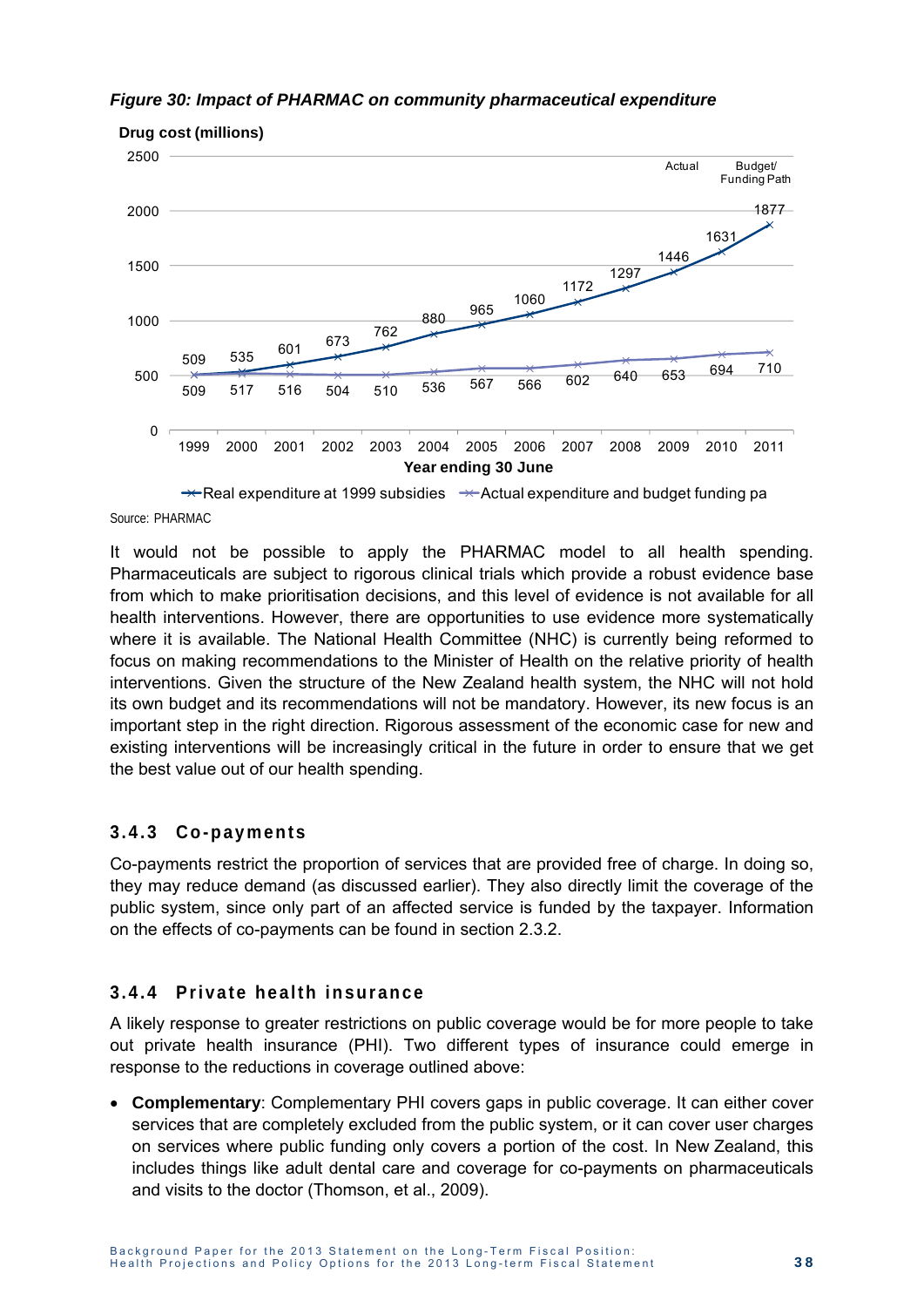**Supplementary:** Supplementary PHI covers faster access to services and increased choice, usually through access to private providers. It is sometimes referred to as 'double coverage'. In New Zealand, this includes services like elective surgery, where those with private insurance can access services more quickly than those without, and also have a greater degree of choice over who performs their surgery (Thomson, et al., 2009).

In New Zealand, we currently have a mixture of complementary and supplementary PHI. There may be an increased role for PHI in adjusting the overall funding mix in future. The OECD has noted that 'PHI could enhance both fiscal sustainability and health system performance, by way of private responsibility and cost sharing and insurer-spurred competition' in New Zealand (OECD, 2009). However, the extent to which PHI will reduce pressure on the public purse should not be overstated for the following reasons:

- Where complementary PHI covers co-payments, it can undermine their demandmanagement effect by insulating people from the costs of using health services. Complementary PHI for co-payments has been found to increase public expenditure in the United States, France and Spain (OECD, 2004; World Health Organization, 2004).
- As discussed in section 3.4.3, it has proven very difficult for governments to explicitly exclude services from the public system beyond those that New Zealand already excludes. This means that it might be challenging to increase complementary PHI by limiting public coverage and leaving people to make their own arrangements for funding additional services.
- The scope for supplementary PHI to influence fiscal sustainability may also be modest in practice. The private sector tends to focus on lower risk procedures such as elective surgery, leaving the public sector to carry out the higher risk (and hence more costly) procedures. The ability of supplementary PHI to reduce pressure on the public purse can also depend on the extent to which there are clearly defined boundaries between the public and private sectors: 'Where doctors can work in both sectors, supplementary cover may create incentives for providers to stimulate demand for private services, perhaps by developing waiting lists' (Thomson, et al., 2009).

Governments cannot directly control the amount of PHI in health systems. However, they can influence the development of PHI markets through both fiscal and regulatory levers. Some countries have used tax subsidies to encourage uptake. However, evidence from the United Kingdom suggests that such subsidies have not been successful at increasing the demand for PHI (World Health Organization, 2004). Furthermore, such subsidies are generally regressive. Other countries have used regulation to limit the adverse effects of PHI markets. For example, Canada, Sweden, Luxembourg, Greece and Italy all prohibit their doctors from practicing in both the public and privately-financed sectors in order to prevent them from using the public system to stimulate demand for private services (OECD, 2004).

An increased role for either complementary or supplementary PHI may increase inequality in terms of access to health services, as PHI is predominantly purchased by those on higher incomes. An OECD study of income-related inequality in the use of medical care shows that PHI has created a 'pro-rich' distribution in the probability of visiting a doctor in the United States, Ireland and France, and to a lesser extent in the United Kingdom and Australia (van Doorslaer & Masseria, 2004).

In spite of the potential downsides of PHI, it is likely to increase as a proportion of total health spending as the public system comes under greater fiscal pressure. Therefore, governments should consider whether regulatory measures may be necessary in future to avoid adverse impacts on the public health system.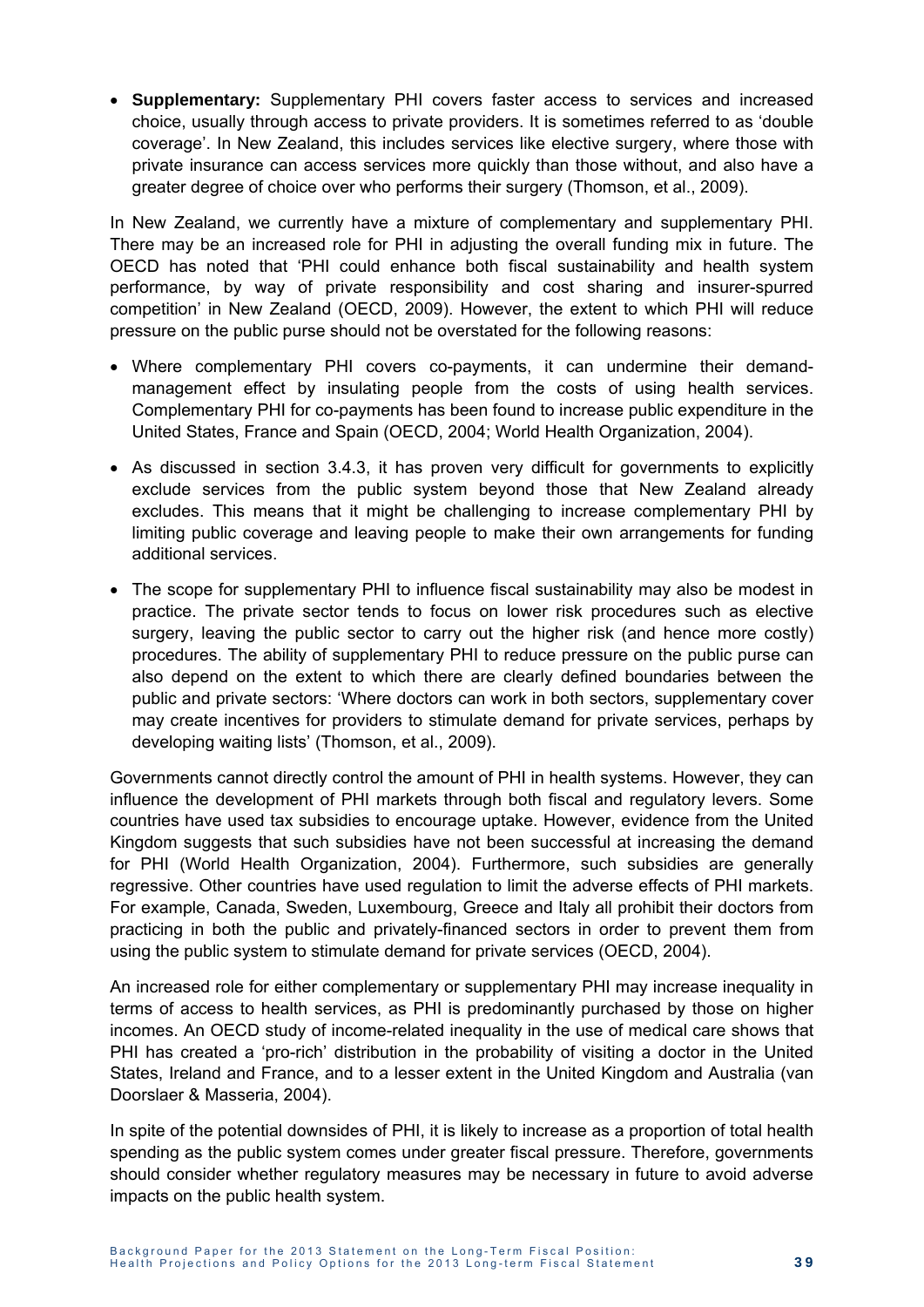### 3.5 Conclusion

Our projections show core Crown health spending growing from 6.8% of GDP now to 10.8% of GDP by 2060. Although there is considerable uncertainty around the assumptions underpinning these projections, it is clear that there are a range of cost drivers which are likely to increase health spending as a proportion of GDP over the next fifty years.

As a country, it is likely that we will want to increase our health spending over the long term. However, we may not want to grow spending by the magnitude indicated in our projections when we consider the implications this would have for taxation and/or for spending on other areas like superannuation and education. Furthermore, international comparisons show weak relationships between health spending and outcomes, suggesting that more health spending does not necessarily generate improvements in health.

We do not currently see a clear case for moving away from a predominantly single-payer, tax-financed health system. Systems like ours are typically better at containing health spending and there is no one system that presents a clearly more efficient alternative. However, there are number of improvements that could be made within this existing paradigm.

We have considered three broad areas for change: improving the performance of the health system, managing the demand on the health system, and making adjustments to what the public health system covers (which has flow-on effects to the balance of public and private financing). These are not 'either/or' choices. Rather, it is likely that we will need to look at a range of options in each of these areas in order to achieve sustainable change.

We will need to keep looking at ways to improve the performance of the health system. The health sector is currently undertaking change in a number of the areas we mention to meet the Government's fiscal strategy, but this will need to be an on-going focus, including as the short-term fiscal position improves.

Options to manage demand are also important. However, the potential fiscal gains may not be large. Only a limited number of preventive initiatives have cost-saving potential, and increases in co-payments tend to have a one-off effect on spending and therefore do not fundamentally alter the growth path. The design of demand-management initiatives is critical. Both preventive initiatives and co-payments can impact negatively on fiscal sustainability if poorly designed.

Given the level of uncertainty around what can be achieved through performance improvements and demand-management initiatives, we will also need to think about the coverage of the public health system. A widening gap between what the public system can deliver and what is medically possible may result in a greater role for private spending and insurance, as people who can afford it choose to purchase additional services themselves.

This paper has discussed a range of ideas aimed at ensuring we get the maximum outcomes for patients from our health system and managing growth in health spending over the long term. Our projections assume that the current fiscal strategy is met for the next three years, so we are not suggesting that a tighter growth path is necessary in the short term. However, given the long lead times needed for some changes, our view is that we need to start talking now about options to moderate long-term spending growth.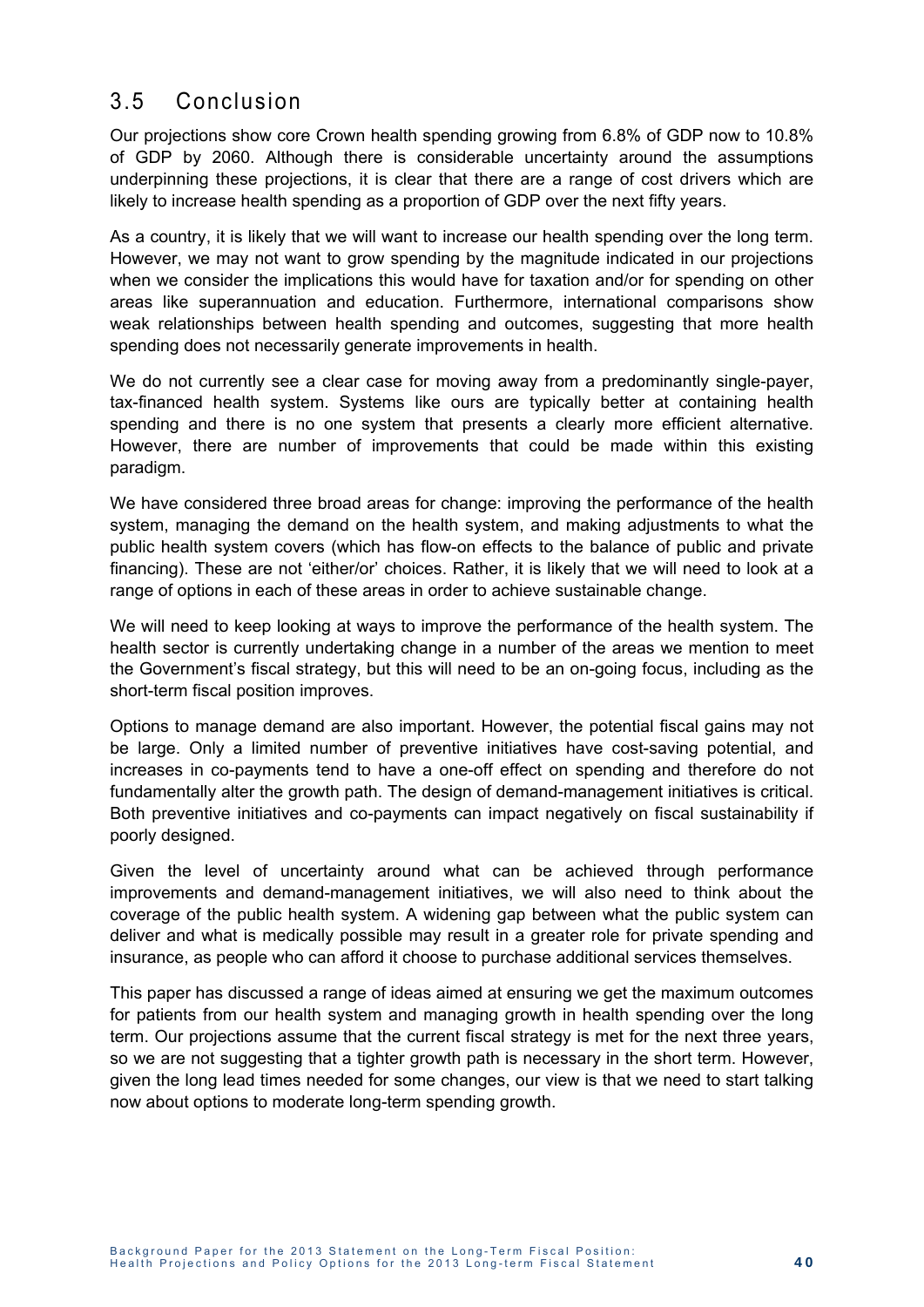## References

- Aish, H., Didsbury, P., Cressey, P., Grigor, J., & Gribben, B. (2003). Primary Options for Acute Care: general practitioners using their skills to manage "avoidable admission" patients in the community. *New Zealand Medical Journal, 116*(1169).
- Baker, M. G., Barnard, L. T., Kvalsvig, A., Verrall, A., Zhang, J., Keall, M., et al. (2012). Increasing Incidence of Serious Infectious Diseases and Inequalities in New Zealand: a National Epidemiological Study. *The Lancet, 379*(9821), 1112-1119.
- Banks, G. (2008). *Health Costs and Policy in an Ageing Australia*. Australia: Productivity Commission.
- Barker, G., Bryant, L., & Aish, H. (2006). Primary Options for Acute Care: Cellulitis Management in Counties Manukau DHB. *New Zealand Family Physician, 33*(1), 39- 45.
- Bell, M., Blick, G., Parkyn, O., Rodway, P., & Vowles, P. (2010). *Challenges and Choices: Modelling New Zealand's Long-term Fiscal Position* (Working Paper 10/01). Wellington: New Zealand Treasury.
- Bryant, J., Teasdale, A., Tobias, M., Cheung, J., & McHugh, M. (2004). *Population Ageing and Government Health Expenditures in New Zealand, 1951-2051* (Working Paper 04/14). Wellington: New Zealand Treasury.
- Bunker, J. P. (2001). The role of medical care in contributing to health improvements within societies. *International Journal of Epidemiology, 30*(6), 1260-1263.
- Carroll, N., Bell, M., & Cruickshank, A. (2012). *Cross-cutting themes and illustrative options packages* (Draft Report to the Long-term Fiscal External Panel). Wellington: New Zealand Treasury.
- Cook, D., Schousboe, C., & Law, D. (2011). *Government and economic growth: Does size matter?* (Treasury Paper 11/01). Wellington: Treasury.
- Dahlgren, G., & Whitehead, M. (1991). *Policies and Strategies to Promote Social Equity in Health: Background document to WHO - Strategy paper for Europe* (No. 2007:14): Institute for Futures Studies.
- Docteur, E., & Oxley, H. (2003). *Health-Care Systems: Lessons from the Reform Experience* (OECD Health Working Paper No. 9). Paris: OECD.
- Dolan, P., & Olsen, J. A. (2002). *Distributing Health Care: Economics and Ethical Issues*. Oxford: Oxford University Press.
- Dormont, B., Grignon, M., & Huber, H. (2006). Health Expenditure Growth: Reassessing the Threat of Ageing. *Health Economics, 15*, 947-963.
- European Commission (2012). *The 2012 Ageing Report*. Brussels.
- Farrington-Douglas, J., & Coelho, M. C. (2008). *Private Spending on Healthcare*. London: Institute for Public Policy Research.
- Figueras, J., Robinson, R., & Jakubowski, E. (2005). Purchasing to Improve Health Systems Performance: Drawing the Lessons. In J. Figueras, R. Robinson & E. Jakubowski (Eds.), *Purchasing to Improve Health Systems Performance* (pp. 44-80). England: Open University Press.
- Fries, J. F. (1980). Ageing, Natural Death, and the Compression of Morbidity. *New England Journal of Medicine, 303*, 130-135.
- Gay, J. G., Paris, V., Devaux, M., & de Looper, M. (2011). *Mortality Amenable to Health Care in 31 OECD Countries: Estimates and Methodological Issues* (OECD Health Working Paper No. 55). France: OECD.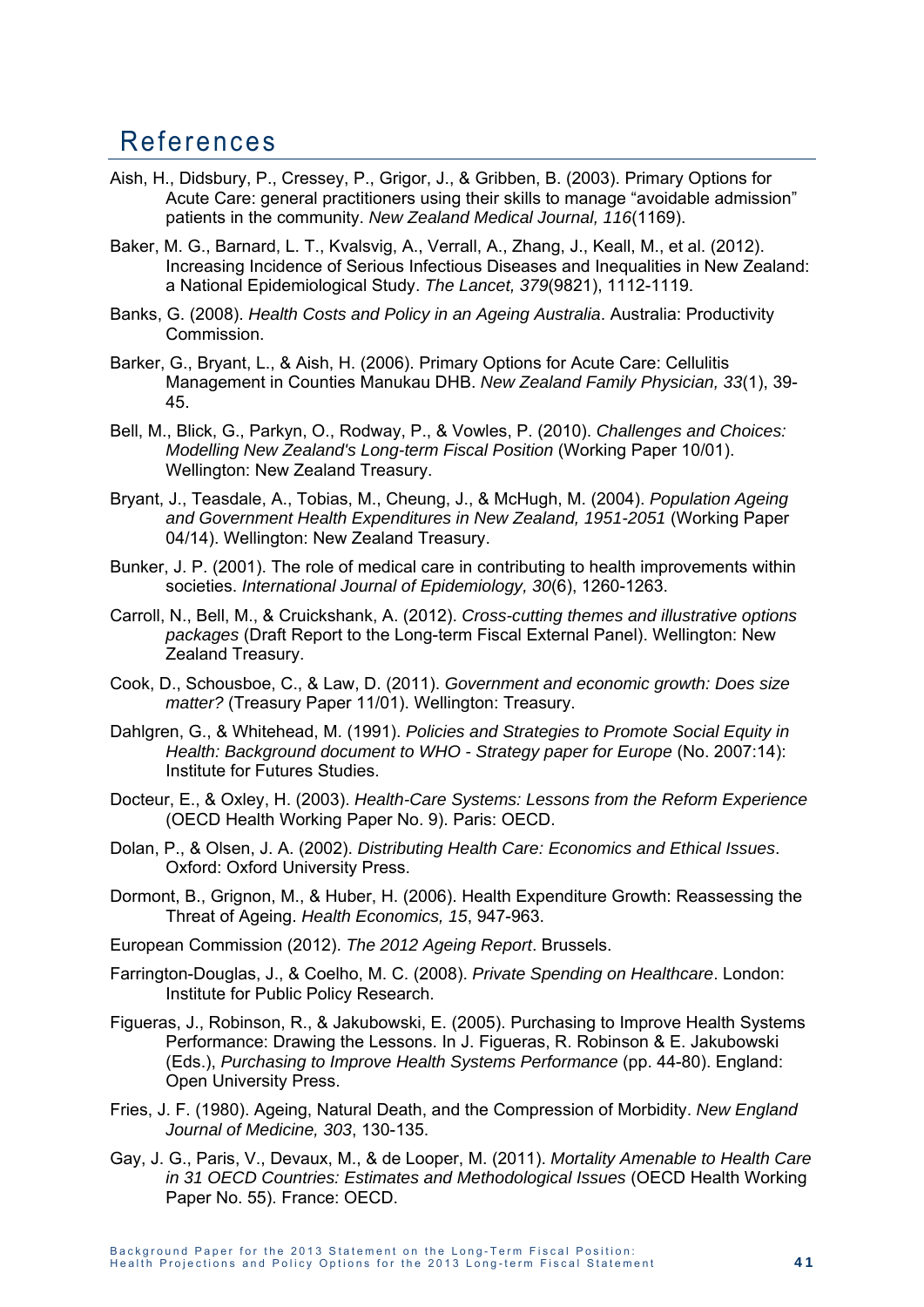- Graham, P., Blakely, T., Davis, P., Sporle, A., & Pearce, N. (2004). Compression, expansion, or dynamic equilibrium? The evolution of health expectancy in New Zealand. *Journal of Epidemiology and Community Health, 58*(8), 659-666.
- Gruenberg, E. M. (1977). The Failures of Success. *The Milbank Memorial Fund Quarterly, 55*(1), 3-24.
- Health Workforce New Zealand (2011). *Workforce Innovations*. Wellington: Ministry of Health.
- Joumard, I., Andre, C., & Nicq, C. (2010). *Health Care Systems: Efficiency and Institutions* (OECD Economics Department Working Paper No. 769). Paris: OECD.
- Machenbach, J. P. (1999). The Contribution of Medical Care to Mortality Decline: McKeown Revisited. *Journal of Clinical Epidemiology, 29*(11), 1207-1213.
- Maciosek, M. V., Coffield, A. B., Edwards, N. M., Flottemesch, T. J., Goodman, M. J., & Solberg, L. I. (2006). Priorities Among Effective Clinical Preventive Services: Results of a Systematic Review and Analysis. *American Journal of Preventive Medicine, 21*(1), 52-61.
- Mays, N., & Hand, K. (2000). *A Review of Options for Health and Disability Purchasing in New Zealand* (Working Paper 00/20). Wellington: New Zealand Treasury.
- Michel, J.-P., & Robine, J.-M. (2004). A 'New' General Theory of Population Ageing. *The Geneva Papers on Risk and Insurance, 29*(4), 667-678.
- Ministry of Health (2011). *Annual Report for the Year Ended 30 June 2011*. Wellington: Ministry of Health.
- Ministry of Health (2012a). *Annual Report for the Year Ended 30 June 2012*. Wellington: Ministry of Health.
- Ministry of Health (2012b). *Health Expenditure Trends in New Zealand 2000-2010*. Wellington: Ministry of Health.
- New Zealand Treasury (2012). *Improving the Living Standards of New Zealanders: Moving from a Framework to Implementation*. Wellington: New Zealand Treasury.
- OECD (2004). *Private Health Insurance in OECD Countries*. Paris: OECD.
- OECD (2008). *The Looming Crisis in the Health Workforce: How Can OECD Countries Respond?* Paris: OECD.
- OECD (2009). *Economic Surveys: New Zealand*. Paris: OECD.
- OECD (2010a). *Obesity and the Economics of Prevention*. Paris: OECD.
- OECD (2010b). *Value for Money in Health Spending*. Paris: OECD.
- OECD (2011). *Health at a Glance*. Paris: OECD.
- OECD (2013). Public Spending on *Health and Long-term Care: A New Set of Projections* Paris: OECD.
- Office for Budget Responsibility (2012). *Fiscal sustainability report*. United Kingdom: Office for Budget Responsibility.
- Oxley, H. (2009). *Policies for Healthy Ageing: An Overview* (OECD Health Working Paper No. 42). Paris: OECD.
- Rice, T., & Unruh, L. (2009). *The Economics of Health Reconsidered*. Chicago: Health Administration Press.
- Rodway, P. (2012). *Long-term fiscal projections: reassessing assumptions, testing new perspectives*. Wellington: The Treasury.